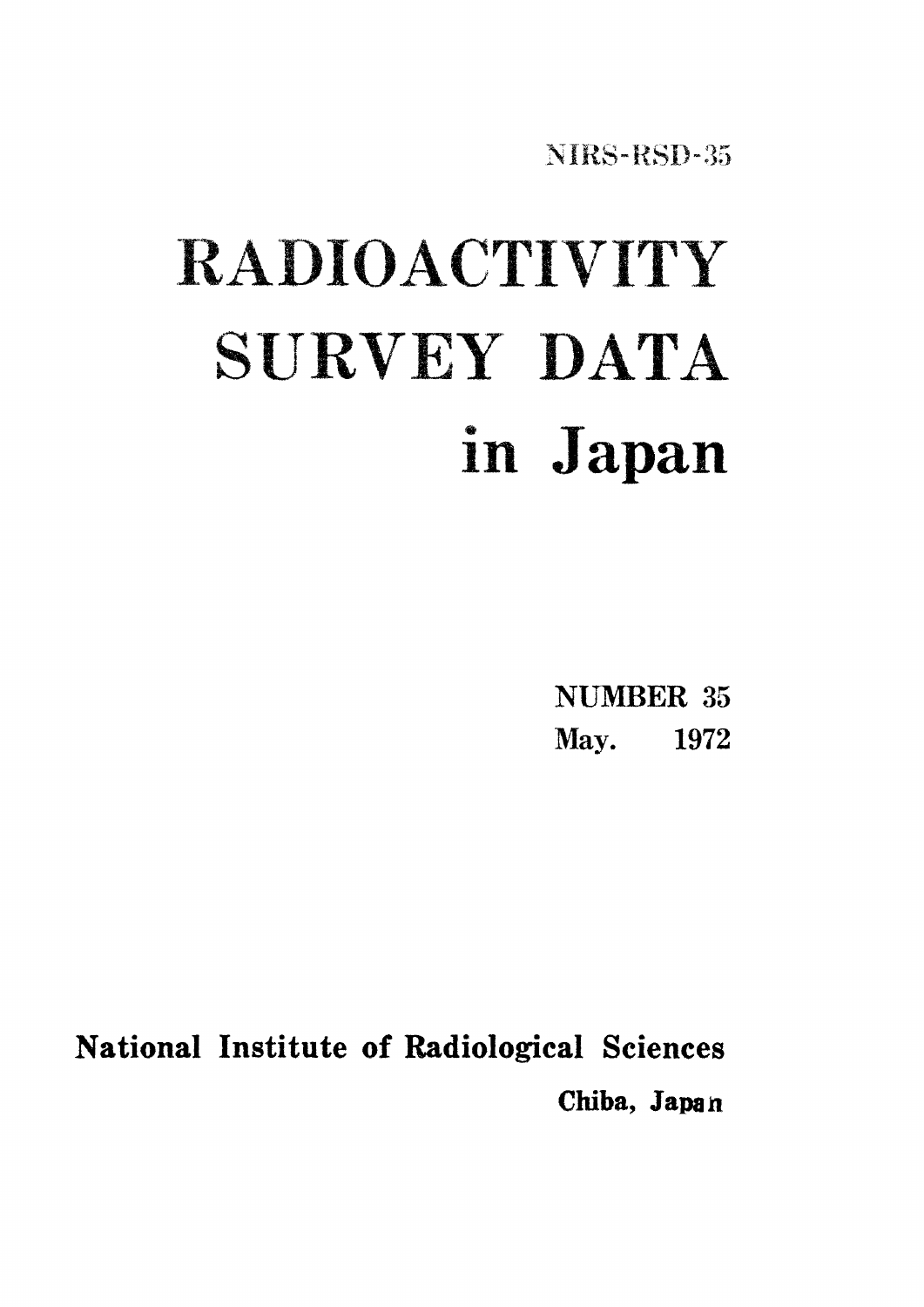# Radioactivity Survey Data

## inJapan

### Number 35

### May1972

### **Contents**

| DIETALY DATA                                                           | Page |
|------------------------------------------------------------------------|------|
| <b>Strontium-90 and Cesium-137 in Standard Diet</b>                    |      |
|                                                                        |      |
| <b>Strontium-90 and Cesium-137 in Total Diet</b>                       |      |
|                                                                        | Δ    |
|                                                                        |      |
| <b>MARINE DATA</b>                                                     |      |
| Radioactivity in Marine Products, Sea Water and Bottom of the Sea Soil |      |
| (Japan Analytical Chemistry Research Institute)                        |      |
|                                                                        | 11   |
|                                                                        | 16   |
|                                                                        | 20   |
|                                                                        | 22   |
|                                                                        | 24   |
| The Concentrations of Strontium-90 and Cesium-137 in Marine Organisms  |      |
| (National Institute of Radiological Sciences)                          |      |
|                                                                        | 26   |
|                                                                        | 27   |
|                                                                        | 27   |

Science and Technology Agency<br>National Institute of Radiological Sciences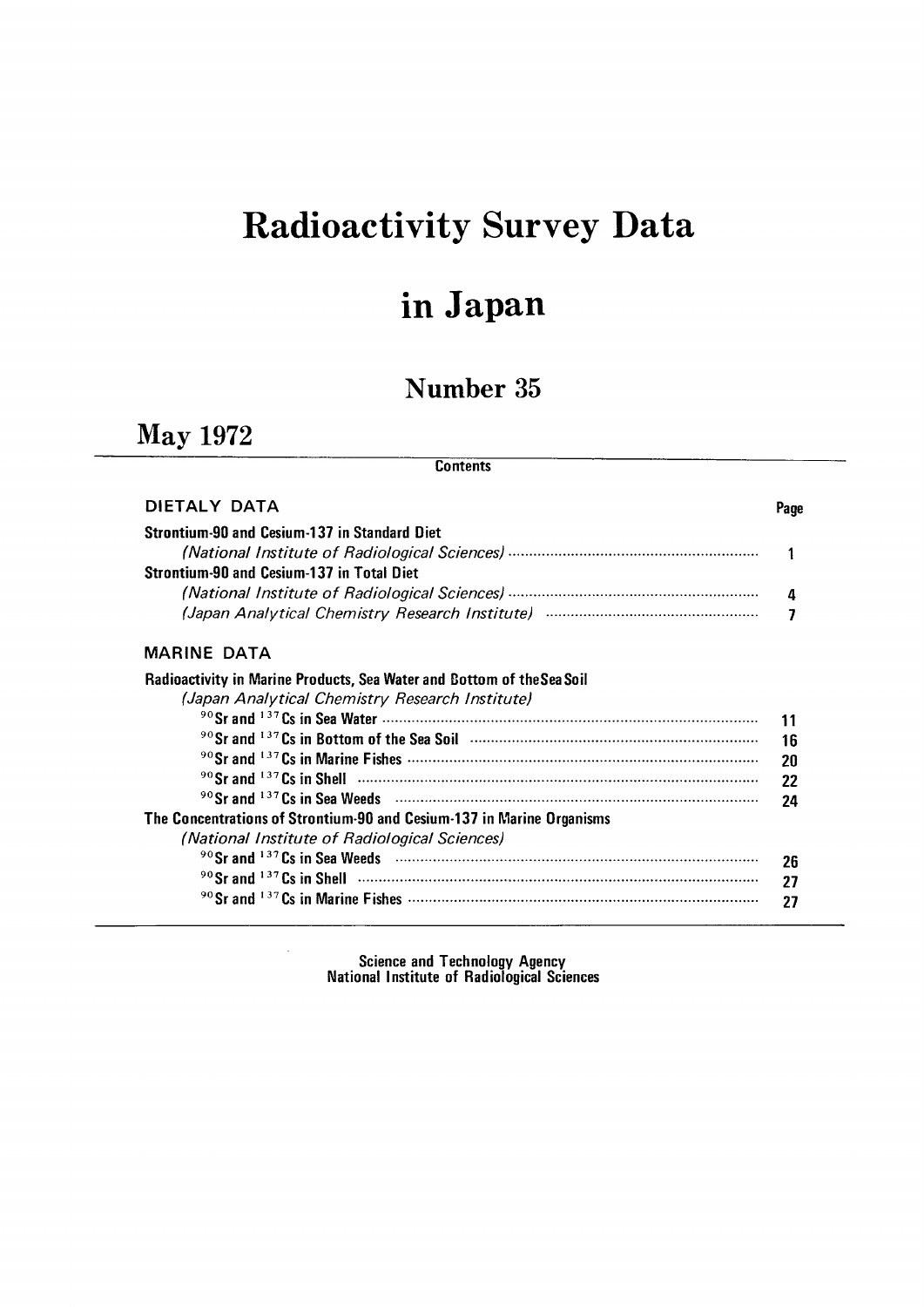### **Dietaly Data**

Strontium-90 and Cesium-137 in Standard Diet

(National Institute of Radiological Sciences)

Since May 1966, National Institute of Radiological Sciences has conducted analyses of individual foodstuff samples from four prefectures (Hokkaido, Niigata, Tokyo and Kagoshima). The sampling locations are shown in Figure 1.

Individual foodstuffs produced in each prefecture were collected separately according to nine categories: cereals, beans, potatos, milk, eggs, meat, fish and shellfish, leafy vegetables and root vegetables.

The standard diet, taken in this study, was based

on the following diet components, indicated by Resource Council, Science and Technology Agency, in 1964: cereals: 422g, beans: 35g, potatos: 85g, milk: 180g, eggs: 30g, meat: 30g, fish and shellfish: 75g, leafy vegetables: 144g, root vebetables: 96g.

Collected foodstuffs were ashed and analyzed separately.

Results obtained during the period May to November, 1971 are shown in Table 1.

 $90$  Sr and  $137$  Cs in Standard diet Table 1. - May, June and November, 1971 by T. Ueda, Y. Suzuki, R. Nakamura and E. Kase (National Institute of Radiological Sciences) (Continued from Table 7, Issue No. 32 of this Publication)

|                    | Daily Intake / Person |                           |                  |            |       |               |  |  |  |  |  |
|--------------------|-----------------------|---------------------------|------------------|------------|-------|---------------|--|--|--|--|--|
| Foodstuff Samples  | $90$ Sr(pCi)          | Ca(mg)                    | $90$ Sr(pCi/gCa) | 137Cs(pCi) | K(mq) | 137Cs(pCi/gK) |  |  |  |  |  |
|                    |                       | - HOKKAIDO May 1971 -     |                  |            |       |               |  |  |  |  |  |
| Cereals            | 1.14                  | 45                        | 25.3             | 5.2        | 360   | 14.4          |  |  |  |  |  |
| Beans              | 0.38                  | 23                        | 16.5             | 0.4        | 130   | 3.1           |  |  |  |  |  |
| Potatos            | 0.82                  | 12                        | 68.3             | 1.1        | 315   | 3.5           |  |  |  |  |  |
| Milk               | 2.36                  | 183                       | 12.9             | 4.8        | 270   | 17.8          |  |  |  |  |  |
| Eggs               | 0.02                  | 18                        | 1.1              | 0.1        | 41    | 2.4           |  |  |  |  |  |
| Meat               | 0.01                  | 1                         | 10.0             | 0.5        | 72    | 6.9           |  |  |  |  |  |
| Fish and shellfish | 0.04                  | 28                        | 1.4              | 1.1        | 253   | 4.3           |  |  |  |  |  |
| Leafy vegetables   | 1.27                  | 40                        | 31.8             | 0.4        | 357   | 1.1           |  |  |  |  |  |
| Root vegetables    | 0.58                  | 16                        | 36.3             | 1.3        | 218   | 6.0           |  |  |  |  |  |
|                    |                       | $-$ NIIGATA June 1971 $-$ |                  |            |       |               |  |  |  |  |  |
| Cereals            | 0.63                  | 37                        | 17.0             | 4.8        | 347   | 13.8          |  |  |  |  |  |
| Beans              | 0.42                  | 31                        | 13.5             | 0.6        | 163   | 3.7           |  |  |  |  |  |
| Potatos            | 0.22                  | 11                        | 20.0             | 1.2        | 308   | 3.9           |  |  |  |  |  |
| Milk               | 1.19                  | 176                       | 6.7              | 3.7        | 268   | 13.8          |  |  |  |  |  |
| Eggs               | 0.02                  | 14                        | 1.4              | 0.1        | 36    | 2.8           |  |  |  |  |  |
| Meat               | 0.01                  | 1                         | 10.0             | 0.6        | 84    | 7.1           |  |  |  |  |  |
| Fish and shellfish | 0.04                  | 33                        | 1.2              | 1.0        | 208   | 4.8           |  |  |  |  |  |
| Leafy vegetables   | 1.58                  | 47                        | 33.6             | 1.5        | 362   | 4.1           |  |  |  |  |  |
| Root vegetables    | 1.16                  | 22                        | 52.7             | 0.4        | 207   | 1.9           |  |  |  |  |  |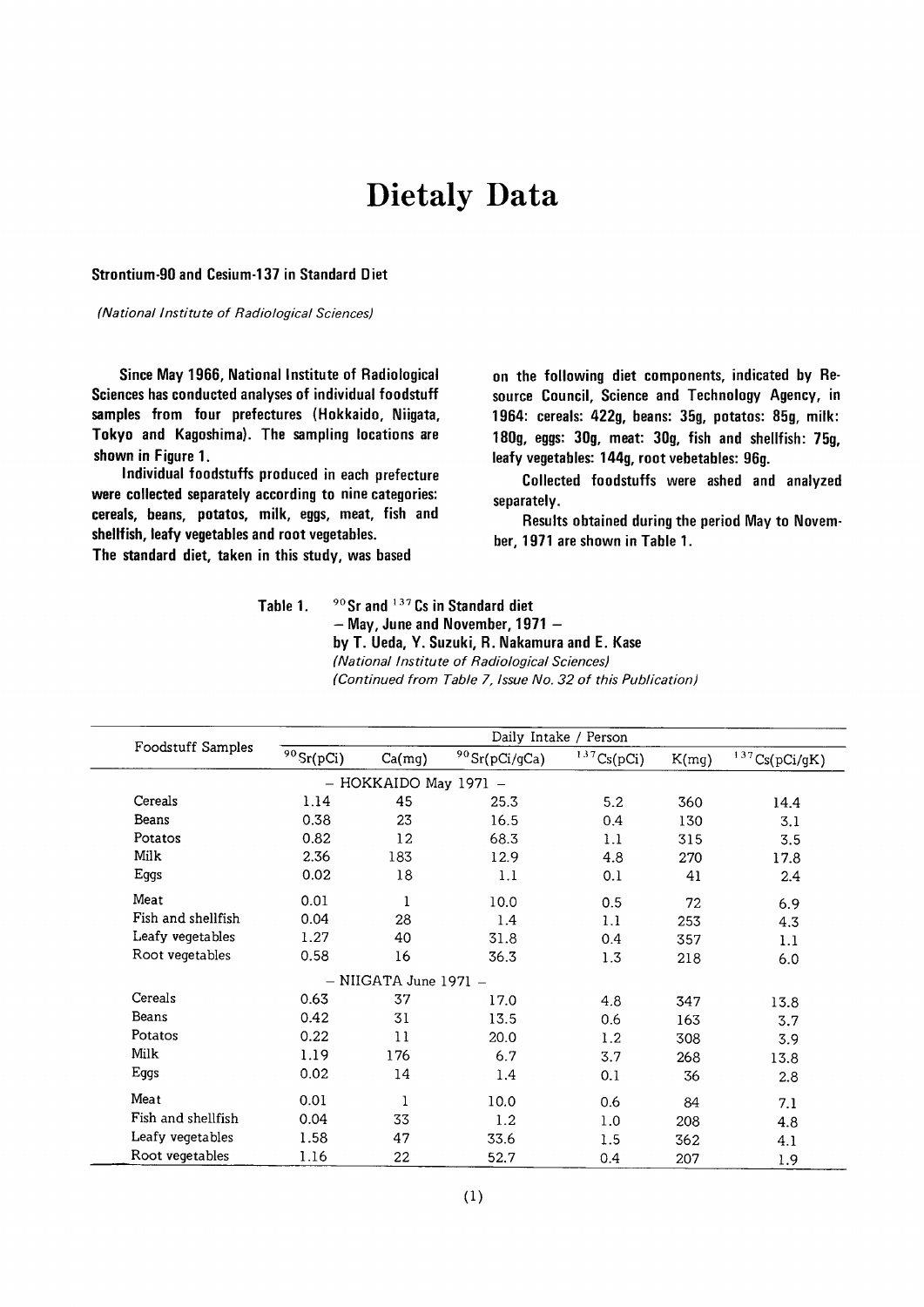|                    | Daily Intake/Person |                |                             |            |           |               |  |  |  |  |
|--------------------|---------------------|----------------|-----------------------------|------------|-----------|---------------|--|--|--|--|
| Foodstuff Samples  | $90$ Sr(pCi)        | Ca(mg)         | $90$ Sr(pCi/gCa)            | 137Cs(pCi) | K(mg)     | 137Cs(pCi/gK) |  |  |  |  |
|                    |                     |                | - KAGOSHIMA June 1971 -     |            |           |               |  |  |  |  |
| Cereals            | 1.60                | 45             | 35.6                        | 4.3        | 352       | 12.2          |  |  |  |  |
| Beans              | 0.40                | 29             | 13.8                        | 0.4        | 118       | 3.4           |  |  |  |  |
| Potatos            | 0.29                | 10             | 29.0                        | 1.1        | 293       | 3.8           |  |  |  |  |
| Milk               | 1.48                | 182            | 8.1                         | 1.3        | 287       | 4.5           |  |  |  |  |
| Eggs               | 0.03                | 16             | 1.9                         | 0.1        | 51        | 2.0           |  |  |  |  |
| Meat               | 0.01                | 1              | 10.0                        | 0.6        | 74        | 8.1           |  |  |  |  |
| Fish and shellfish | 0.03                | 35             | 0.9                         | 1.0        | 216       |               |  |  |  |  |
| Leafy vegetables   | 1.41                | 41             | 34.4                        | 1.6        | 376       | 4.6           |  |  |  |  |
| Root vegetables    | 0.88                | 16             | 55.0                        | 2.4        | 224       | 4.3           |  |  |  |  |
|                    |                     |                | - HOKKAIDO November 1971 -  |            |           | 10.7          |  |  |  |  |
| Cereals            | 1.13                | 44             | 25.7                        | 4.4        | 334       |               |  |  |  |  |
| Beans              | 0.40                | 28             | 14.3                        | 0.5        | 154       | 13.2          |  |  |  |  |
| Potatos            | 0.57                | 10             | 57.0                        | 0.9        | 265       | 3.2           |  |  |  |  |
| Milk               | 1.64                | 171            | 9.6                         | 3.8        |           | 3.4           |  |  |  |  |
| Eggs               | 0.02                | 16             | 1.3                         | 0.1        | 270<br>40 | 14.1<br>2.5   |  |  |  |  |
| Meat               | 0.01                | $\overline{c}$ |                             |            |           |               |  |  |  |  |
| Fish and shellfish | 0.02                | 27             | 5.0                         | 0.6        | 76        | 7.9           |  |  |  |  |
| Leafy vegetables   | 1.44                |                | 0.7                         | 1.1        | 244       | 4.5           |  |  |  |  |
| Root vegetables    | 0.67                | 43<br>16       | 33.5                        | 0.8        | 366       | 2.2           |  |  |  |  |
|                    |                     |                | 41.9                        | 1.2        | 238       | 5.0           |  |  |  |  |
| Cereals            |                     |                | - NIIGATA November 1971 -   |            |           |               |  |  |  |  |
| Beans              | 1.12                | 38             | 29.5                        | 3.9        | 319       | 12.2          |  |  |  |  |
| Potatos            | 0.36                | 36             | 10.0                        | 0.2        | 160       | 1.3           |  |  |  |  |
| Milk               | 0.26                | 12             | 21.7                        | 0.6        | 292       | 2.1           |  |  |  |  |
|                    | 1.04                | 174            | 6.0                         | 4.2        | 256       | 16.4          |  |  |  |  |
| Eggs               | 0.02                | 20             | $1.0$                       | 0.1        | 40        | $2.5\,$       |  |  |  |  |
| Meat               | 0.01                | $\mathbf{I}$   | 10.0                        | 0.5        | 82        | 6.1           |  |  |  |  |
| Fish and shellfish | 0.03                | 35             | 0.9                         | 1.0        | 203       | 4.9           |  |  |  |  |
| Leafy vegetables   | 1.36                | 52             | 26.2                        | 1.3        | 354       | 3.7           |  |  |  |  |
| Root vegetables    | 1.04                | 25             | 41.6                        | 0.6        | 218       | 2.8           |  |  |  |  |
|                    |                     |                | - KAGOSHIMA November 1971 - |            |           |               |  |  |  |  |
| Cereals            | 1.28                | 40             | 32.0                        | 4.2        | 372       | 11.3          |  |  |  |  |
| Beans              | 0.26                | 25             | 10.4                        | 0.4        | 151       | 2.6           |  |  |  |  |
| Potatos            | 0.31                | 13             | 23.8                        | 1.3        | 318       | 4.1           |  |  |  |  |
| Milk               | 1.15                | 183            | 6.3                         | 1.4        | 288       | 4.9           |  |  |  |  |
| Eggs               | 0.03                | 22             | 1.4                         | 0.1        | 48        | 2.1           |  |  |  |  |
| Meat               | 0.01                | $\mathbf{1}$   | 10.0                        | 0.5        | 70        | 7.1           |  |  |  |  |
| Fish and shellfish | 0.03                | 39             | 0.8                         | $1.0$      | 216       | 4.6           |  |  |  |  |
| Leafy vegetables   | 1.26                | 37             | 34.1                        | 1.2        | 334       | 3.6           |  |  |  |  |
| Root vegetables    | 0.62                | 18             | 34.4                        | 2.0        | 261       | 7.7           |  |  |  |  |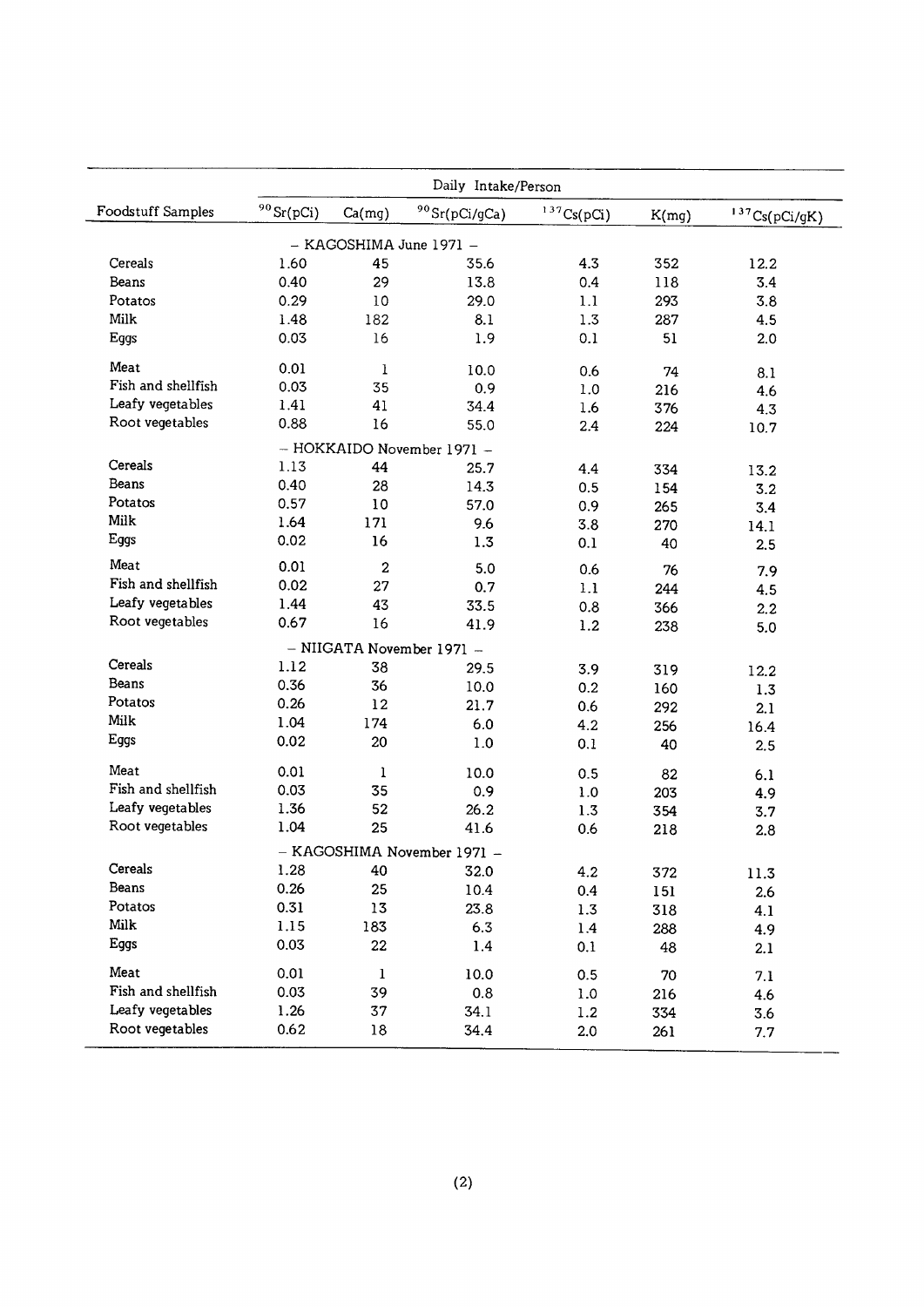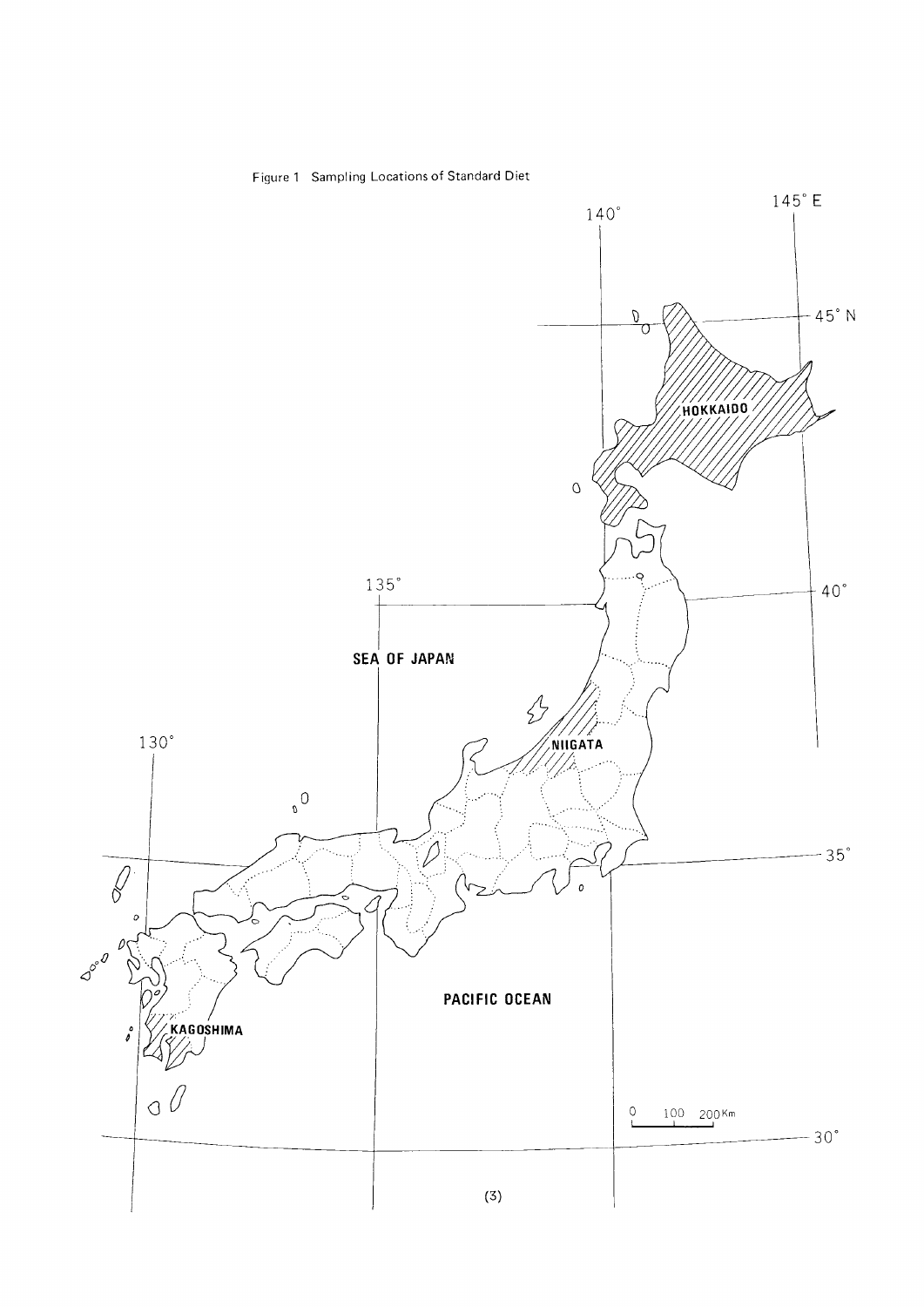### Strontium-90 and Cesium-137 in Total Diet

(National Institute of Radiological Sciences)

Since June 1963, National Institute of Radiological Sciences has conducted analyses of total diet samples collected from 8 prefectures. Sampling locations are shown in Figure 2.

One city and one village in each prefecture were chosen as representative of urban and rural district of these prefectures respectively. Seven families were

chosen at random from each location, and each family presented a normal portion of the regular diet consumed in one day by an adult, diets at special occasions were avoided. Composite samples from the 5 families were ashed together and analyzed.

Results obtained during the period from June to November, 1971 are shown in Table 2.

Table 2. 90 Sr and 137 Cs in Total Diet - June to November, 1971 -

by T. Ueda, Y. Suzuki, R. Nakamura and E. Kase

(National Institute of Radiological Sciences) (Continued from Table 6, Issue No.32 of this Publication)

| Location         |        |       | Daily Intake      |            |                     |                  |
|------------------|--------|-------|-------------------|------------|---------------------|------------------|
|                  | Ca(mg) | K(mg) | $90$ Sr(pCi)      | 137Cs(pCi) | $^{90}$ Sr(pCi/gCa) | $137$ Cs(pCi/gK) |
|                  |        |       | URBAN ADULT DIET  |            |                     |                  |
| June-July 1971   |        |       |                   |            |                     |                  |
| HOKKAIDO         | 413    | 1757  | 7.7               | 12.3       | 18.6                | 7.0              |
| AKITA            | 467    | 1584  | 11.3              | 14.6       | 24.2                | 9.2              |
| <b>FUKUSHIMA</b> | 533    | 1802  | 6.4               | 10.8       | 12.0                | 6.0              |
| <b>NIIGATA</b>   | 317    | 1591  | 5.6               | 10.7       | 17.7                | 6.7              |
| <b>ISHIKAWA</b>  | 427    | 2219  | 6.1               | 12.0       | 14.3                | 5.4              |
| <b>SHIZUOKA</b>  | 605    | 1649  | 7.7               | 12.1       | 14.3                | 7.3              |
| <b>HIROSHIMA</b> | 535    | 1037  | 5.5               | 7.1        | 10.3                | 6.8              |
| <b>KAGOSHIMA</b> | 330    | 1488  | 4.7               | 10.4       | 14.2                | 7.0              |
|                  |        |       | RURAL ADULT DIET  |            |                     |                  |
| HOKKAIDO         | 403    | 2215  | 10.5              | 13.1       | 26.1                | 5.9              |
| AKITA            | 356    | 1553  | 8.1               | 13.2       | 22.8                | 8.5              |
| <b>FUKUSHIMA</b> | 410    | 2264  | 8.5               | 12.1       | 20.7                | 5.3              |
| <b>NIIGATA</b>   | 467    | 1805  | 9.4               | 9.6        | 20.1                | 5.3              |
| <b>ISHIKAWA</b>  | 350    | 867   | 3.8               | 9.3        | 10.9                | 10.7             |
| SHIZUOKA         | 240    | 1047  | 3.8               | 8.3        | 15.8                | 7.9              |
| <b>HIROSHIMA</b> | 471    | 1133  | 6.3               | 6.6        | 13.4                | 5.8              |
| <b>KAGOSHIMA</b> | 283    | 1215  | 4.4               | 7.9        | 15.5                | 6.5              |
|                  |        |       | RURAL INFANT DIET |            |                     |                  |
| <b>AKITA</b>     | 276    | 854   | 5.9               | 7.4        | 21.4                | 8.7              |
| <b>ISHIKAWA</b>  | 267    | 907   | 3.1               | 7.9        | 11.6                | 8.7              |
| <b>SHIZUOKA</b>  | 213    | 686   | 2.5               | 5.9        | 11.7                | 8.6              |
| <b>HIROSHIMA</b> | 287    | 915   | 3.4               | 6.5        | 11.8                | 7.1              |
| KAGOSHIMA        | 246    | 1022  | 3.4               | 10.1       | 13.8                | 9.9              |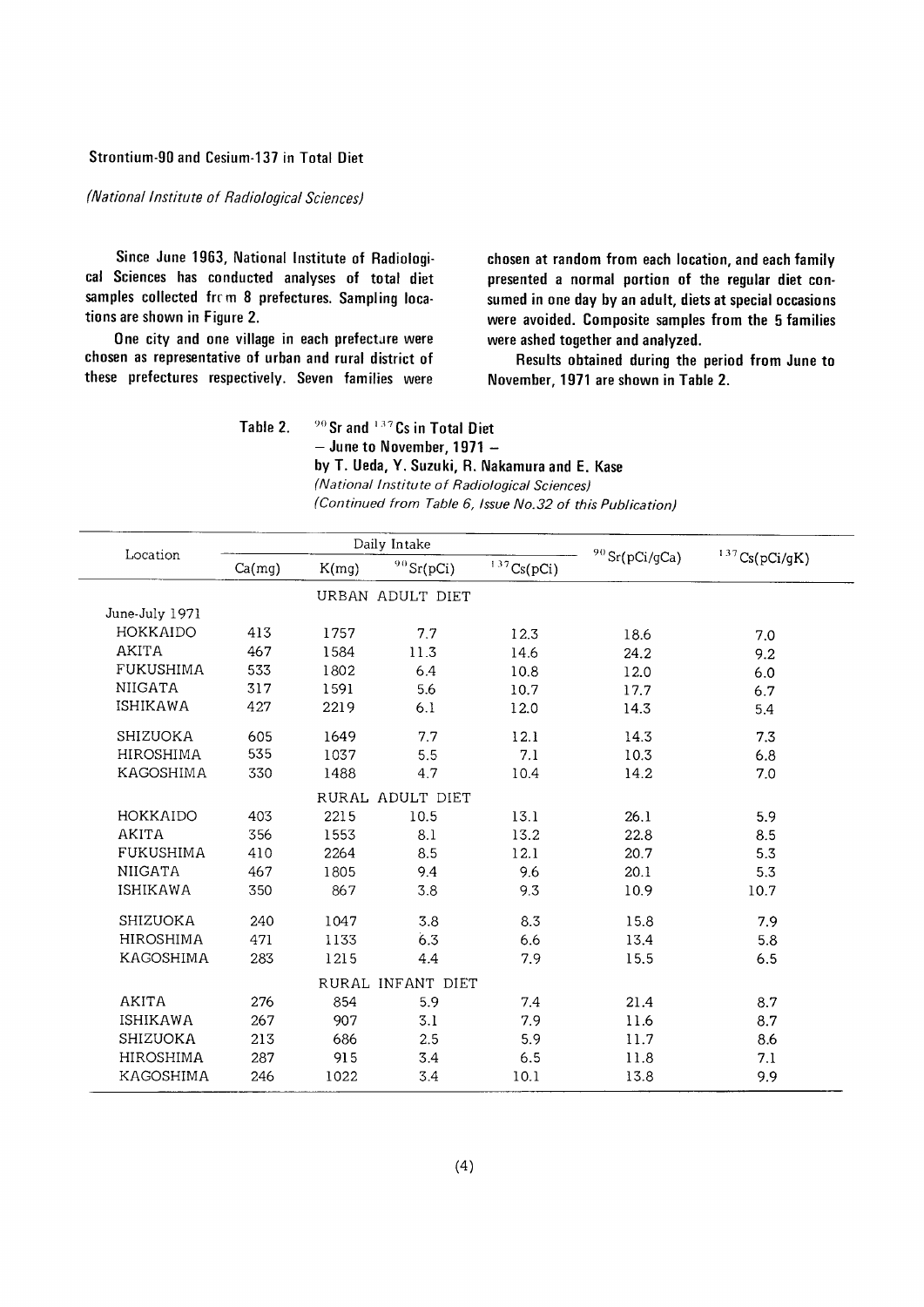|                  |        | Daily Intake |                   |            | $^{90}$ Sr(pCi/gCa) | $^{137}\mathrm{Cs}(\mathrm{pCi/gK})$ |  |
|------------------|--------|--------------|-------------------|------------|---------------------|--------------------------------------|--|
| Location         | Ca(mg) | K(mg)        | $90$ Sr(pCi)      | 137Cs(pCi) |                     |                                      |  |
|                  |        |              | URBAN ADULT DIET  |            |                     |                                      |  |
| November 1971    |        |              |                   |            |                     |                                      |  |
| <b>HOKKAIDO</b>  | 421    | 1787         | 8.8               | 12.8       | 20.9                | 7.2                                  |  |
| <b>AKITA</b>     | 388    | 1116         | 9.2               | 11.4       | 23.7                | 10.2                                 |  |
| <b>FUKUSHIMA</b> | 572    | 1514         | 6.7               | 10.1       | 10.8                | 4.8                                  |  |
| <b>NIIGATA</b>   | 387    | 1610         | 8.0               | 9.3        | 20.7                | 5.8                                  |  |
| <b>ISHIKAWA</b>  | 398    | 1814         | 6.1               | 11.4       | 15.3                | 6.3                                  |  |
| SHIZUOKA         | 391    | 1102         | 5.3               | 8.8        | 13.6                | 8.0                                  |  |
| <b>HIROSHIMA</b> | 486    | 1532         | 4.6               | 8.1        | 9.5                 | 5.3                                  |  |
| KAGOSHIMA        | 416    | 1856         | 6.8               | 14.0       | 16.3                | 7.5                                  |  |
|                  |        |              | RURAL ADULT DIET  |            |                     |                                      |  |
| HOKKAIDO         | 597    | 2568         | 11.8              | 17.8       | 19.8                | 6.9                                  |  |
| <b>AKITA</b>     | 380    | 1369         | 9.5               | 12.0       | 25.0                | 8.8                                  |  |
| <b>FUKUSHIMA</b> | 623    | 1985         | 6.7               | 9.6        | 10.8                | 4.8                                  |  |
| <b>NIIGATA</b>   | 424    | 2459         | 10.8              | 13.9       | 25.5                | 5.7                                  |  |
| <b>ISHIKAWA</b>  | 450    | 2032         | 9.7               | 14.6       | 21.6                | 7.2                                  |  |
| <b>SHIZUOKA</b>  | 407    | 1546         | 5.3               | 11.5       | 13.0                | 7.4                                  |  |
| <b>HIROSHIMA</b> | 497    | 2011         | 5.2               | 12.2       | 10.5                | 6.1                                  |  |
| <b>KAGOSHIMA</b> | 386    | 1673         | 6.0               | 10.8       | 15.5                | 6.5                                  |  |
|                  |        |              | RURAL INFANT DIET |            |                     |                                      |  |
| <b>AKITA</b>     | 304    | 1086         | 6.5               | 7.7        | 21.4                |                                      |  |
| <b>ISHIKAWA</b>  | 288    | 796          | 2.9               | 5.8        | 10.1                | 7.1<br>7.3                           |  |
| <b>SHIZUOKA</b>  | 279    | 687          | 3.3               | 4.1        | 11.8                |                                      |  |
| <b>HIROSHIMA</b> | 352    | 1104         | 4.2               | 7.0        | 11.9                | 6.0                                  |  |
| <b>KAGOSHIMA</b> | 293    | 854          | 3.2               | 6.4        | 10.9                | 6.3<br>7.5                           |  |

 $\ddot{\phantom{a}}$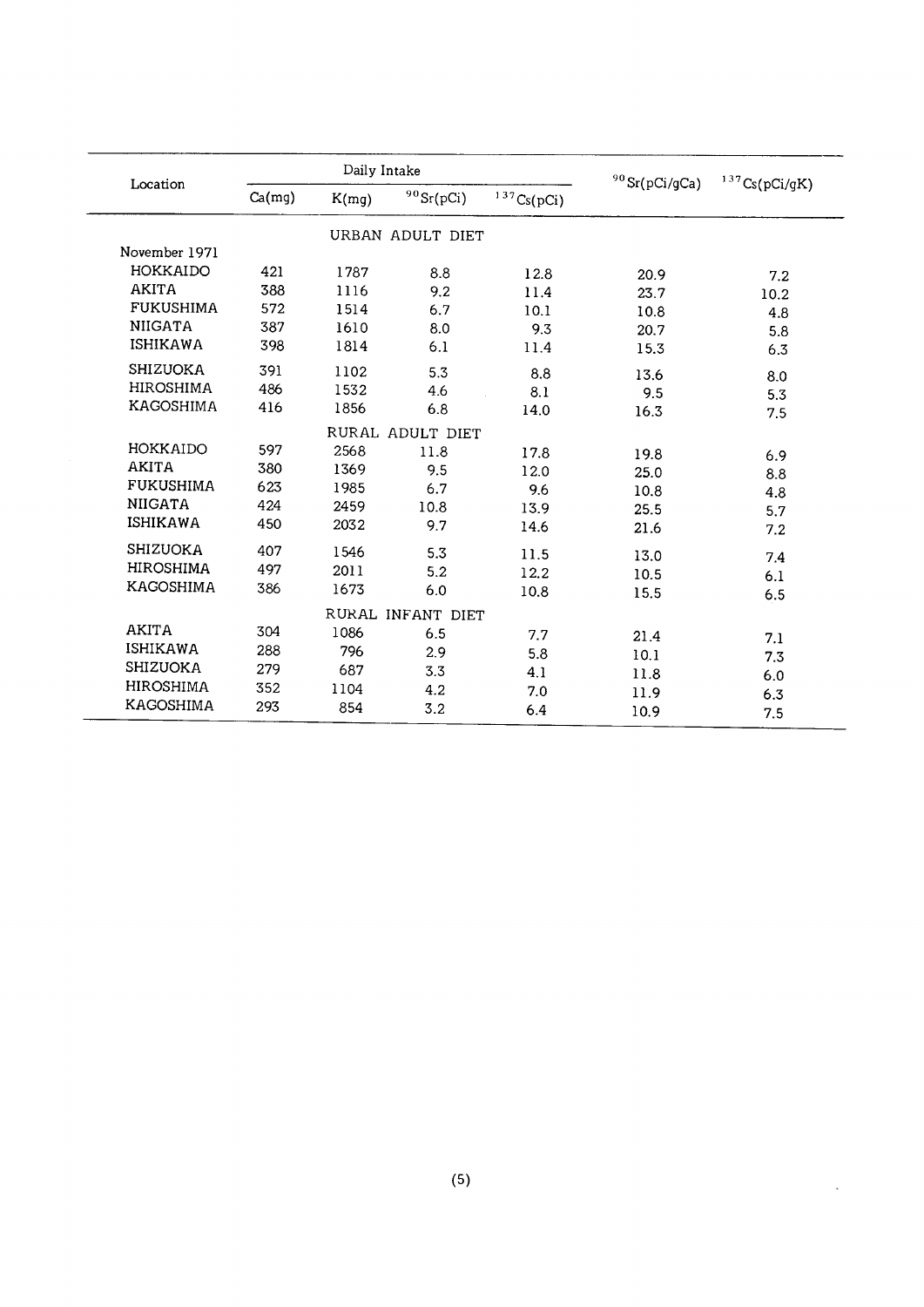

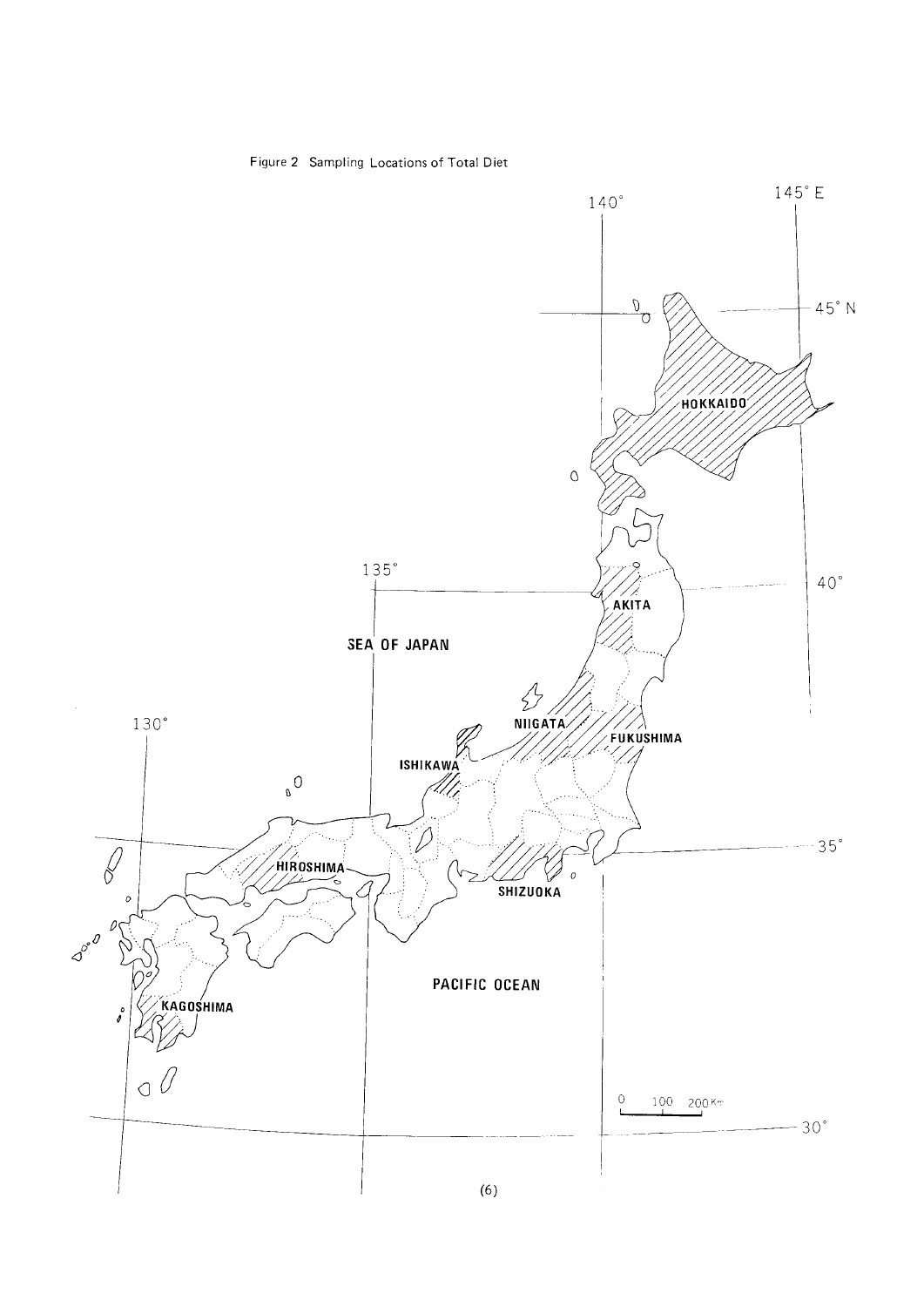#### Strontium-90 and Cesium-137 in Total Diet

#### (The Japan Analytical Chemistry Research Institute)

Since June 1963, the Japan Analytical Chemistry Research Institute has conducted analyses of Total Diet samples from the 28 prefectures shown in Figure 3.

One city and One village in each prefecture were chosen as representative of urban and rural destricts of these prefectures, respectively. Five families from each

location presented a normal portion of the regular diet consumed in one day by an adult or a child.

Diets at special occasions were avoided.

Composite samples from the 5 families were ashed together and analyzed using the method recommended by the Science and Technology Agency.

Results obtained during the period from May to December, 1971 are shown in Table 3.

Table 3.

 $-$  May to December, 1971  $$ by T. Asari, M. Chiba and M. Kuroda

90 Sr and 137 Cs in Total Diet

(Japan Analytical Chemistry Research Institute)

(Continued from Table 3, Issue No.30, of this Publication)

| name of I.P.H*    | sampling              |                    | sort-**          | Age                      |          | Ash                        | Ca       | K        |                       | $90$ Sr        | 137Cs          |               |
|-------------------|-----------------------|--------------------|------------------|--------------------------|----------|----------------------------|----------|----------|-----------------------|----------------|----------------|---------------|
|                   | station               | date               | ing              |                          | g/p/d    | g                          | (mg/p/d) | (mq/p/d) | $(pCi/p/d)$ (pCi/qCa) |                | (pCi/p/d)      | (pCi/qK)      |
|                   |                       |                    |                  |                          | $-1971-$ |                            |          |          |                       |                |                |               |
| <b>OSAKA</b>      | Neyaqawa              | 5                  | $\boldsymbol{A}$ | $\overline{\phantom{0}}$ | 14.4     | 30                         | 529      | 1945     | $5.0 \pm 0.3$         | $8.4 \pm 0.5$  | $8.1 \pm 0.5$  | $4.2 \pm 0.3$ |
|                   | Hajikino              | 5                  | B                | $38 - 52$                | 15.8     | $\boldsymbol{\prime}$      | 463      | 1775     | $6.1 \pm 0.3$         | $13.2 \pm 0.6$ | $6.1 \pm 0.4$  | $3.4 \pm 0.2$ |
| WAKAYAMA Wakayama |                       | 5.21               | A                | $32 - 64$                | 15.0     | $\boldsymbol{\epsilon}$    | 722      | 1187     | $3.2 \pm 0.2$         | $4.4 \pm 0.3$  | $4.4 \pm 0.3$  | $3.7 \pm 0.3$ |
|                   | Yuasa                 | 5.22               | B                | $18 - 46$                | 11.3     | $\pmb{\cdot}$              | 337      | 1046     | $3.3 \pm 0.2$         | $9.8 \pm 0.6$  | $3.1 \pm 0.3$  | $3.0 \pm 0.3$ |
|                   | $\pmb{\cdot}$         | 5.23               | C                | $3 - 6$                  | 7.0      | 20                         | 157      | 568      | $1.7 \pm 0.1$         | $10.8 \pm 0.6$ | $1.9 \pm 0.2$  | $3.3 \pm 0.4$ |
| KOCHI             | Kochi                 | 5.16               | $\mathsf{A}$     | $25 - 53$                | 12.8     | 30                         | 282      | 1951     | $5.7 \pm 0.3$         | $20.2 \pm 1.1$ | $6.9 \pm 0.5$  | $3.5 \pm 0.3$ |
|                   | Haruno                | 5.23               | B                | $28 - 58$                | 20.3     | $\pmb{\cdot}$              | 520      | 2874     | $6.2 \pm 0.3$         | $11.9 \pm 0.6$ | $12.6 \pm 1.1$ | $4.4 \pm 0.4$ |
|                   | $\bar{\epsilon}$      | $\lambda$          | $\mathbf C$      | $2 - 5$                  | 6.2      | 20                         | 288      | 1087     | $2.9 \pm 0.2$         | $10.1 \pm 0.7$ | $5.3 \pm 0.5$  | $4.9 \pm 0.5$ |
| OKAYAMA           | Okayama               | 5.9                | A                | $42 - 54$                | 20.3     | 30                         | 426      | 1892     | $4.7 + 0.3$           | $11.0 \pm 0.7$ | $9.2 \pm 0.7$  | $4.9 \pm 0.4$ |
|                   | $\boldsymbol{r}$ .    | $\pmb{\cdot}$      | B                | $27 - 34$                | 14.2     | $\boldsymbol{\epsilon}$    | 297      | 1336     | $3.1 \pm 0.2$         | $10.4 \pm 0.7$ | $5.0 \pm 0.4$  | $3.7 \pm 0.3$ |
|                   | $\bar{\phantom{a}}$   | $\epsilon$ .       | $\mathcal{C}$    | $1 - 5$                  | 7.1      | $\pmb{\cdot}$              | 305      | 936      | $1.6 \pm 0.1$         | $5.2 \pm 0.3$  | $3.2 \pm 0.3$  | $3.4 \pm 0.3$ |
| AOMORI            | Aomori                | 6.2                | $\mathsf{A}$     | $21 - 41$                | 18.7     | $\boldsymbol{\epsilon}$    | 991      | 1674     | $9.4 \pm 0.4$         | $9.5 \pm 0.4$  | $8.3 \pm 0.6$  | $5.0 \pm 0.4$ |
|                   | $\boldsymbol{\mu}$    | 6.7                | B                | $25 - 71$                | 11.6     | $\boldsymbol{\mu}$         | 241      | 880      | $6.9 \pm 0.3$         | $28.5 \pm 1.2$ | $5.2 \pm 0.4$  | $5.9 \pm 0.5$ |
|                   | $\epsilon$            | $\alpha$           | $\mathsf{C}$     | $2 - 5$                  | 11.2     | $\boldsymbol{\alpha}$      | 215      | 812      | $4.3 \pm 0.3$         | $20.0 \pm 1.4$ | $3.9 \pm 0.4$  | $4.8 \pm 0.5$ |
| <b>FUKUI</b>      | Fukui                 | $5.16 - 19$        | $\mathbf{A}$     | $24 - 39$                | 12.5     | $\pmb{\cdot}$              | 506      | 1586     | $5.8 \pm 0.5$         | $11.5 \pm 1.0$ | $9.7 \pm 0.8$  | $6.1 \pm 0.5$ |
|                   | Kanazu                | 5.23               | B                | $25 - 61$                | 9.5      | $\boldsymbol{\cdot}$       | 197      | 965      | $6.1 \pm 0.4$         | $31.0 \pm 2.0$ | $3.3 \pm 0.3$  | $3.4 \pm 0.3$ |
| NAGASAKI          | Naqasaki              | 5.28               | A                | $23 - 38$                | 14.4     | $\pmb{\cdots}$             | 302      | 1358     | $3.3 \pm 0.3$         | $10.9 \pm 1.0$ | $5.8 \pm 0.5$  | $4.3 \pm 0.4$ |
|                   | Tokitsu               | 5.16               | в                | $25 - 36$                | 16.6     | $\epsilon$                 | 549      | 1872     | $6.7 \pm 0.5$         | $12.2 \pm 0.9$ | $9.4 \pm 0.7$  | $5.0 \pm 0.4$ |
|                   | $\bar{\phantom{a}}$   | $\pmb{\cdots}$     | C                | $1 - 7$                  | 10.4     | $\boldsymbol{\epsilon}$    | 504      | 1263     | $4.1 \pm 0.4$         | $8.1 \pm 0.8$  | $6.1 \pm 0.4$  | $4.8 \pm 0.3$ |
| TOTTORI           | Tottori               | 6.1                | $\mathsf{A}$     | $27 - 76$                | 19.3     | $\cdot$ ,                  | 540      | 2121     | $10.6 \pm 0.8$        | $19.6 \pm 1.5$ | $9.2 \pm 0.8$  | $4.3 \pm 0.4$ |
|                   | Fukube                | 5.30               | B                | $29 - 37$                | 16.6     | $\pmb{\cdot}$              | 365      | 1457     | $10.9 \pm 0.7$        | $29.9 \pm 1.9$ | $7.4 \pm 0.6$  | $5.1 \pm 0.4$ |
|                   | $\epsilon$ $\epsilon$ | $\bar{\ell}$       | $\mathsf{C}$     | $3 - 6$                  | 8.3      | $\epsilon$ .               | 248      | 901      | $4.7 \pm 0.2$         | $19.0 \pm 0.8$ | $5.2 \pm 0.5$  | $5.8 \pm 0.6$ |
| AICHI             | Kariya                | 6.13               | $\mathsf{A}$     | $39 - 54$                | 18.5     | $\pmb{\cdot}$              | 968      | 2096     | $5.5 \pm 0.3$         | $5.7 \pm 0.3$  | $9.3 \pm 0.6$  | $4.4 \pm 0.3$ |
|                   | Nishio                | $\boldsymbol{\mu}$ | B                | $25 - 44$                | 21.8     | $\pmb{r}$                  | 656      | 2108     | $4.2 \pm 0.3$         | $6.4 \pm 0.5$  | $7.9 \pm 0.7$  | $3.7 \pm 0.3$ |
| SHIMANE           | Matsue                | 6.6                | $\mathbf{A}$     | $33 - 45$ 18.0           |          | $\qquadscriptstyle\prime}$ | 540      | 2207     | $10.3 \pm 0.5$        | $19.1 \pm 0.9$ | $9.6 \pm 0.9$  | $4.3 \pm 0.4$ |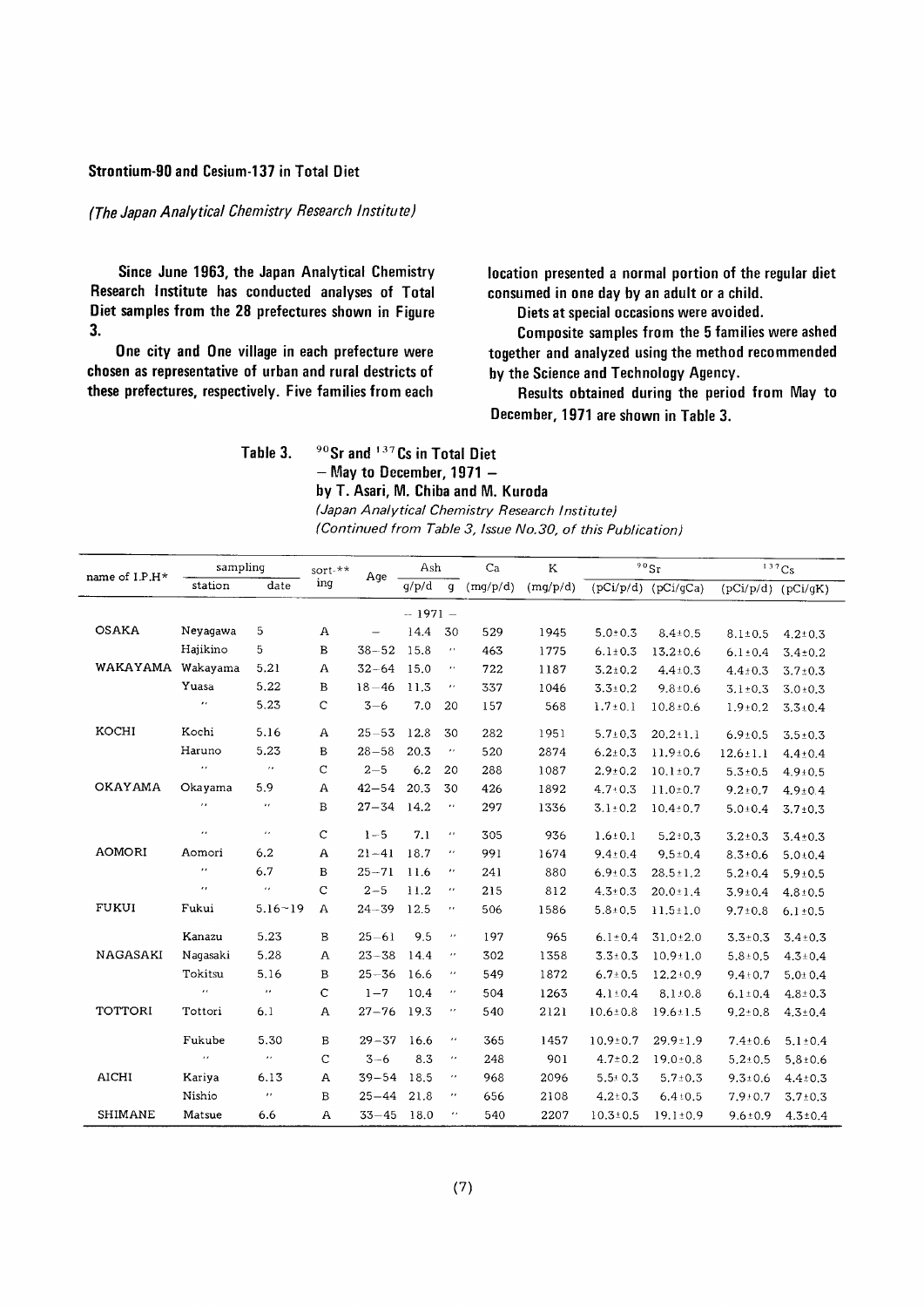| name of I.P.H* -    | sampling              |                                                | $sort-***$   |                        | Ash          |                                           | Ca         | K            |                                | $^{9\,0}\mathrm{Sr}$                                                  |                                 | 137Cs                          |
|---------------------|-----------------------|------------------------------------------------|--------------|------------------------|--------------|-------------------------------------------|------------|--------------|--------------------------------|-----------------------------------------------------------------------|---------------------------------|--------------------------------|
|                     | station               | date                                           | ing          | Age                    | g/p/d        | q                                         | (mg/p/d)   | (mg/p/d)     |                                | $(pCi/p/d)$ (pCi/gCa)                                                 | $(pCi/p/d)$ $(pCi/gK)$          |                                |
|                     | Kashima               | $6.17 - 23$                                    | $\mathbf B$  | $25 - 48$              | 14.0         | $\pmb{\cdot}$                             | 927        | 1349         | $5.3 \pm 0.4$                  | $5.7 \pm 0.4$                                                         | $4.4 \pm 0.5$                   | $3.3 \pm 0.4$                  |
|                     | $\bar{\epsilon}$      |                                                | $\mathsf{C}$ | $1 - 5$                | 6.6          | $\pmb{\cdot}$                             | 488        | 900          | $3.9 \pm 0.2$                  | $8.0 \pm 0.4$                                                         | $4.5 \pm 0.2$                   | $5.0 + 0.2$                    |
| KANAGAWA Hiratsuka  |                       | 6.22                                           | A            | $49 - 62$              | 21.2         | $\pmb{\epsilon}$                          | 534        | 2292         | $4.5 \pm 0.3$                  | $8.4 \pm 0.6$                                                         | $11.4 \pm 0.9$                  | $5.0 \pm 0.4$                  |
|                     | Ebina                 | $\bar{\epsilon}$                               | B            | $43 - 63$              | 17.5         | $\bar{\ell}$                              | 896        | 1671         | $5.3 \pm 0.3$                  | $5.9 \pm 0.3$                                                         | $11.3 \pm 1.0$                  | $6.8 \pm 0.6$                  |
| IBARAKI             | Mito                  | 6.21                                           | Α            | $19 - 48$              | 20.4         | $\boldsymbol{\epsilon}$                   | 447        | 1526         | $4.6 \pm 0.3$                  | $10.3 \pm 0.7$                                                        | $9.0 \pm 0.8$                   | $5,9 \pm 0.5$                  |
|                     | Tokai                 | 6.14                                           | B            | $38 - 65$              | 18.7         | $\epsilon$ $\epsilon$                     | 484        | 1767         | $5.9 \pm 0.3$                  | $12.2 \pm 0.6$                                                        | $8.3 \pm 0.7$                   | $4.7 \pm 0.4$                  |
| HYOGO               | Kakogawa              | $6.15 - 16$                                    | $\mathsf{A}$ | 26 58                  | 16.2         | $\pmb{\cdot}$                             | 899        | 1482         | $4.0 \pm 0.2$                  | $4.4 \pm 0.2$                                                         | $6.2 \pm 0.6$                   | $4.2 \pm 0.4$                  |
|                     | $\bar{\epsilon}$      | $\boldsymbol{\epsilon}$                        | B            | $27 - 35$              | 22.3         | $\pmb{\cdot}$                             | 818        | 2571         | $6.3 \pm 0.4$                  | $7.7 \pm 0.5$                                                         | $10,6 \pm 0.9$                  | $4.1 \pm 0.4$                  |
| MIYAGI              | Sendai                | 6.16                                           | Α            | $32 - 39$              | 20,2         | $\boldsymbol{\epsilon}$                   | 689        | 2313         | $7.7 \pm 0.4$                  | $11.2 \pm 0.6$                                                        | $11.6 \pm 0.8$                  | $5.0 \pm 0.3$                  |
|                     | Natori                | $\epsilon$                                     | B            | $31 - 61$              | 26.6         | $\epsilon$                                | 892        | 2583         | $7.5 \pm 0.4$                  | $7.5 \pm 0.4$                                                         | $12.2 \pm 1.0$                  | $4.7 \pm 0.4$                  |
|                     | $\bar{\epsilon}$      | $\bar{t}$ $\bar{t}$                            | C            | $5 - 11$               | 18.8         | $\epsilon$                                | 1055       | 1906         | $4.9 \pm 0.3$                  | $4.6 \pm 0.3$                                                         | $8.0 + 0.7$                     | $4.2 \pm 0.4$                  |
| SAITAMA             | Omiya                 | 6.25                                           | А            | $32 - 40$              | 18.4         | $\pmb{\cdot}$                             | 379        | 1886         | $4.4 \pm 0.3$                  | 11.6±0.8                                                              | $8.5 \pm 0.6$                   | $4.5 \pm 0.3$                  |
|                     | Iwaki                 | 6.28                                           | B            | $47 - 53$              | 26.6         | $\pmb{\cdot}$                             | 548        | 2484         | $5.1 \pm 0.4$                  | $9.3 \pm 0.7$                                                         | $8.7 \pm 0.6$                   | $3.5 \pm 0.2$                  |
| <b>FUKUOKA</b>      | Fukuoka               | 6                                              | Α            | $33 - 50$              | 15.0         | $\pmb{\cdot}$                             | 362        | 1401         | $4.1 \pm 0.3$                  | $11.3 \pm 0.8$                                                        | $5.8 \pm 0.4$                   | $4.1 \pm 0.3$                  |
|                     | Sasagori              | $\cdot$                                        | B            | $31 - 50$              | 15.6         | $\pmb{\cdot}$                             | 480        | 1808         | $6.1 \pm 0.3$                  | $12.7 \pm 0.6$                                                        | $5.9 \pm 0.4$                   | $3.3 \pm 0.2$                  |
| SAGA                | Saga                  | 6.1                                            | Α            | $14 - 42$              | 15.9         | $\bullet$                                 | 609        | 1708         | $4.6 \pm 0.3$                  | $7.6 \pm 0.5$                                                         | $7.7 \pm 0.5$                   | $4.5 \pm 0.3$                  |
|                     | Nakahara              | 6.20                                           | В            | $26 - 56$              | 15.4         | $\pmb{\cdot}$                             | 647        | 1437         | $4.2 \pm 0.3$                  | $6.5 \pm 0.5$                                                         | $5.3 \pm 0.4$                   | $3.7 \pm 0.3$                  |
| KYOTO               | Kyoto                 | 5.18                                           | Α            | $27 - 51$              | 15.1         | $\boldsymbol{\epsilon}$                   | 417        | 1534         | $6.9 \pm 0.4$                  | $16.5 \pm 1.0$                                                        | $8.7 \pm 0.5$                   | $5.7 \pm 0.3$                  |
|                     | Miyama                | 5.30                                           | В            | $32 - 55$              | 23.7         | $\boldsymbol{\epsilon}$                   | 540        | 2294         | $28.0 \pm 1.0$                 | 51.9±1.9                                                              | $14.3 \pm 0.7$                  | $6.2 \pm 0.3$                  |
|                     | $\bar{\alpha}$        | $\boldsymbol{\theta}$                          | C            | $4 - 15$               | 16.0         | $\epsilon$                                | 371        | 1354         | $14.2 \pm 0.5$                 | $38.3 \pm 1.3$                                                        | $6.8 \pm 0.4$                   | $5.0 \pm 0.3$                  |
| YAMAGUCHI Yamaguchi |                       | 7.25                                           | Α            | $26 - 49$              | 11.1         | $\boldsymbol{\epsilon}$                   | 337        | 1102         | $3.3 \pm 0.2$                  | $9.8 \pm 0.6$                                                         | $4.5 \pm 0.3$                   | $4.1 \pm 0.3$                  |
|                     | Haqi                  | 6.29                                           | B            | $27 - 45$              | 16.7         | $\boldsymbol{\theta}$                     | 337        | 1921         | $5.1 \pm 0.3$                  | $15.1 \pm 0.9$                                                        | $5.8 \pm 0.4$                   | $3.0 \pm 0.2$                  |
|                     | $\bar{B}$             | $\bar{\boldsymbol{\theta}}$                    | $\mathsf{C}$ | $2 - 5$                | 8.2          | $\pmb{\cdot}$                             | 344        | 1077         | $3.1 \pm 0.2$                  | $9.0 \pm 0.6$                                                         | $4.3 \pm 0.2$                   | $4.0 \pm 0.2$                  |
| TOTTORI<br>TOTTORI  | Tottori<br>Fukube     | 11.11<br>11.14                                 | A<br>B       | $41 - 76$              | 20.1<br>18.2 | $\boldsymbol{\theta}$<br>30               | 732        | 2088         | $10.4 \pm 0.5$                 | $14.2 \pm 0.7$                                                        | $8.1 \pm 0.5$                   | $3.9 \pm 0.2$                  |
|                     |                       |                                                |              | $25 - 38$              |              |                                           | 666        | 1878         | $10.5 \pm 0.5$                 | 18.9±0.9                                                              | $13.2 \pm 0.6$                  | $7.0 \pm 0.3$                  |
|                     | $\boldsymbol{\alpha}$ | $\bar{\ell}$                                   | $\mathsf{C}$ | $1 - 6$                | 10.9         | $\epsilon$                                | 372        | 1115         | $5.6 \pm 0.3$                  | $15.1 \pm 0.8$                                                        | $6.5 \pm 0.3$                   | $5.8 \pm 0.3$                  |
| <b>FUKUOKA</b>      | Fukuoka               | 10                                             | A            | $33 - 46$              | 16.7         | $\epsilon$                                | 481        | 2877         | $9.6 \pm 0.4$                  | $20.0 \pm 0.8$                                                        | $5.6 \pm 0.5$                   | $1.9 + 0.2$                    |
| MIYAGI              | Sasaguri<br>Sendai    | 11.19                                          | B<br>Α       | $32 - 50$<br>$24 - 39$ | 21.6<br>17.2 | $\pmb{\cdot}$<br>$\pmb{\cdot}$            | 644<br>549 | 2987<br>1699 | $7.9 \pm 0.5$<br>$5.5 \pm 0.3$ | $12.3 \pm 0.8$<br>$10.2 \pm 0.6$                                      | $9.0 \pm 0.8$                   | $3.0 \pm 0.3$                  |
|                     | Natori                | $\cdot$                                        | B            | $31 - 60$              | 24.9         | $\boldsymbol{\epsilon}$                   | 1128       | 2535         | $9.2 \pm 0.6$                  | $8.2 \pm 0.5$                                                         | $7.6 \pm 0.6$<br>$13.5 \pm 1.0$ | $4.5 \pm 0.4$<br>$5.3 \pm 0.4$ |
|                     | $\pmb{\cdot}$         |                                                |              |                        |              |                                           |            |              |                                |                                                                       |                                 |                                |
| KANAGAWA Totsuka    |                       | $\bar{\phantom{a}}$                            | C<br>A       | $6 - 12$<br>$49 - 63$  | 17.0<br>20.6 | $\boldsymbol{\theta}$<br>$\bar{\epsilon}$ | 724        | 1899         | $6.8 \pm 0.4$<br>$5.5 \pm 0.5$ | $9.4 \pm 0.6$                                                         | $8.3 \pm 0.7$                   | $4.4 \pm 0.4$                  |
|                     | Atsugi                | 11.22<br>$\mathbf{r}$                          | B            | $39 - 58$ 21.5         |              | $\mathbf{r}$                              | 694<br>548 | 2258<br>2172 |                                | $7.9 \pm 0.7$<br>$7.1\pm0.6$ 13.0 $\pm1.1$ 11.9 $\pm0.9$ 5.5 $\pm0.4$ | $8.7 \pm 0.8$                   | $3.9 \pm 0.4$                  |
| KOCHI               | Kochi                 | 11.7                                           | А            | $26 - 55$ 15.4         |              | $\pmb{\cdot}$                             | 360        | 1905         |                                | $4.1 \pm 0.4$ 11.4 $\pm 1.1$                                          | $6.2 \pm 0.5$ $3.3 \pm 0.3$     |                                |
|                     | Haruno                | 11.14                                          | в            | $29 - 59$              | 20.9         | $\boldsymbol{\cdot}$                      | 669        | 2393         | $11.2 \pm 1.3$                 | $16.7 \pm 1.9$                                                        | $5.4 \pm 0.5$                   | $2.3 \pm 0.2$                  |
|                     |                       |                                                |              |                        |              |                                           |            |              |                                |                                                                       |                                 |                                |
|                     | $\alpha$              | $\sim$ $\epsilon$                              | C            | $4 - 6$                | 9.8          | $\epsilon$<br>$\boldsymbol{\epsilon}$     | 268        | 1346         | $5.7 \pm 0.3$                  | $21.3 \pm 1.1$                                                        | $7.7 \pm 0.6$                   | $5.7 \pm 0.4$                  |
| AICHI               | Kariya<br>Nishio      | 11.28<br>$\alpha$ .                            | A<br>В       | $40 - 62$<br>$25 - 45$ | 16.6<br>23.1 | $\boldsymbol{\cdot}$                      | 530<br>492 | 2073<br>2275 | $8.4 \pm 0.6$<br>$4.7 \pm 0.5$ | $15.8 \pm 1.1$<br>$9.6 \pm 1.0$                                       | $7.5 \pm 0.6$<br>$6.7 \pm 0.7$  | $3.6 \pm 0.3$<br>$2.9 \pm 0.3$ |
| OSAKA               | Neyaqawa              | 11.18                                          | А            | $24 - 58$              | 14.5         | $\boldsymbol{\epsilon}$                   | 477        | 1865         | $5.0 \pm 0.4$                  | $10.5 \pm 0.8$                                                        | $9.7 \pm 0.9$                   | $5.2 \pm 0.5$                  |
|                     | Hajikino              | 12.2                                           | в            | $32 - 52$              | 17.6         | $\epsilon$                                | 503        | 2028         | $7.1 \pm 0.6$                  | $14.1 \pm 1.2$                                                        | $8.9 \pm 0.8$                   | $4.4 \pm 0.4$                  |
|                     |                       |                                                |              |                        |              |                                           |            |              |                                |                                                                       |                                 |                                |
| WAKAYAMA Wakayama   |                       | 11.29                                          | Α            | $24 - 62$ 22.7         |              | $\cdot$<br>$^{\prime}$                    | 863<br>538 | 1877<br>828  | $5.1 \pm 0.4$<br>$3.7 \pm 0.3$ | $5.9 \pm 0.5$<br>$6.9 \pm 0.6$                                        | $6.7 \pm 0.5$<br>$3.2 \pm 0.2$  | $3.6 \pm 0.3$<br>$3.9 \pm 0.2$ |
|                     | Yuasa<br>$\alpha$     | $\boldsymbol{\theta}$<br>$\boldsymbol{\alpha}$ | В<br>C       | $22 - 36$<br>$3 - 5$   | 8.0<br>6.6   | 25                                        | 545        | 867          | $2.3 \pm 0.2$                  | $4.2 \pm 0.4$                                                         | $4.1 \pm 0.3$                   | $4.7 \pm 0.3$                  |
| NAGASAKI            | Nagasaki              | 11,30                                          | Α            | $24 - 41$              | 13.0         | 30                                        | 358        | 1348         | $4.0 \pm 0.3$                  | $11.2 \pm 0.8$                                                        | $4.5 \pm 0.3$                   | $3.3 \pm 0.2$                  |
|                     | Tokitsu               | 11.28                                          | в            | $26 - 36$ 16.8         |              | $\cdot$ $\cdot$                           | 417        | 2490         | $3.2 \pm 0.3$                  | $7.7 \pm 0.2$                                                         | $6.4 \pm 0.4$                   | $2.6 \pm 0.2$                  |
|                     |                       |                                                |              |                        |              |                                           |            |              |                                |                                                                       |                                 |                                |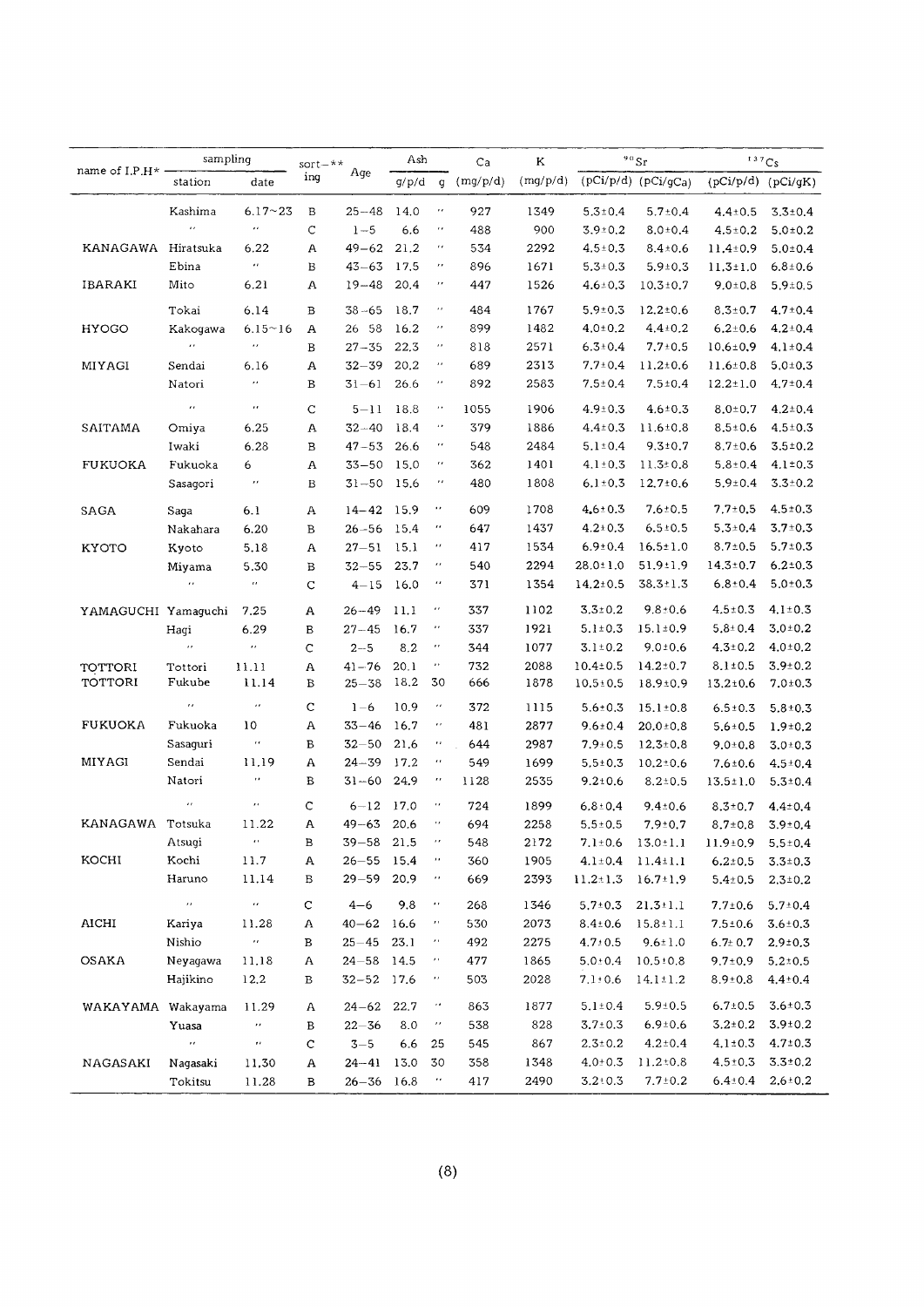| name of $I.P.H*$ -  | sampling                |                     | sort. $**$     | Age            | Ash       |                           | Ca       | ĸ        | 90Sr           |                         | 137Cs                         |                        |
|---------------------|-------------------------|---------------------|----------------|----------------|-----------|---------------------------|----------|----------|----------------|-------------------------|-------------------------------|------------------------|
|                     | station                 | date                | ing            |                | $p/d/6$ g |                           | (mg/p/d) | (mg/p/d) |                | $(pCi/p/d)$ $(pCi/qCa)$ |                               | $(pCi/p/d)$ $(pCi/gK)$ |
|                     | $\mathcal{L}$           | $\alpha$            | $\mathbf C$    | $4 - 9$        | 12.8      | $\qquad \qquad$           | 325      | 1279     | $5.2 \pm 0.4$  | $16.0 \pm 1.2$          | $7.7 \pm 0.4$                 | $6.0 \pm 0.3$          |
| <b>HYOGO</b>        | Kakogawa                | 11.18               | Α              | $26 - 58$      | 18.1      | $\qquad \qquad$           | 371      | 1558     | $6.3 \pm 0.7$  | $17.0 \pm 1.9$          | $7.7 \pm 0.5$                 | $4.9 \pm 0.3$          |
|                     | $\boldsymbol{\epsilon}$ | $\bar{\epsilon}$    | В              | $27 - 46$      | 12.6      | $\qquad \qquad$           | 600      | 1259     | $6.7 \pm 0.3$  | $11.2 \pm 0.5$          | $15.1 \pm 0.5$ 12.0 $\pm$ 0.4 |                        |
| <b>IBARAKI</b>      | Mito                    | 12.12               | A              | $19 - 50$      | 19.5      | $\mathcal{L}(\mathbf{r})$ | 684      | 1542     | $6.2 \pm 0.3$  | $9.1 \pm 0.4$           | $6.0 \pm 0.5$                 | $3.9 + 0.3$            |
|                     | Tokai                   | 12.5                | в              | $30 - 62$      | 19.9      | $\qquad \,$               | 874      | 1765     | $8.1 \pm 0.4$  | $9.3 \pm 0.5$           | $6.0 \pm 0.4$                 | 3.4:0.2                |
| <b>FUKUI</b>        | Fukui                   | 11.22               | $\mathbf{A}$   | $23 - 40$      | 18.6      | $\bar{\ell}$              | 703      | 1767     | $7.2 \pm 0.4$  | $10.2 \pm 0.6$          | $11.7 \pm 0.6$                | $6.6 \pm 0.3$          |
|                     | Kanazu                  | 11.21               | B              | $27 - 61$      | 13.1      | $\bar{\phantom{a}}$       | 252      | 1227     | $11.2 \pm 0.7$ | $44.4 \pm 2.8$          | $4.4 \pm 0.3$                 | $3.6 \pm 0.2$          |
| SAGA                | Saga                    | 12.5                | Α              | $28 - 44$      | 16.1      | $\bar{\ell}$              | 531      | 1797     | $5.3 \pm 0.4$  | $10.0 \pm 0.8$          | $7.7 \pm 0.5$                 | $4.3 \pm 0.3$          |
|                     | Nakahara                | 12.3                | $\, {\bf B}$   | $23 - 83$      | 20.4      | $\epsilon$                | 916      | 1883     | $7.9 \pm 0.6$  | $8.6 \pm 0.7$           | $4.2 \pm 0.4$                 | $2.2 \pm 0.2$          |
| YAMAGUCHI Yamaguchi |                         | 12.8                | A              | $23 - 41$      | 15.9      | $\pmb{\cdots}$            | 442      | 1620     | $9.5 \pm 0.7$  | $21.5 \pm 1.1$          | $5.3 \pm 0.4$                 | $3.3 \pm 0.2$          |
|                     | Hagi                    | 11.29               | в              | $27 - 45$      | 18.4      | $\bar{\epsilon}$          | 478      | 2291     | $8.2 \pm 0.7$  | $17.2 \pm 1.5$          | $10.0 \pm 0.5$                | $4.4 \pm 0.2$          |
|                     |                         | $\pmb{\cdot}$       | C              | $3 - 6$        | 16.0      | $\pmb{\cdot}$             | 619      | 2435     | $7.1 \pm 0.6$  | $11.5 \pm 1.0$          | $12.0 \pm 1.1$                | $4.9 \pm 0.5$          |
| <b>AOMORI</b>       | Aomiri                  | 11.29               | $\overline{A}$ | $21 - 40$      | 19.2      | $\cdot$                   | 845      | 1548     | $9.6 \pm 0.8$  | $11.4 \pm 0.9$          | $12.5 \pm 1.1$                | $8.1 \pm 0.7$          |
|                     | $\bar{\epsilon}$        | 11.12               | B              | $26 - 72$      | 11.1      | $\pmb{\cdots}$            | 412      | 1142     | $6.2 \pm 0.5$  | $15.0 \pm 1.2$          | $8.4 \pm 0.7$                 | $7.4 \pm 0.6$          |
|                     | $\mathbf{r}$            | $\bar{\epsilon}$    | $\mathbf C$    | $2 - 4$        | 9.2       | $\bar{\phantom{a}}$       | 349      | 817      | $6.0 \pm 0.4$  | $17.2 \pm 1.1$          | $7.2 \pm 0.8$                 | $9.4 \pm 1.0$          |
| <b>SHIMANE</b>      | Matsue                  | 12.12               | A              | $41 - 52$      | 18.8      | $\epsilon$                | 1042     | 2425     | $13.3 \pm 0.8$ | $12.8 \pm 0.8$          | $10.9 \pm 1.1$                | $4.5 \pm 0.5$          |
|                     | Kashima                 | 12.3                | в              | $26 - 63$      | 16.0      | $\qquad \qquad \bullet$   | 829      | 1626     | $10.7 \pm 0.8$ | $12.9 \pm 1.0$          | $5.5 \pm 0.5$                 | $3.4 \pm 0.3$          |
|                     | $\bar{\phantom{a}}$     | $\bar{\ell}$        | $\mathbf C$    | $3 - 6$        | 6.5       | $\pmb{\cdot}$             | 398      | 729      | $3.8 \pm 0.3$  | $9.5 \pm 0.8$           | $4.7 \pm 0.3$                 | $6.4 \pm 0.4$          |
| <b>OKAYAMA</b>      | Okayama                 | 11.28               | A              | $42 - 55$      | 18.3      | $\pmb{\cdot}$             | 408      | 1936     | $6.7 \pm 0.5$  | $16.4 \pm 1.2$          | $8.7 \pm 0.7$                 | $4.5 \pm 0.3$          |
|                     | $\ddot{\phantom{0}}$    | $\bar{\mathbf{r}}$  | в              | $37 - 59$      | 15.4      | $\pmb{\cdot}$             | 431      | 1882     | $13.8 \pm 0.9$ | $32.0 \pm 2.1$          | $10.5 \pm 0.9$                | $5.6 \pm 0.5$          |
|                     | $\ddot{\phantom{a}}$    | $\bar{\phantom{a}}$ | $\mathbf C$    | $2 - 4$        | 8.3       | $\pmb{\cdot}$             | 378      | 969      | $3.3 \pm 0.3$  | $8.7 \pm 0.8$           | $5.5 \pm 0.4$                 | $5.7 \pm 0.4$          |
| <b>KYOTO</b>        | Kyoto                   | 11.11               | A              | $42 - 60$      | 15.8      | $\pmb{\cdot}$             | 409      | 1686     | $6.3 \pm 0.6$  | $15.4 \pm 1.5$          | $7.7 \pm 0.8$                 | $4.6 \pm 0.5$          |
|                     | Miyama                  | 11.23               | В              | $15 - 55$      | 21.4      | $\bar{\mathbf{r}}$        | 698      | 2204     | $7.5 \pm 0.6$  | $10.7 \pm 0.9$          | $9.0 \pm 0.9$                 | $4.1 \pm 0.4$          |
|                     | $\bar{\phantom{a}}$     | $\alpha$            | С              | $3 - 8$        | 15.2      | $\pmb{\cdot}$             | 420      | 1625     | $10.0 \pm 0.6$ | $23.8 \pm 1.4$          | $6.3 \pm 0.6$                 | $3.9 \pm 0.4$          |
| SAITAMA             | Omiya                   | 11.29               | Α              | $33 - 40$      | 16.6      | $\epsilon$                | 473      | 1678     | $5.7 \pm 0.4$  | $12.1 \pm 0.8$          | $7.2 \pm 0.6$                 | $4.3 \pm 0.4$          |
|                     | Iwaki                   | 12.17               | в              | $47 - 53$ 28.7 |           | $\pmb{\cdot}$             | 1300     | 2623     | $7.9 \pm 0.6$  | $6.1 \pm 0.5$           | $8.2 \pm 0.8$                 | $3.1 \pm 0.3$          |

 $^\star$  -I.P.H: Institute of Public Health

★★A‥Urbanadult,B:Ruraladult,C:Ruralinfant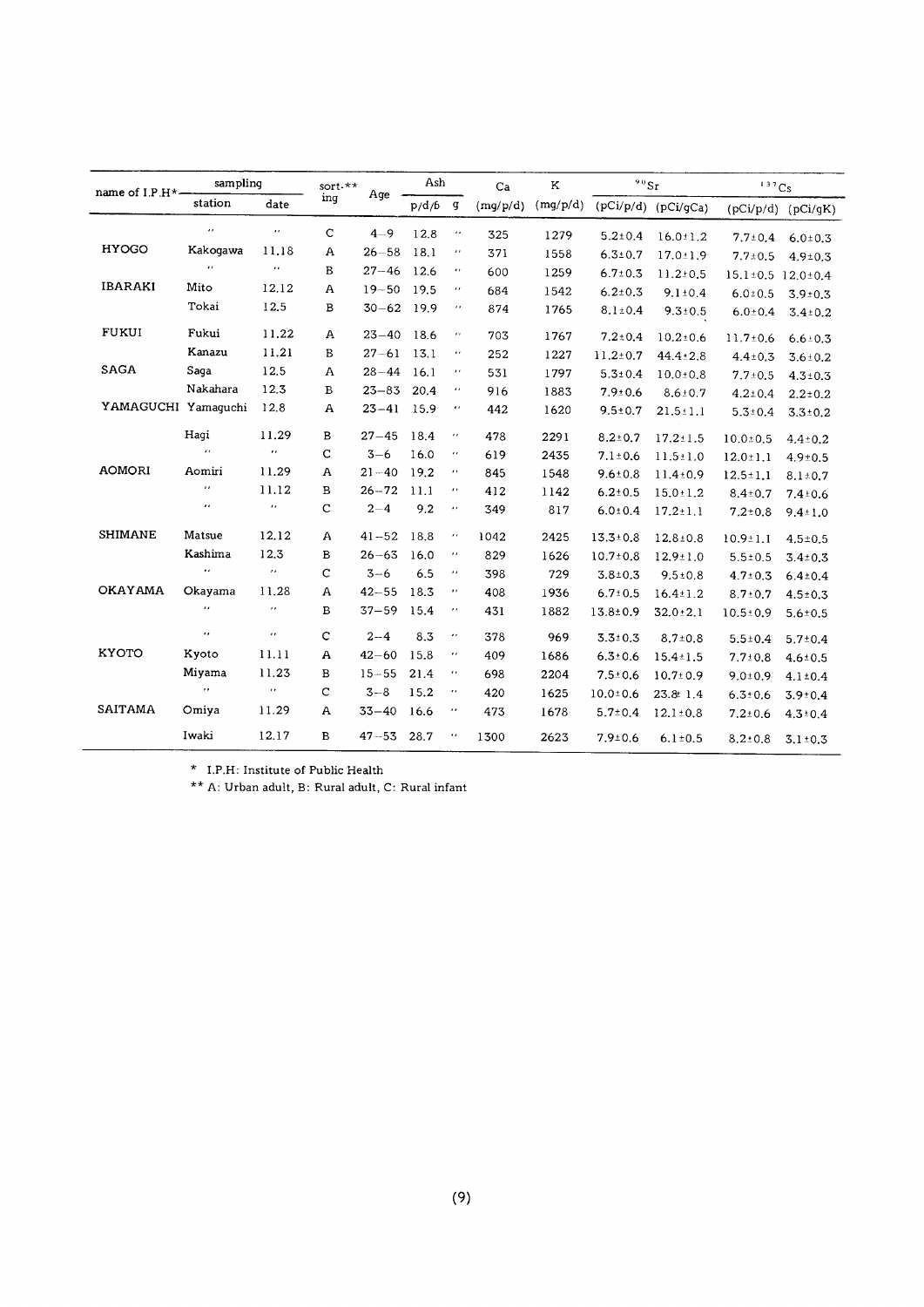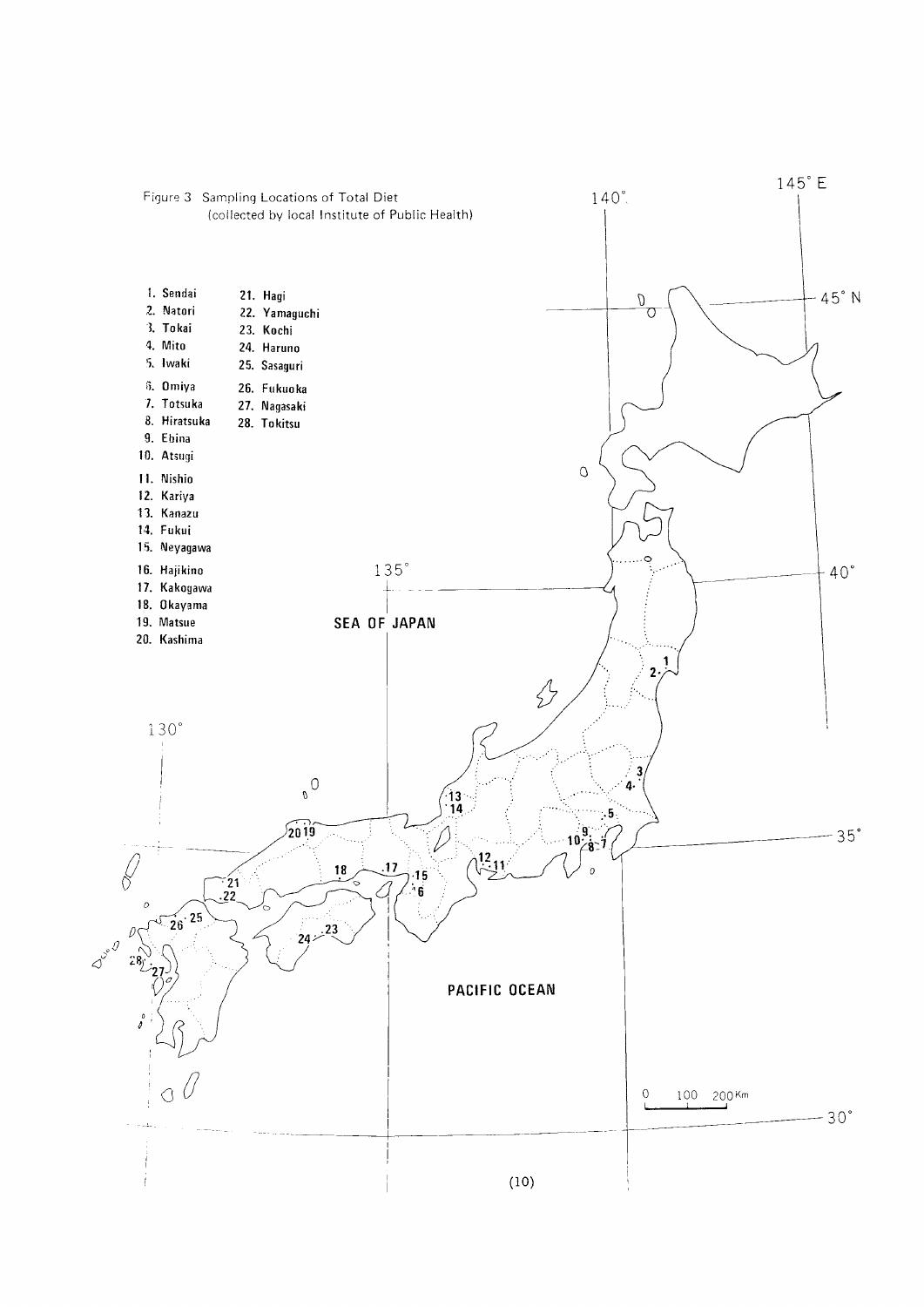### **Marine Data**

Radioactivity in Marine Products, Sea Water and **Bottom of the Sea Soil** 

(The Japan Analytical Chemistry Research Institute)

Radiochemical analysis of marine samples such as sea water, bottom of the sea soil, marine fishes, shells and sea weeds have been carried out at the Japan Analytical Chemistry Research Institute.

Sampling were performed by each local Institute of Public Health, and these stations are shown in Figure 4, 5, 6, 7 and 8.

These samples were sent to the Japan Analytical Chemistry Research Institute and analyzed for strontium-90 and cesium-137 content, using the method recommended by the Science and Technology Agency. Results obtained during the period from May 1971

to March 1972, are shown in Table 4, 5, 6, 7 and 8.

Table 4: <sup>90</sup>Sr and <sup>137</sup>Cs in Sea Water

 $-$  May 1971 to February 1972  $$ by T. ASARI, M. CHIBA and M. KURODA

(Japan Analytical Chemistry Research Institute)

| name of I.P.H*             | collected           | Location                    |                                           | depth                      | C <sub>1</sub> | 90Sr         | 137Cs        | $(Ce + Pr) - 144$ | $65$ Zn          |                             |
|----------------------------|---------------------|-----------------------------|-------------------------------------------|----------------------------|----------------|--------------|--------------|-------------------|------------------|-----------------------------|
|                            | weight $(\ell)$     | latitudo                    | lonqitudo                                 | (m)                        |                | $(pCi/\ell)$ | $(pCi/\ell)$ | $(pCi/\ell)$      | $(pCi/\ell)$     | Repletion                   |
| May 1971                   |                     |                             |                                           |                            |                |              |              |                   |                  |                             |
| <b>AOMORI</b>              | 20                  | $62^\circ$                  | $157^\circ$                               | surface                    | 18.42          | 0.16         | 0.24         |                   |                  | Hachinohe port              |
| $\bar{\epsilon}$           | $\pmb{\cdot}$       | 46°16'11"                   | 141°10'56"                                | $\cdot\cdot$               | 18.43          | 0.23         | 0.26         |                   |                  | Mutsu bay                   |
| <b>IBARAKI</b>             | $\pmb{\cdot}$       | $36^{\circ}27.8'$           | $140^{\circ}38'$                          | $\pmb{\cdot}$              | 18.77          | 0.20         | 0.15         | 0.74              | <b>LTD</b>       |                             |
| $\cdot$                    | $\bar{\phantom{a}}$ | $36^{\circ}17.2'$           | $140^{\circ}36.3'$                        | $\boldsymbol{\alpha}$      | 18.09          | 0.18         | 0.24         | 0.52              | $\alpha$         |                             |
| $\mathbf{r}$               | $\pmb{\cdots}$      | 36°20.9'                    | $140^{\circ}42.4'$                        | $\pmb{\cdot}$              | 18.90          | 0.17         | 0.19         | 0.71              | $\bar{\epsilon}$ |                             |
| <b>KANAGAWA</b>            | $\pmb{\cdot}$       | 35°28'                      | 139°39.4'                                 | $\epsilon$                 | 15.90          | 0.16         | 0.21         |                   |                  | Yokohama port               |
| $\pmb{\cdot}$              | $\bar{\epsilon}$    | $\mathcal{F}^{\mathcal{E}}$ | $\alpha$                                  | $\mathcal{L}(\mathcal{E})$ | 15.94          | 0.17         | 0.23         |                   |                  | $\mathcal{L}_{\mathcal{F}}$ |
| $\boldsymbol{\alpha}$      | $\pmb{\cdot}$       | $35^{\circ}15'$             | 139°37'                                   | $\mathcal{L}(\mathcal{E})$ | 17.95          | 0.20         | 0.15         |                   |                  | Odawa bay                   |
| AICHI                      | $\pmb{\cdot}$       | $34^{\circ}50'$             | $136^{\circ}47.6'$                        | $\pmb{\cdot}$              | 15.94          | 0.29         | 0.17         |                   |                  | Ise bay                     |
| $\bar{\phantom{a}}$        | $\pmb{\cdots}$      | $34^{\circ}44.1'$           | $137^{\circ}12.6'$                        | $\pmb{\cdot}$              | 16.65          | 0.20         | 0.17         |                   |                  | Mikawa bay                  |
| <b>FUKUI</b>               | $\pmb{\cdot}$       | 35°44'40"                   | 136°40'1"                                 | $\pmb{\cdot}$              | 16.90          | 0.20         | 0.29         | 0.83              | <b>LTD</b>       | Urazoko bay                 |
| $\bar{\mathbf{r}}$         | $\pmb{\cdot}$       | 35°42'00"                   | $135^{\circ}58'15"$                       | $\pmb{\cdot}$              | 17.90          | 0.14         | 0.20         | 0.78              | $\epsilon$ .     | Niyu bay                    |
| <b>OSAKA</b>               | $\qquad \qquad$     | $38^\circ 20'$              | 135°26'64"                                | $\bar{\phantom{a}}$        | 18.40          | 0.34         | 0.12         |                   |                  | Osaka port                  |
| $\bar{\boldsymbol{r}}$     | $\bar{\phantom{a}}$ | $38^{\circ}20'$             | $135^{\circ}24^{\prime}30^{\prime\prime}$ | $\epsilon$ .               |                | 0.26         | 0.14         |                   |                  | $\alpha$                    |
| <b>HYOGO</b>               | $\cdot$             | 34°38'6"                    | $135^{\circ}10'5''$                       | $\qquad \qquad$            | 16.53          | 0.20         | 0.22         |                   |                  | Kobe port                   |
| $\mathcal{F}$              | $\pmb{\cdot}$       | 34°40'8"                    | $135^{\circ}12'6''$                       | $\pmb{\cdot}$              | 16.61          | 0.21         | 0.26         |                   |                  | $\epsilon$ .                |
| <b>SHIMANE</b>             | $\pmb{\cdot}$       | $35^\circ 33'$              | $130^{\circ}00'$                          | $\pmb{\cdot}$              | 19.02          | 0.16         | 0.21         |                   |                  |                             |
| $\mathcal{L}(\mathcal{C})$ | $\pmb{\cdot}$       | $35^{\circ}32.5^{\prime}$   | $133^{\circ}01.5'$                        | $\pmb{\cdot}$              |                | 19.23 0.16   | 0.17         |                   |                  | off Mitsu                   |
| June 1971                  |                     |                             |                                           |                            |                |              |              |                   |                  |                             |
| <b>NIIGATA</b>             | $\pmb{\cdot}$       | $37^{\circ}58.5'$           | 139°04'                                   | 2.0                        | 16.20          | 0.31         | 0.21         |                   |                  | Niigata port                |
| $\boldsymbol{\cdot}$       | $\cdot$             | $37^{\circ}56.5'$           | 139°01.5'                                 | $\boldsymbol{\epsilon}$    | 17.50          | 0.22         | 0.26         |                   |                  |                             |
| <b>FUKUI</b>               | $\pmb{\cdots}$      | 35°31'30"                   | 135°30'00"                                | $\boldsymbol{\epsilon}$    | 18.80          | 0.16         | 0.22         | 0.18              | <b>LTD</b>       | Uchiura bay                 |
| <b>FUKUOKA</b>             | $\qquad \,$         | 36°33'                      | $130^{\circ}22'$                          | surface                    | 18.40          | 0.18         | 0.16         |                   |                  | Hakata bay                  |
| $\pmb{\cdot}$              | $\pmb{\cdots}$      | $33^{\circ}57'$             | $130^{\circ}58'$                          | $\qquad \qquad$            | 18.50          | 0.17         | 0.32         |                   |                  |                             |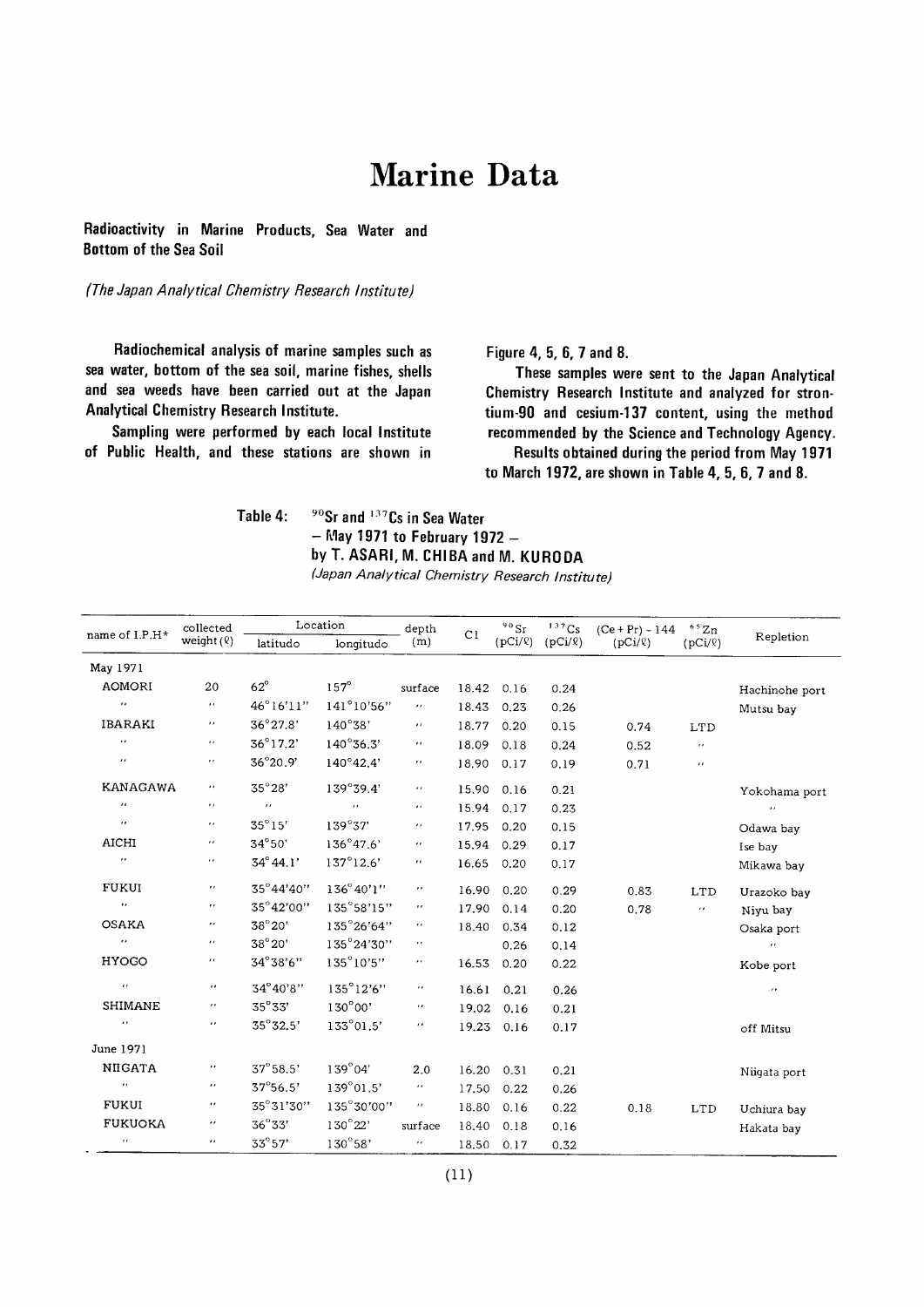|                                       | Location<br>collected       |                                         | depth                |                            | $^{9.0}\rm{Sr}$ | 137Cs        | $(Ce + Pr) - 144$ | $65$ Zn      |                         |                       |
|---------------------------------------|-----------------------------|-----------------------------------------|----------------------|----------------------------|-----------------|--------------|-------------------|--------------|-------------------------|-----------------------|
| Name of $\text{I.P.}\text{H}\,{\ast}$ | weight $(\ell)$             | latitudo                                | longitudo            | (m)                        | Cl              | $(pCi/\ell)$ | $(pCi/\ell)$      | $(pCi/\ell)$ | $(pCi/\ell)$            | Repletion             |
| August 1971                           |                             |                                         |                      |                            |                 |              |                   |              |                         |                       |
| AOMORI                                | $\epsilon$                  | $62^{\circ}$                            | $157^\circ$          | $\prime$ $\prime$          | 18.93           | 0.23         | 0.23              |              |                         | Hachinohe port        |
| $\bar{\ell}$                          | $\epsilon$ $\epsilon$       | 41°16'11"                               | $141^{\circ}10'16"$  | $\epsilon$                 | 18.93           | 0.22         | 0.26              |              |                         | Mutsu bay             |
| NIIGATA                               | $\pmb{\cdots}$              | $37^{\circ}58.5'$                       | 139°04'              | 2.0                        | 16.80           | 0.22         | 0.27              |              |                         | Niigata port          |
| $\bar{\phantom{a}}$                   | $\qquad \qquad \bullet$     | $37^{\circ}56.5'$                       | $139^{\circ}01.5'$   |                            | 18.20           | 0.21         | 0.28              |              |                         |                       |
| IBARAKI                               | 15                          | $37^{\circ}28'$                         | 140°38'              | surface                    | 17.07           | 0.17         | 0.19              | 0.34         | LTD                     |                       |
| $\pmb{\cdot}$                         | $\bar{\alpha}$              | $36^{\circ}17'$                         | 140°36'              | $\epsilon$                 | 18.67           | 0.20         | 0.28              | 0.36         | $\alpha$                |                       |
| $\pmb{\cdot}$                         | $\alpha$                    | 36°21'                                  | $140^{\circ}42'$     | $\epsilon$ .               | 18.07           | 0.25         | 0.25              | 0.46         | $\boldsymbol{\epsilon}$ |                       |
| <b>KANAGAWA</b>                       | 20                          | $35^{\circ}28'$                         | 139°39.4'            | $\bar{\ell}$               | 18.00           | 0.21         | 0.19              |              |                         | Yokohama port         |
| $\bar{r}$ ,                           | $\bar{r}$                   | $\epsilon$                              | $\alpha$             | $\epsilon$ .               | 17.80           | 0.19         | 0.19              |              |                         | $\bar{\epsilon}$      |
| $\epsilon$ .                          | $\epsilon$ .                | $35^\circ 15'$                          | $139^{\circ}37'$     | $\pmb{r}$                  | 20.10           | 0.16         | 0.23              |              |                         |                       |
| AICHI                                 | $\bar{\boldsymbol{\theta}}$ | 34°50'                                  | $136^{\circ}47.6'$   | $\epsilon$                 | 17.67           | 0.14         | 0.23              |              |                         | Ise bay               |
| $\bar{\epsilon}$                      | $\epsilon$ .                | $34^{\circ}44.1"$                       | 137°12.6'            | $\epsilon$ .               | 16.17           | 0.17         | 0.26              |              |                         | Mikawa bay            |
| FUKUI                                 | 15                          | 35°44'40"                               | 136°01'30"           | $\epsilon$ .               | 17.90           | 0.23         | 0.25              | 0.45         | <b>LTD</b>              | Urazoko bay           |
| $\bar{\epsilon}$                      | $\bar{\ell}$                | 35°42'00"                               | $135^{\circ}58'15"$  | $\boldsymbol{\epsilon}$    | 17.86           | 0.27         | 0.28              | 0.61         | $\alpha$                | Niyu bay              |
| $\epsilon$                            | $\mathcal{L}(\mathcal{E})$  | 35°31'30"                               | 135°30'10"           | $\boldsymbol{\epsilon}$    | 18.10           | 0.17         | 0.24              | 0.69         | $\boldsymbol{\alpha}$   | Uchiura bay           |
| KYOTO                                 | 20                          | 35°38'25"                               | $135^\circ 18'$      | $\mathcal{F}(\mathcal{E})$ | 18.40           | 0.21         | 0.24              |              |                         | Miyazu port           |
| $\bar{\ell}$                          | $\epsilon$                  | 35° 33'06"                              | 135°18'40"           | $\mathcal{L}(\mathcal{E})$ | 18.10           | 0.24         | 0.24              |              |                         | $\bar{\phantom{a}}$   |
| <b>SHIMANE</b>                        | $\pmb{\cdot}$               | $35^{\circ}33'$                         | 130°00'              | $\epsilon$ .               | 18.17           | 0.22         | 0.24              |              |                         |                       |
| $\bar{\ell}$                          | $\bar{\phantom{a}}$         | $35^{\circ}32.5'$                       | $133^{\circ}01.5'$   | $\epsilon$ .               | 18.16           | 0.22         | 0.28              |              |                         | off Mitsu             |
| SAGA                                  | $\bar{r}$ ,                 | 33°19'41"                               | 129°50'18"           | $\epsilon$ .               | 13.98           | 0.16         | 0.25              |              |                         | Imari                 |
| $\bar{\ell}$                          | $\bar{\phantom{a}}$         | $33^{\circ}05'$                         | $131^{\circ}11'$     | $\mathcal{F}(\mathcal{E})$ | 13.98           | 0.25         | 0.26              |              |                         | Kashima               |
| NAGASAKI                              | $\pmb{\cdot}$               | 32°42'56"                               | 129°50'11"           | $\epsilon$ $\epsilon$      | 16.20           | 0.21         | 0.28              |              |                         | Nagasaki port         |
| $\ddot{\phantom{0}}$                  | $\bar{\phantom{a}}$         | 32°42'30"                               | 129°51'05"           | $\epsilon$ $\epsilon$      | 16.30           | 0.19         | 0.27              |              |                         | $\bar{r}$             |
| $\bar{\epsilon}$                      | $\bar{r}$ ,                 | $32^{\circ}43'$                         | 129°51'10"           | $\mathcal{F}(\mathbf{r})$  | 16.20           | 0.15         | 0.20              |              |                         | $\bar{\epsilon}$      |
| MIYAGI                                | $\pmb{\cdot}$               | $38^\circ 19'$                          | 141°03'25"           | $\epsilon$ .               | 16.02           | 0.22         | 0.29              |              |                         | Shioqama bay          |
| $\alpha$                              | $\epsilon$                  | 38° 23' 50"                             | 141°30'50"           | $\bar{\epsilon}$           | 16.02           | 0.22         | 0.29              |              |                         |                       |
| September 1971                        |                             |                                         |                      |                            |                 |              |                   |              |                         |                       |
| OSAKA                                 | $\pmb{\cdot}$               | $38^{\circ}30'$                         | $135^{\circ}26'$     | $\epsilon$                 | 11.38           | 0.26         | 0.24              |              |                         | Osaka port            |
| $\bar{\epsilon}$                      | $\epsilon$ .                | 38°20'                                  | 135°24'              | $\bar{\phantom{a}}$        | 12.19           | 0.20         | 0.19              |              |                         | $\bar{\phantom{a}}$   |
| HYOGO                                 | 20                          | $34^{\circ}38'6''$                      | 135°10'5"            | $\epsilon$                 | 12.11           | 0.20         | 0.18              |              |                         | Kobe port             |
| $\bar{\mathbf{z}}$                    | $\bar{\ell}$                | $34^{\circ}40^{\prime}8^{\prime\prime}$ | 135°12'6"            | ×,                         | 12.43           | 0.19         | 0.25              |              |                         | $\boldsymbol{\alpha}$ |
| <b>HIROSHIMA</b>                      | $\epsilon$                  | 34°21'10"                               | 135°25'20            | $\ddot{\phantom{0}}$       |                 | 13.75 0.22   | 0.28              |              |                         |                       |
| $\bar{\ell}$                          | $\pmb{\cdot}$               | $34^{\circ}19'$                         | 132°24'              | $\epsilon$                 | 14.20           | 0.19         | 0.23              |              |                         |                       |
| $\bar{\ell}$                          | $\bar{\phantom{a}}$         | $34^{\circ}$ l 7'40''                   | 132°23'              | $\epsilon$                 | 13.90           | 0.17         | 0.26              |              |                         |                       |
| FUKUOKA                               | $\alpha$                    | $33^{\circ}36'$                         | 130°22'              | $\bar{\phantom{a}}$        | 17.00           | 0.24         | 0.29              |              |                         | Hakata port           |
| $\bar{r}$ ,                           | $\alpha$                    | $33^{\circ}57'$                         | 130°58'              | $\qquad \,$                | 17.80           | 0.25         | 0.28              |              |                         | Moji port             |
| November 1971                         |                             |                                         |                      |                            |                 |              |                   |              |                         |                       |
| <b>AOMORI</b>                         | 20                          | $62^\circ$                              | $157^\circ$          | surface                    | 18.93           | 0.17         | 0.25              |              |                         | Hachinohe port        |
| $\bar{\ell}$                          | ò.                          | 41°16'11"                               | $141^{\circ}10'16''$ | $\alpha$                   | 18.93           | 0.18         | 0.20              |              |                         | Niyu bay              |
| NIIGATA                               | $\cdot$                     | $37^{\circ}58.5'$                       | 139°04'              | $\alpha$                   | 13.80           | 0.28         | 0.26              |              |                         | off Niigata port      |
| $\bar{\ell}$                          | $\epsilon$                  | $37^{\circ}56.5'$                       | $139^{\circ}01.5'$   | $\alpha$                   | 18.20           | 0.25         | 0.23              |              |                         |                       |
| IBARAKI                               | $\epsilon$                  | $36^{\circ}28'$                         | 140°38'              | $\epsilon$ $\epsilon$      | 17.07           | 0.13         | 0.17              | 0.26         | <b>LTD</b>              |                       |
| $\bar{\ell}$                          | ò,                          | $36^{\circ}17'$                         | $140^{\circ}36'$     | $\bar{\ell}$               | 18.67           | 0.18         | 0.20              | 0.24         | $\epsilon$              |                       |
| $\alpha$                              | $\epsilon$ $\epsilon$       | 36°21'                                  | $140^{\circ}42'$     | $\alpha$                   | 18.07           | 0.17         | 0.18              | 0.22         | $\epsilon$              |                       |
| FUKUI                                 | $\epsilon$ $\epsilon$       | 35°44'40"                               | 136°01'30"           | $\alpha$                   | 18.00           | 0.23         | 0.29              | 0.25         | $\epsilon\epsilon$      | Urazoko bay           |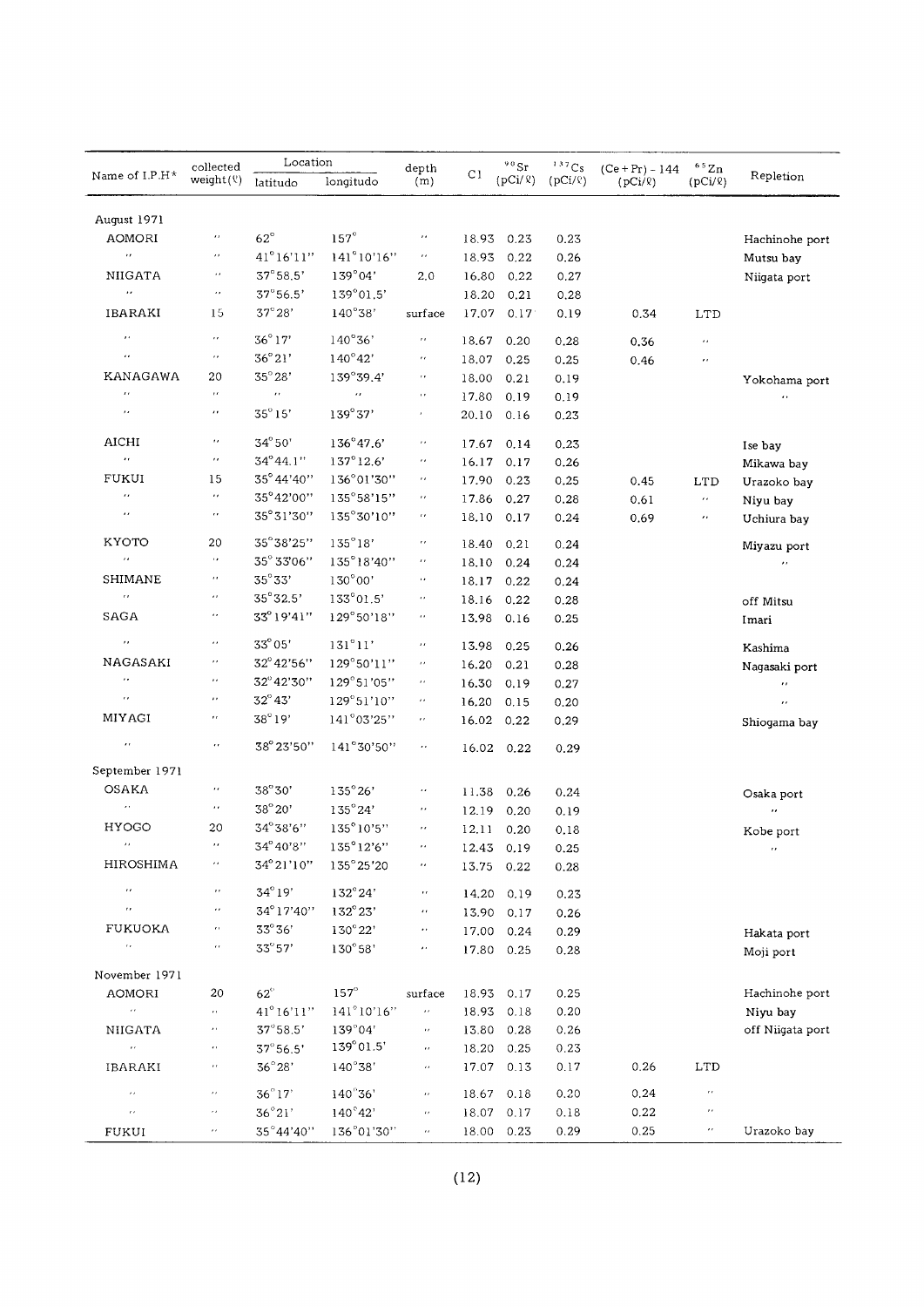| Name of I.P.H*        | collected                  | Location                               |                                               | depth                       |            | $90$ Sr      | 137Cs        | $(Ce + Pr) - 144$ | $^{\circ}$ s $^{\circ}$ zn |                  |
|-----------------------|----------------------------|----------------------------------------|-----------------------------------------------|-----------------------------|------------|--------------|--------------|-------------------|----------------------------|------------------|
|                       | $weight(\ell)$             | latitudo                               | longitudo                                     | (m)                         | C1         | $(pCi/\ell)$ | $(pCi/\ell)$ | $(pCi/\ell)$      | $(pCi/\ell)$               | Repletion        |
| $\bar{r}$             | $\bar{t}$ $\bar{t}$        | 35°42'00"                              | 135°58'15"                                    | $\alpha$                    | 18.10      | 0.20         | 0.21         | 0.22              | $\epsilon$ $\epsilon$      | Miyu bay         |
| $\bar{\ell}$          | $\bar{\epsilon}$           | 35°31'30"                              | 135°30'00"                                    | $\epsilon$                  | 17.80      | 0.16         | 0.24         | 0.27              | $\epsilon$ $t$             | Uchiura bay      |
| AICHI                 | $\pmb{\cdot}$              | $34^{\circ}50'$                        | 136°47.6'                                     | $\bar{\boldsymbol{r}}$      | 17.47      | 0.15         | 0.23         |                   |                            | Ise bay          |
| $\bar{\ell}$          | $\bar{\ell}$               | $34^{\circ}44.1'$                      | 137°12.6'                                     | $\epsilon$ .                | 16.68      | 0.20         | 0.24         |                   |                            | Mikawa bay       |
| OSAKA                 | $\iota$ $\iota$            | $34\,^\circ\!48'$                      | 135°26'                                       | $\epsilon$                  | 11.60      | 0.24         | 0.23         |                   |                            | Osaka port       |
| $\bar{\ell}$          | $\bar{\epsilon}$           | 34°38'                                 | 135°24'                                       | $\qquad \qquad \cdots$      | 12.70      | 0.23         | 0.23         |                   |                            | $\bar{\ell}$     |
| <b>HYOGO</b>          | $\epsilon$                 | $34^{\circ}38'$                        | 135°10'                                       | $\cdot$                     | 17.27      | 0.15         | 0.22         |                   |                            | Kobe port        |
| $\bar{\ell}$          | $\epsilon$ $\epsilon$      | 34°46'                                 | 135°12'                                       | $\alpha$                    | 17.19      | 0.18         | 0.18         |                   |                            | $\bar{\epsilon}$ |
| SHIMANE               | $\epsilon$ $\epsilon$      | 35°33'                                 | 133°00'                                       | $\bar{\alpha}$              | 19.00      | 0.13         | 0.23         |                   |                            |                  |
| $\bar{\ell}$          | $\bar{\epsilon}$           | 35°32'                                 | 133°01'                                       | $\epsilon$ .                | 19.00      | 0.13         | 0.19         |                   |                            |                  |
| <b>FUKUOKA</b>        | $\epsilon$                 | 35°36'                                 | $130^{\circ}22'$                              | $\epsilon$                  | 18.00      | 0.16         | 0.18         |                   |                            | Hakata bay       |
| $\bar{\ell}$          | $\bar{\ell}$               | 33°59'                                 | $130^{\circ}58'$                              | $\epsilon$                  |            | 18.10 0.17   | 0.23         |                   |                            | Moji port        |
| December 1971         |                            |                                        |                                               |                             |            |              |              |                   |                            |                  |
| <b>KANAGAWA</b>       | 20                         | $35^{\circ}28"$                        | 139°39.4'                                     | surface                     | 19.20      | 0.17         | 0.23         |                   |                            | Yokohama port    |
| $\bar{\ell}$          | $\alpha$                   | $\bf 35\degree 28'$                    | 139°39.4'                                     | $\bar{\boldsymbol{\theta}}$ | 18.80      | 0.16         | 0.22         |                   |                            | $\bar{\ell}$     |
| January 1972          |                            |                                        |                                               |                             |            |              |              |                   |                            |                  |
| AOMORI                | 20                         | $62^{\circ}$                           | $157^\circ$                                   | surface                     |            | 18.43 0.19   | 0.25         |                   |                            | Hachinohe port   |
| Feburuary 1972        |                            |                                        |                                               |                             |            |              |              |                   |                            |                  |
| AOMORI                | 20                         | $41^{\circ}16'11''$                    | $141^{\circ}10'16''$                          | surface                     |            | 19.14 0.18   | 0.24         |                   |                            | Mutsu bay        |
| MIYAGI                | $\epsilon$ .               | 38°23'50"                              | 141°30'50"                                    | $\epsilon$                  | 18.17      | 0.18         | 0.21         |                   |                            | Ona river        |
| IBARAKI               | $\epsilon$                 | $36\,^{\circ}28'$                      | 140°38'                                       | $\epsilon$ $\epsilon$       | 18.43      | 0.15         | 0.24         | 0.29              | LTD                        |                  |
| $\bar{\ell}$          | $\bar{\epsilon}$           | $36^{\circ}$ 17'                       | $140^{\circ} 36'$                             | $\epsilon$ .                | 17.88      | 0.15         | 0.20         | 0.20              | $\bar{\ell}$               |                  |
| $\bar{\ell}$          | $\epsilon$                 | $36^\circ 21'$                         | 140°42'                                       | $\alpha$                    | 17.93      | 0.12         | 0.22         | 0.25              | $\epsilon$                 |                  |
| <b>KANAGAWA</b>       | $\epsilon$ $\epsilon$      | $35^\circ 28'$                         | 139°39.4'                                     | $\pmb{\cdot}$               | 18.00      | 0.21         | 0.18         |                   |                            | Yokohama port    |
| $\bar{\ell}$          | $\bar{\epsilon}$           | $35^{\circ}$ $28^{\prime}$             | 139°39.4'                                     | $\epsilon$ $\epsilon$       | 17.50      | 0.16         | 0.17         |                   |                            | $\bar{\ell}$     |
| $\bar{\phantom{a}}$   | $\epsilon$ .               | $35^\circ\,15'$                        | $139^{\circ}37'$                              | $\mathcal{F}(\mathcal{E})$  | 20.60      | 0.17         | 0.19         |                   |                            | Odawa bay        |
| <b>AICHI</b>          | $\epsilon$ $\epsilon$      | 34° 50'                                | 136°47.6'                                     | $\boldsymbol{\epsilon}$     | 17.82      | 0.15         | 0.19         |                   |                            | Ise bay          |
| $\alpha$              | $\alpha$                   | $34^{\circ}$ 44.1'                     | 137° 12.6'                                    | $\mathcal{L}(\mathcal{E})$  | 16.93 0.20 |              | 0.23         |                   |                            | Mikawa bay       |
| <b>KYOTO</b>          | $\bar{\epsilon}$           | $35^\circ\,38^\prime25^{\prime\prime}$ | 135°18'                                       | $\bar{\phantom{a}}$         | 18.80      | 0.22         | 0.21         |                   |                            | Miyazu bay       |
| $\bar{\epsilon}$      | $\bar{\ell}$               | 35° 33'06"                             | $135^{\circ} 18'40''$                         | $\boldsymbol{\alpha}$       | 18.80      | 0.22         | 0.19         |                   |                            | $\bar{\ell}$     |
| <b>OSAKA</b>          | $\bar{\ell}$               | $34^{\circ} 28'$                       | 135°26'                                       | $\bar{\phantom{a}}$         | 10.71      | 0.29         | 0.14         |                   |                            | Osaka port       |
| $\bar{\epsilon}$      | $\alpha$                   | $34^{\circ} 38'$                       | 135°24'                                       | $\alpha$                    | 13.00      | 0.23         | 0.14         |                   |                            | $\qquad \qquad$  |
| <b>HYOGO</b>          | $\bar{\ell}$               | 34° 38'06"                             | 135°10'05"                                    | $\boldsymbol{\epsilon}$     | 16.56 0.18 |              | 0.19         |                   |                            | Kobe port        |
| $\alpha$              | $\alpha$                   | 34° 46' 08"                            | $135\,^\circ\!12\,^\prime\!06^{\prime\prime}$ | $\bar{\epsilon}$            | 16.56 0.19 |              | 0.20         |                   |                            | $\bar{\ell}$     |
| HIROSHIMA             | $\epsilon$                 | 34° 21'10"                             | 132°25'20"                                    | $\epsilon$                  | 16.28 0.20 |              | 0.19         |                   |                            |                  |
| $\alpha$              | $\mathcal{F}(\mathcal{E})$ | $34^\circ\,19'$                        | 132°24'                                       | $\boldsymbol{\theta}$       | 17.90 0.11 |              | 0.19         |                   |                            |                  |
| $\boldsymbol{\alpha}$ | $\epsilon$                 | 34° 17'40"                             | $132^{\circ}23'$                              | $\epsilon$                  | 17.83 0.16 |              | 0.21         |                   |                            |                  |
| SAGA                  | $\epsilon$ $\epsilon$      | $33^{\circ}$ 19'41"                    | $129°50'18"$                                  | $\boldsymbol{\epsilon}$     | 17.91      | 0.17         | 0.17         |                   |                            | Imari            |
| $\alpha$              | $\epsilon$                 | $33^\circ 05'$                         | 131°11'                                       | $\epsilon$ $\epsilon$       | 16.95      | 0.21         | 0.19         |                   |                            | Kashima          |
| NAGASAKI              | $\epsilon$ .               | 32° 42'56"                             | $129^{\circ}50'11''$                          | $\alpha$                    | 19.20      | 0.15         | 0.16         |                   |                            | Nagasaki port    |
| $\bar{\epsilon}$      | $\epsilon$                 | 32°42'30"                              | $129^{\circ}51'05"$                           | $\boldsymbol{\epsilon}$     | 18.80      | 0.16         | 0.19         |                   |                            | $\sim$ 100 $\mu$ |
| $\epsilon$            | $\epsilon$ .               | $32^{\circ}\,43'$                      | 129°51'10"                                    | $\boldsymbol{\epsilon}$     | 18.60      | 0.12         | 0.22         |                   |                            | $\bar{\epsilon}$ |
| NIIGATA               | $\epsilon$ .               | $37^{\circ}$ $58^{\prime}$             | 139°03.3'                                     | 2.0                         | 18.40      | 0.29         | 0.26         |                   |                            | Niigata port     |
| $\bar{\epsilon}$      | $\alpha$                   | $37^\circ 58'$                         | 139°02'                                       | $\boldsymbol{\alpha}$       | 18.20      | 0.20         | 0.25         |                   |                            |                  |
| MIYAGI                | $\boldsymbol{\epsilon}$    | $38^\circ 19'$                         | $141^{\circ}$ 03'25" surface                  |                             | 17.72 0.16 |              | 0.19         |                   |                            |                  |
|                       |                            |                                        |                                               |                             |            |              |              |                   |                            | Shiogama port    |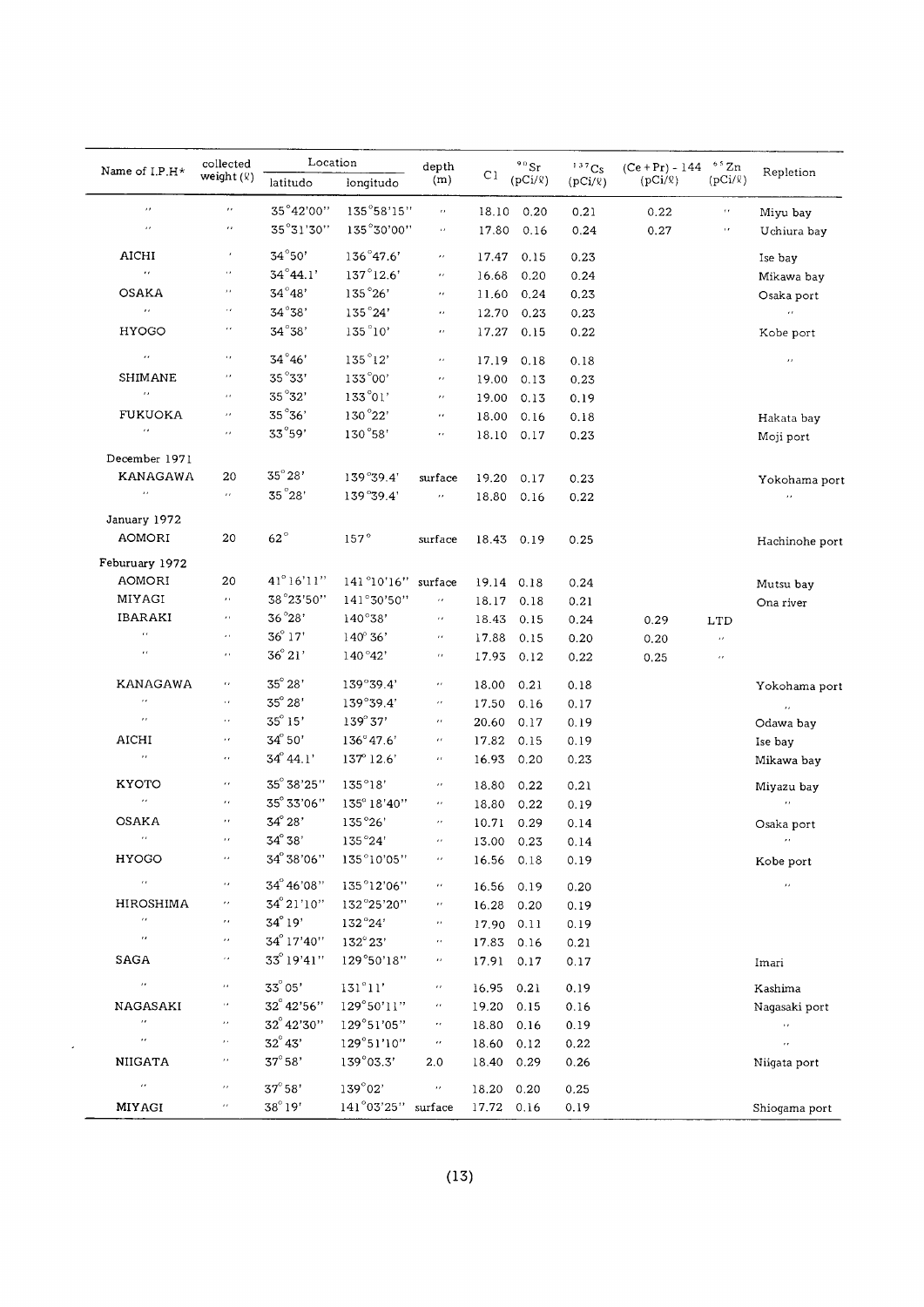|                   | collected                  | Location            |                      |                         | depth          |              | $90$ Sr      | $137$ Cs     | $(Ce+Pr) - 144$ | $65$ Zn     | Repletion |
|-------------------|----------------------------|---------------------|----------------------|-------------------------|----------------|--------------|--------------|--------------|-----------------|-------------|-----------|
| Name of $I.P.H.*$ | weight $(\ell)$            | latitudo            | longitudo            | (m)                     | C <sub>1</sub> | $(pCi/\ell)$ | $(pCi/\ell)$ | $(pCi/\ell)$ | $(pCi/\ell)$    |             |           |
| <b>FUKUI</b>      | $\mathcal{L}(\mathcal{C})$ | $35^{\circ}44'40''$ | 136°01'30"           | $\cdots$                | 18.30          | 0.14         | 0.17         | 0.20         | LTD             | Urazoko bay |           |
| $\mathbf{r}$      | $\epsilon$                 | $35^\circ 42'$      | $135^{\circ}58'15''$ | $\bullet$               | 18.30          | 0.17         | 0.23         | 0.29         | $\pmb{\cdots}$  | Nivu bay    |           |
| $\cdots$          | $\mathcal{L}(\mathcal{E})$ | $35^{\circ}31'30''$ | $135^{\circ}30'$     | $\cdots$                | 17.90          | 0.19         | 0.20         | 0.20         | $\cdots$        | Uchiura     |           |
| <b>SHIMANE</b>    | $\cdots$                   | $35^\circ 33'$      | $133^\circ$          | $\mathbf{r}$            | 18.74          | 0.22         | 0.17         |              |                 |             |           |
| $\mathbf{r}$      | $\epsilon$ $\epsilon$      | $35^{\circ}32.5'$   | 133°01.5'            | $\boldsymbol{\epsilon}$ | 18.68          | 0.21         | 0.23         |              |                 | off Mitsu   |           |
| <b>FUKUOKA</b>    | $\epsilon$                 | $33^\circ 36'$      | $130^{\circ}22'$     | $\bullet$               | 17.50          | 0.16         | 0.22         |              |                 | Hakata port |           |
| $\epsilon$        | $\mathcal{F}$ .            | $33^\circ 57'$      | $130^{\circ}58'$     | $\cdots$                | 18.30          | 0.20         | 0.25         |              |                 | Moji port   |           |

 $\star$  I.P.H.: Institute of Public Health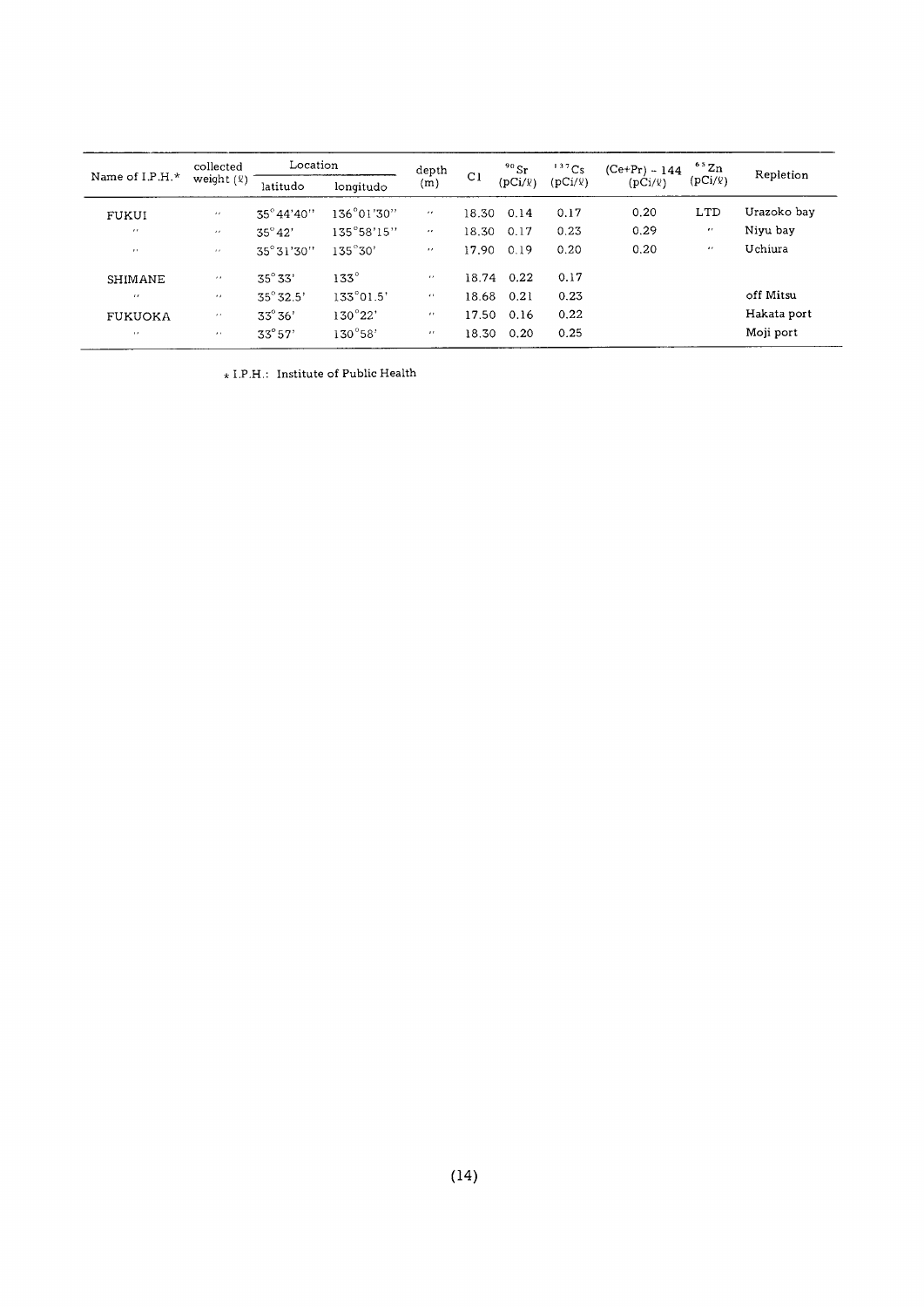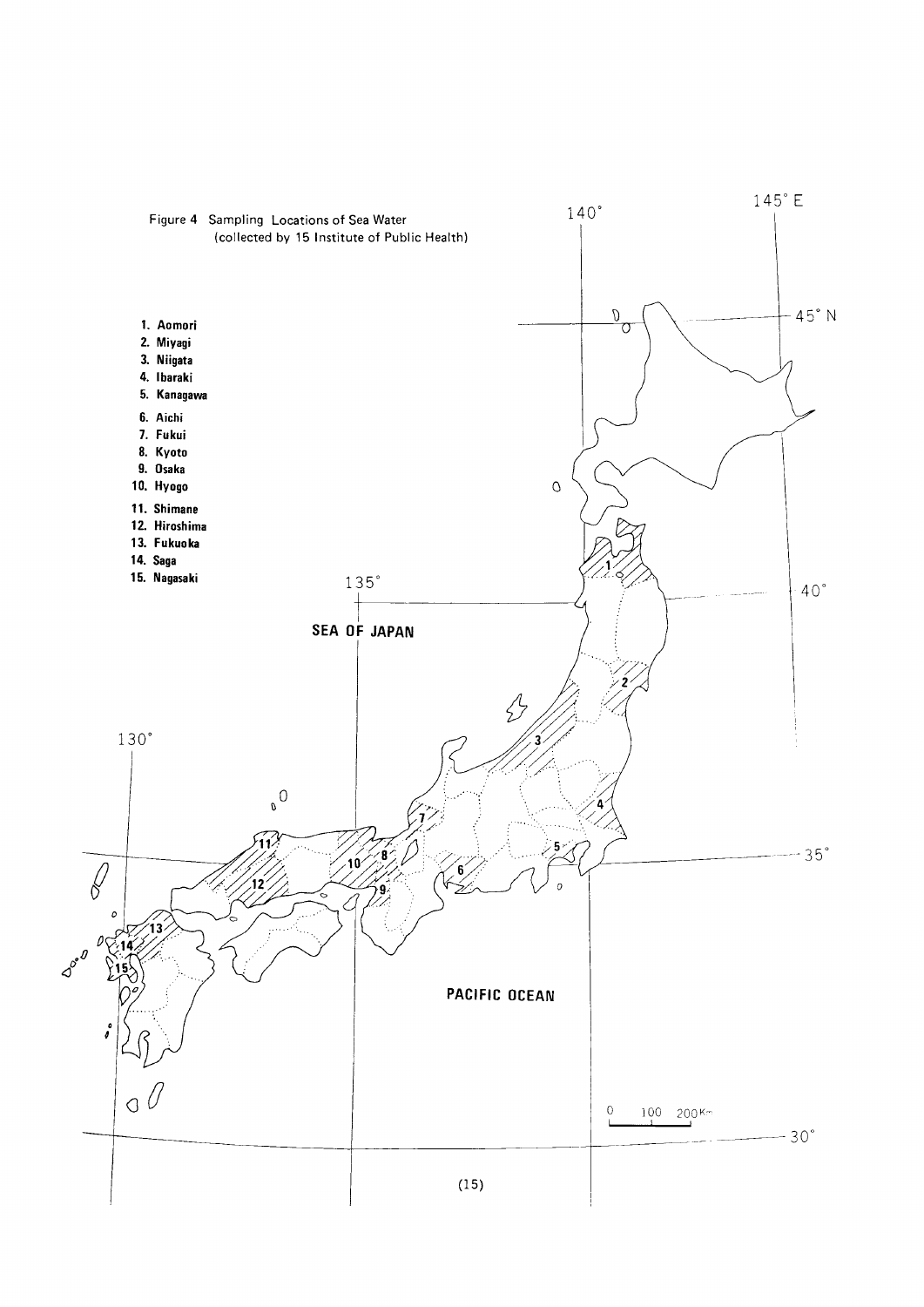### $T$ able 5. $\sim$  Sr and  $\sim$  Cs in Bottom  $\frac{1}{2}$   $\frac{1}{2}$   $\frac{1}{2}$   $\frac{1}{2}$   $\frac{1}{2}$   $\frac{1}{2}$   $\frac{1}{2}$   $\frac{1}{2}$   $\frac{1}{2}$   $\frac{1}{2}$   $\frac{1}{2}$   $\frac{1}{2}$   $\frac{1}{2}$   $\frac{1}{2}$   $\frac{1}{2}$   $\frac{1}{2}$   $\frac{1}{2}$   $\frac{1}{2}$   $\frac{1}{2}$   $\frac{1}{2}$   $\frac{1}{2}$   $\frac{1}{2$ by T. ASARI, M. CHIDA and 伍p∂〃月〃∂′yr′c∂′C加血∫町伽s朗rC力/〃dr畑ノ

|                                       | Location               |                     |          | Sampled      | Date             | Ca     | $\rm K$     | $90$ Sr                    | $137$ Cs     | $90$ Sr                     | 137Cs      |
|---------------------------------------|------------------------|---------------------|----------|--------------|------------------|--------|-------------|----------------------------|--------------|-----------------------------|------------|
| Name of $\text{I.P.}\text{H}^{\star}$ | latitudo               | longitudo           | depth(m) | weight $(q)$ |                  | $(\%)$ | $(\%)$      | (pCi/kg)                   |              | (pCi/kg) (pCi/gCa) (pCi/gK) |            |
| May 1971                              |                        |                     |          |              |                  |        |             |                            |              |                             |            |
| <b>AOMORI</b>                         | Hachinohe port         |                     | 7.0      | 100          | 17th             | 1.67   | 0.20        | <b>LTD</b>                 | $61 \pm 8$   |                             | $31 \pm 4$ |
| $\epsilon$ .                          | Mutsu bay              |                     | 13.0     | 100          | 19th             | 1.28   | 0.39        | $36.5 \pm 3.5$             | $241 \pm 18$ | $2.9 \pm 0.3$               | $62 \pm 5$ |
| IBARAKI                               | $36^{\circ} 27.8'$     | $140^{\circ}38'$    | 15.0     | 250          | 17th             | 1.68   | 0.19        | LTD                        | $47 - 7$     |                             | $25 \pm 4$ |
| $\epsilon$                            | $36^{\circ}$ 17.2'     | $140^{\circ}36.3'$  | 28.0     | 250          | 17th             | 1.75   | 0.20        | $\boldsymbol{\epsilon}$    | 45±10        |                             | $23 \pm 5$ |
| $\mathcal{F}(\mathcal{E})$            | 36°20.9'               | $140^{\circ}$ 42.4' | 32.0     | 250          | 17th             | 1.03   | 0.15        | $\pmb{\cdot}$              | $36+7$       |                             | $24 \pm 4$ |
| KANAGAWA                              | Yokohama port          |                     | 9.0      | 100          | 22nd             | 1.86   | 0.55        | $\boldsymbol{\alpha}$      | $206 \pm 16$ | $1.7 \pm 0.3$               | $38 + 3$   |
| $\alpha$                              | $\epsilon$ .           |                     | 9.0      | 100          | 22nd             | 0.83   | 0.60        | $18.7 \pm 2.9$             | 311±21       | $2.3 \pm 0.4$               | $52 + 4$   |
| FUKUI                                 | Urazoko bay            |                     | 10.0     | 250          | 11th             | 1.63   | 0.17        | $12.7 \pm 2.3$             | $152 = 12$   | $0.8{\pm}0.1$               | $89 + 7$   |
| $\bar{\ell}$                          | Niyu bay               |                     | 5.0      | 250          | 12 <sub>th</sub> | 15.67  | 0.10        | $17.0 \pm 2.7$             | $27 + 4$     | $0.1\pm0.07$ 27 $\pm4$      |            |
| $\epsilon$ $t$                        | Uchiura bay            |                     | 18.0     | 250          | 26th             | 1.48   | 0.22        | <b>LTD</b>                 | $85 - 11$    |                             | 39±5       |
| AICHI                                 | Ise bay                |                     | 24.5     | 100          | 13th             | 1.32   | 0.47        | $21.6 \pm 3.1$             | $191 - 14$   | $1.6 \pm 0.2$               | 41:3       |
| $\alpha$                              | Mikawa bay             |                     | 13.0     | 100          | 13th             | 1.35   | 0.56        | $16.2 \pm 2.8$             | 337 ± 25     | $1.9 + 0.2$                 | 60:5       |
| OSAKA                                 | Osaka port             |                     | 10.0     | 100          | 14th             | 0.68   | 0.52        | $11.9 \pm 2.4$             | $264 + 19$   | $1.8 + 0.4$                 | $57 + 4$   |
| $\bar{\ell}$                          | $\alpha$               |                     | 12.0     | 100          | 14th             | 0.46   | 0.51        | $10.8 \pm 2.4$             | 241 ±18      | $2.4 \pm 0.5$               | $47 + 4$   |
| HYOGO                                 | Kobe port              |                     | 7.0      | 100          | llth             | 1.07   | 0.54        | $33.8 + 3.8$               | $152 \pm 13$ | $3.2 \pm 0.4$               | $28 + 2$   |
| $\alpha$                              | $\bar{\ell}$           |                     | 10.0     | 100          | 11th             | 0.82   | 0.42        | $13.8 + 2.5$               | 257 ± 25     | $1.7 \pm 0.3$               | 66±6       |
| SHIMANE                               | $35^\circ 33'$         | $133^{\circ}00'$    | 35.0     | 100          | 24th             | 27.57  | 0.04        | LTD                        | $37 - 5$     |                             | $93 + 13$  |
| $\epsilon\,\epsilon$                  | off the coast of Mitsu |                     | 20.0     | 100          | 24th             | 8.21   | 0.31        | $\alpha$                   | $34 + 5$     |                             | 11±2       |
| June 1971                             |                        |                     |          |              |                  |        |             |                            |              |                             |            |
| NIIGATA                               | off Niigata port       |                     | 22.0     | 100          | 3rd              | 0.55   | 0.24        | LTD                        | 64 ±7        |                             | $27 + 3$   |
| $\epsilon$                            | $37^{\circ}56.5'$      | 139°01.5'           | 12.0     | 100          | 3rd              | 0.60   | 0.08        | $\mathcal{F}(\mathcal{E})$ | $55 + 6$     |                             | $69 + 7$   |
| KANAGAWA                              | $35^\circ 15'$         | $139^{\circ}37'$    | 7.0      | 100          | llth             | 4.23   | 0.44        | $8.4 + 2.3$                | 185 ±14      | $0.2 \pm 0.1$               | $42 + 3$   |
| FUKUOKA                               | Hakata port            |                     | 6.0      | 100          | 9th              | 2.58   | 0.47        | $9.6 \pm 2.5$              | $86^{\pm}11$ | $0.4 \pm 0.1$               | $18 + 2$   |
| $\alpha$                              | Moji port              |                     | 5.0      | 100          | 17th             | 2.59   | 0.41        | $15.4 \pm 2.4$             | $187 - 16$   | $0.6 \pm 0.1$               | $46 + 4$   |
|                                       |                        |                     |          |              |                  |        |             |                            |              |                             |            |
| August 1971<br>AOMORI                 | Hachinohe port         |                     | 5.0      | 100          | 16th             | 3.87   | 0.17        | $19.9 \pm 3.1$             | $77 - 10$    | $0.5 \pm 0.1$               | 46:56      |
| $\alpha$                              | Mutsu bay              |                     | 13.0     | 100          | 18th             | 1.72   | 0.23        | $15.2 \pm 3.2$             | $130 - 13$   | 0.91 0.2                    | 56±6       |
| NIIGATA                               | off Niigata port       |                     | 22.0     | 100          | 4th              | 0.15   | 0.21        | LTD                        | 64 ±7        |                             | 31±3       |
| $\bar{\ell}$                          | $31^\circ 15'$         | $139^{\circ}37'$    | 12.0     | 100          | 4th              | 0.67   | 0.09        | $8.5 \pm 2.4$              | $48 + 5$     | $1.3 \pm 0.4$               | $53 + 6$   |
| MIYAGI                                | Shioqama port          |                     | 2.5      | 100          | 27th             | 4.66   | 0.28        | $9.0 \pm 2.4$              | $80 \pm 8$   | $0.2 \pm 0.1$               | $28 + 3$   |
| $\epsilon$ $\epsilon$                 | Ona river flood gate   |                     | 16.0     | 100          | 27th             | 14.63  | 0.04        | $8.2 \pm 2.1$              | 23:5         | $0.1 \pm 0.01$ 57 $\pm$ 13  |            |
| IBARAKI                               | $36^{\circ}$ 28'       | $140^{\circ}38'$    | 15.0     | 250          | 3rd              | 5.40   | 0.15        | LTD                        | $44 + 5$     |                             | $29 \pm 3$ |
| $\epsilon$                            | $36^\circ$ 17'         | $140^{\circ} 36'$   | 27.0     | 250          | 3rd              | 4.90   | 0.15        | $\epsilon$                 | 39±6         |                             | 26:4       |
| $\epsilon$                            | $36^{\circ}21'$        | $140^{\circ}42'$    | 30.0     | 250          | 3rd              | 1.41   | 0.19        | $\epsilon$                 | $51 \pm 8$   |                             | $27 + 4$   |
| KANAGAWA                              | Yokohama port          |                     | 9.0      | 100          | 13th             | 1.86   | 0.45        | $15.1 \pm 3.6$             | 210±20       |                             | $47\pm4$   |
| $\epsilon$ $\epsilon$                 | $\bar{\ell}$           |                     | 9.0      | 100          | 13th             | 0.65   | 0.42        | $9.3 \pm 3.0$              | $267 \pm 18$ | $1.5 \pm 0.5$               | $64 \pm 4$ |
| $\bar{\ell}$                          | Odawa bay              |                     | 7.0      | 100          | 4th              | 4.76   | 0.34        | LTD                        | $178 \pm 15$ |                             | $52 + 4$   |
| FUKUI                                 | Urazoko bay            |                     | 10.0     | 250          | 10th             | 2.16   | 0.12        | $16.8 \pm 2.7$             | $157 \pm 11$ | $0.8 \pm 0.1$ 131 $\pm 10$  |            |
| $\epsilon$                            | Niyu bay               |                     | $5.0\,$  | 250          | 11th             | 9.56   | 0.05        | $8.8 \pm 2.1$              | 26:6         | $0.1 \pm 0.02$ 26 $\pm 6$   |            |
| $\epsilon$ .                          | Uchiura bay            |                     | 18.0     | 250          | 12th             |        | $0.66$ 0.20 | LTD                        | $122 + 11$   |                             | 61:5       |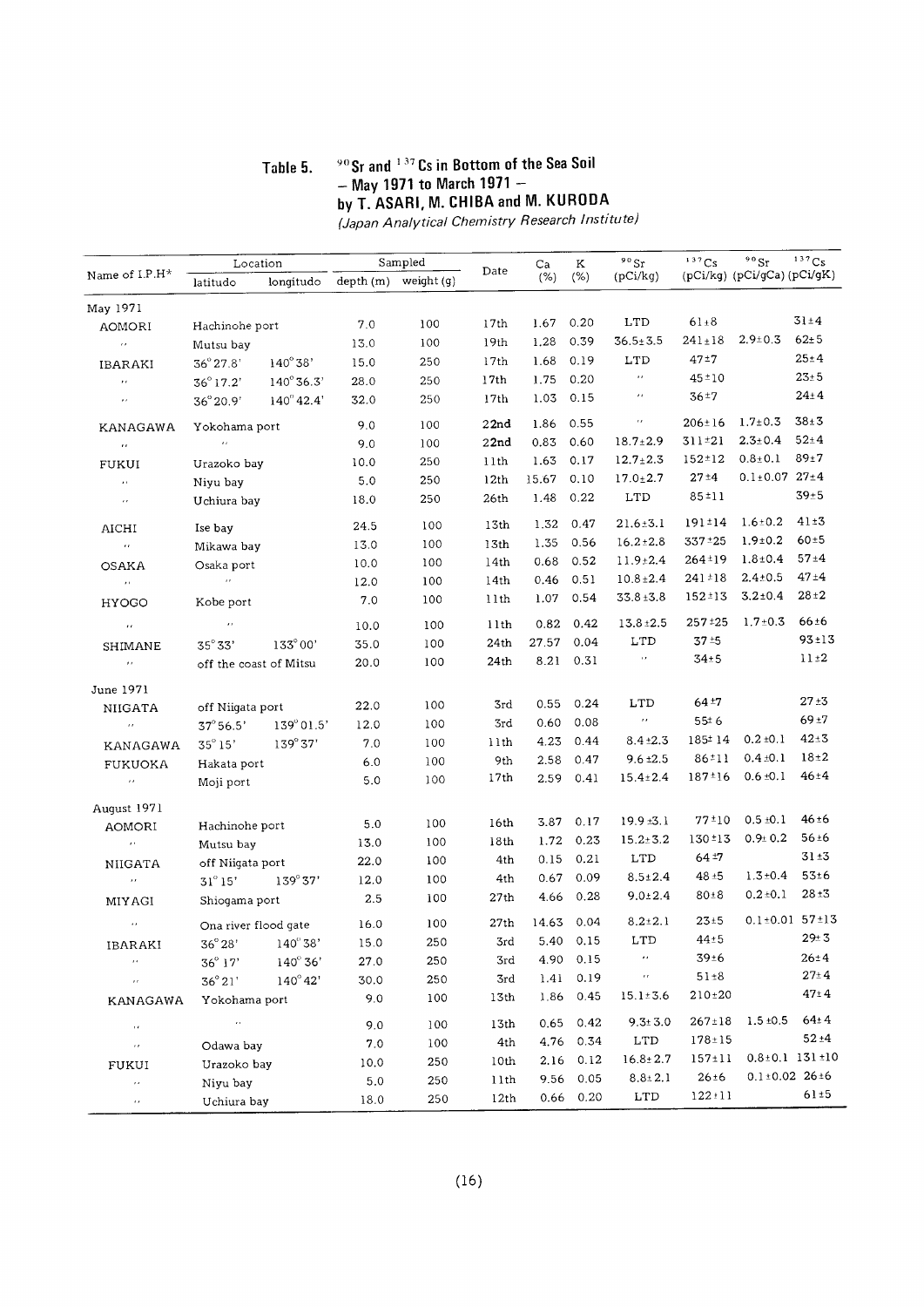| Name of I.P.H*<br>KYOTO<br>$\alpha$ | latitudo                   | longitudo           | $depth(m)$ weight $(g)$ |     | Date             | Ca<br>(%) | к<br>(%)    | $90$ Sr<br>(pCi/kg)        | $137$ Cs                     | $^{9.0}\rm{Sr}$<br>$(pCi/kg)$ (pCi/gCa) (pCi/gK) | $137$ Cs               |
|-------------------------------------|----------------------------|---------------------|-------------------------|-----|------------------|-----------|-------------|----------------------------|------------------------------|--------------------------------------------------|------------------------|
|                                     |                            |                     |                         |     |                  |           |             |                            |                              |                                                  |                        |
|                                     | Miyazu bay                 |                     | 60.0                    | 100 | 4th              | 3.88      | 0.39        | $21.6 \pm 3.6$             | 175±14                       | $0.6 \pm 0.1$                                    | $45 + 4$               |
|                                     | $\sim 100$                 |                     | 40.0                    | 100 | 4th              | 1.02      | 0.30        | $19.5 \pm 3.2$             | $273 + 26$                   | $1.9 \pm 0.3$                                    | 91:9                   |
| AICHI                               | Ise bay                    |                     | 25.0                    | 100 | 18th             | 1.16      | 0.42        | $19.7 \pm 3.1$             | 216:21                       | $1.7 \pm 0.3$                                    | 52:5                   |
| $\boldsymbol{\vartheta}$            | Mikawa bay                 |                     | 12.0                    | 100 | 18th             | 2.45      | 0.49        | $30.8 \pm 4.3$             | $373 + 30$                   | $1.3 \pm 0.2$                                    | 76:5                   |
| SHIMANE                             | $35^\circ 33'$             | 133°00'             | 35.0                    | 250 | 19th             | 35.25     | 0.11        | <b>LTD</b>                 | $22 \pm 6$                   |                                                  | $20 \pm 5$             |
| $\boldsymbol{\epsilon}$             | off the coast of Mitsu     |                     | 19.0                    | 100 | 19 <sub>th</sub> | 31.76     | 0.10        | <b>LTD</b>                 | $38 + 7$                     |                                                  | $38 + 7$               |
| SAGA                                | Imari                      |                     | 6.0                     | 100 | 19th             | 3.83      | 0.29        | $21.6 \pm 3.5$             | $239 \pm 18$                 | $0.6 \pm 0.1$                                    | $82 + 6$               |
| $\bar{\ell}$                        | Kashima                    |                     | 9.2                     | 100 | 24th             | 0.73      | 0.45        | $20.7 \pm 5.2$             | $229 \pm 19$                 | $2.8 \pm 0.7$                                    | $51 \pm 4$             |
| NAGASAKI                            | Naqasaki port              |                     | 5.0                     | 100 | 20th             | 0.53      | 0.19        | $16.3 \pm 2.8$             | 236±19                       | $3.1 \pm 0.5$ $124 \pm 10$                       |                        |
| $\bar{\ell}$                        | $\alpha$                   |                     | 14.0                    | 100 | 20th             | 6.19      | 0.16        | $20.2 \pm 3.0$             | $167 \pm 14$                 | $0.3 \pm 0.1$ 105 $\pm$ 9                        |                        |
| $\boldsymbol{\alpha}$               | $\bar{\phantom{a}}$        |                     | 20.0                    | 100 | 20th             | 5.63      | 0.20        | $13.5 \pm 2.6$             | $147 + 16$                   | $0.2 + 0. +$                                     | $74 + 8$               |
| September 1971                      |                            |                     |                         |     |                  |           |             |                            |                              |                                                  |                        |
| OSAKA                               | Osaka port                 |                     | 10.0                    | 100 | 3rd              | 1.04 0.39 |             | $12.9 \pm 2.5$             | $177 \pm 11$                 | $1.2 + 0.2$                                      | 45:4                   |
| $\bar{\epsilon}$                    | $\alpha$                   |                     | 12.0                    | 100 | 3rd              | 0.77      | 0.42        | $15.9 \pm 2.4$             | $203 \pm 20$                 | $2.1 \pm 0.3$                                    | $48 + 5$               |
| <b>HIROSHIMA</b>                    | $35^{\circ}21'10''$        | 132° 25' 20"        | 15.0                    | 100 | 13th             | 1.34      | 0.43        | $16.3 \pm 3.1$             | $277 \pm 23$                 | $1.2 \pm 0.3$                                    | $64 \pm 5$             |
| $\pmb{\cdot}$                       | 34°19'00"                  | 132° 24'00"         | 20.0                    | 100 | 13th             | 1.65      | 0.50        | $16.6 \pm 3.5$             | $314 \pm 27$                 | $1.0 \pm 0.2$                                    | $63 + 5$               |
| $\cdot$                             | 34°17'40"                  | 132°23'00"          | 30.0                    | 100 | 13th             | 0.90      | 0.42        | $25.0 + 3.8$               | $207 \pm 17$                 | $2.8 \pm 0.4$                                    | $49 + 4$               |
| <b>KYOGO</b>                        | Kobe port                  |                     | 6.0                     | 100 | 2nd              | 1.11      | 0.35        | <b>LTD</b>                 | $244 + 19$                   |                                                  | 70:6                   |
| $\mathcal{F}(\mathcal{C})$          | $\alpha$                   |                     | 10.0                    | 100 | 2nd              | 2.15      | 0.33        | $9.4 \pm 2.5$              | $109 \pm 10$                 | $0.4 \pm 0.1$                                    | $33+3$                 |
| FUKUOKA                             | Hakata port                |                     | 10.0                    | 100 | 13th             | 1.61      | 0.40        | <b>LTD</b>                 | $95 \pm 10$                  |                                                  | $24 \pm 3$             |
| $\bar{r}$                           | Moji port                  |                     | 11.0                    | 100 | 4th              | 3.99      | 0.40        | $12.1 \pm 2.4$             | $148 + 15$                   | $0.3 \pm 0.1$                                    | $37 + 4$               |
| November 1971                       |                            |                     |                         |     |                  |           |             |                            |                              |                                                  |                        |
| AOMORI                              | Hachinohe port             |                     | 3.0                     | 100 | 8th              | 1.74      | 0.13        | $10.0 \pm 2.3$             | $33 + 5$                     | $0.6 \pm 0.1$                                    | $25 + 4$               |
| $\alpha$                            | Mutsu bay                  |                     | 13.0                    | 100 | 10th             | 1.02      | 0.31        | $21.2 \pm 3.3$             | 177:9                        | $1.1 \pm 0.2$                                    | 57 <sub>1</sub> 3      |
| NIIGATA                             | Niigata port               |                     | 23.0                    | 100 | 12th             | 0.48      | 0.22        | LTD                        | 24:6                         |                                                  | $11\pm3$               |
| $\epsilon$                          | $37^{\circ} 56.5'$         | $139^{\circ} 01.5'$ | 12.0                    | 100 | 12th             | 0.42      | 0.09        | $\boldsymbol{\epsilon}$    | $26 + 5$                     |                                                  | $29 + 5$               |
| IBARAKI                             | $36^{\circ}28'$            | $140^{\circ}38'$    | 15.0                    | 250 | 15th             | 1.86      | 0.20        | $\boldsymbol{\alpha}$      | $42 + 6$                     |                                                  | $21 \pm 3$             |
|                                     |                            |                     |                         |     |                  |           | 0.20        | $\epsilon$ .               | 55±6                         |                                                  | $28 \pm 3$             |
| $\alpha$                            | $36^{\circ}17'$            | $140^{\circ}36'$    | 24.0                    | 250 | 15th             | 1.72      |             | $\pmb{\cdot}$              |                              |                                                  |                        |
| $\mathbf{r}$                        | $36^{\circ}21'$            | $140^{\circ}42'$    | 25.0                    | 250 | 15th             | 1.55      | 0.24        | $\mathcal{F}(\mathcal{E})$ | $34 \pm 5$                   |                                                  | $14\pm 2$              |
| KANAGAWA                            | Odawa bay                  |                     | 7.0                     | 100 | 22nd             | 1.23      | 0.37        |                            | $248 \pm 11$                 |                                                  | $67 + 3$               |
| AICHI                               | Ise bay                    |                     | 24.0                    | 100 | 10th             | 2.33      | 0.40        | $11.3 \pm 3.8$             | $208 \pm 11$<br>$259 \pm 14$ | $0.5 + 0.2$                                      | $52 \pm 3$<br>$55 + 3$ |
| $\alpha$                            | Mikawa bay                 |                     | 13.0                    | 100 | 10th             | 2.20      | 0.47        | $16.0{\pm}4.4$             |                              | $0.8 \pm 0.2$                                    |                        |
| FUKUI                               | Urazoko bay                |                     | 10.0                    | 250 | 9th              |           | 0.75 0.23   | $10.6 \pm 3.7$             | 187±10                       | $1.4 \pm 0.5$                                    | $81 + 4$               |
| $\alpha$                            | Niyu bay                   |                     | 5.0                     | 250 | 10th             | 1.82      | 0.05        | $18.0 \pm 3.4$             | $16\pm4$                     | $1.0 \pm 0.2$                                    | $33 + 7$               |
| $\epsilon$                          | Uchiura bay                |                     | 8.0                     | 250 | llth             | 0.64      | 0.25        | LTD                        | $92 + 9$                     |                                                  | $37 + 3$               |
| SHIMANE                             | $35^\circ 33'$             | 133°00'             | 35.0                    | 100 | 12th             | 38.92     | 0.10        | $\epsilon$                 | $14\pm5$                     |                                                  | 14:5                   |
| $\boldsymbol{\theta}$               | off the coast of Mitsu     |                     | 1.0                     | 100 | 12th             | 35.18     | 0.09        | $\cdot$                    | $17+5$                       |                                                  | 18:6                   |
| OSAKA                               | Osaka port                 |                     | 10.0                    | 100 | 12th             | 1.35 0.37 |             | $\epsilon$                 | $124 + 8$                    |                                                  | $34 + 2$               |
| $\alpha$ .                          | $\epsilon \, \epsilon$     |                     | 12.0                    | 100 | 12th             |           | $0.50$ 0.46 | $\boldsymbol{\theta}$      | $224 + 12$                   |                                                  | $56 + 3$               |
| <b>HYOGO</b>                        | Kobe port                  |                     | 7.0                     | 100 | 12th             |           | 1.74 0.38   | $14.0 \pm 3.5$             | $219+11$                     | $0.8 \pm 0.2$                                    | $58 + 3$               |
| $\alpha$                            | $\alpha$                   |                     | 12.0                    | 100 | 12th             | 1.36      | 0.37        | $\alpha$                   | $265 \pm 15$                 |                                                  | $72 \pm 4$             |
| <b>FUKUOKA</b>                      | Hakata port                |                     | 7.0                     | 100 | 18th             |           | 3.68 0.39   | LTD                        | $94 \pm 8$                   |                                                  | $24 \pm 2$             |
| $\epsilon \epsilon$                 | Moji port                  |                     | 5.0                     | 100 | 16th             |           | 3.24 0.40   | $\epsilon$                 | $170 \pm 14$                 |                                                  | $42 + 4$               |
| December 1971                       |                            |                     |                         |     |                  |           |             |                            |                              |                                                  |                        |
| KANAGAWA                            | Yokohama port              |                     | 9.0                     | 100 | 3rd              |           | 1.85 0.38   | <b>LTD</b>                 | $174 \pm 11$                 |                                                  | 46:3                   |
| $\bar{\ell}$                        | $\mathcal{O}(\mathcal{E})$ |                     | 9.0                     | 100 | 3rd              |           | $0.71$ 0.38 | $12.4 \pm 3.8$             |                              | $242 \pm 12$ $1.8 \pm 0.5$ $64 \pm 3$            |                        |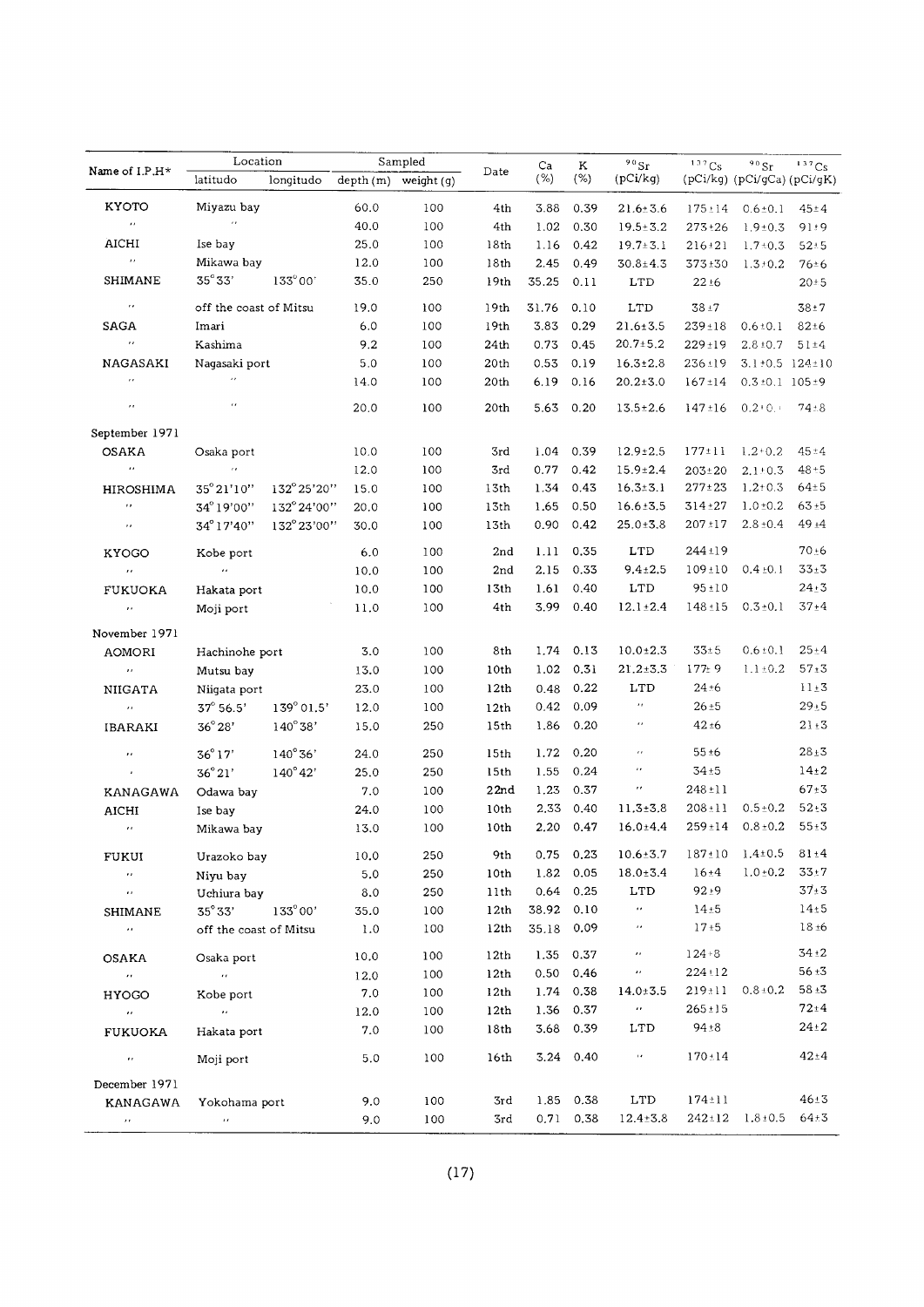|                            | Location               |                         | Sampled   |              |                  | Ca    | K         | $90$ Sr                 | $137$ Cs     | $90$ Sr                     | 137Cs          |
|----------------------------|------------------------|-------------------------|-----------|--------------|------------------|-------|-----------|-------------------------|--------------|-----------------------------|----------------|
| Name of I.P.H.*            | latitudo               | longitudo               | depth (m) | weight $(q)$ | Date             | (%)   | $(\%)$    | (pCi/kg)                |              | (pCi/kg) (pCi/gCa) (pCi/gK) |                |
| January 1972               |                        |                         |           |              |                  |       |           |                         |              |                             |                |
| AOMORI                     | Hachinohe port         |                         | 5.0       | 100          | 31 st            | 1.49  | 0.16      | LTD                     | $28 \pm 5$   |                             | $17+3$         |
| February 1972              |                        |                         |           |              |                  |       |           |                         |              |                             |                |
| AOMORI                     | Mutsu bay              |                         | 13.0      | 100          | 1st              | 1.67  | 0.33      | $28.5 \pm 3.1$          | $188 + 15$   | $1.7 \pm 0.2$               | $57 + 4$       |
| MIYAGI                     | Onagawa bay            |                         | 15.0      | 100          | 3rd              | 22.42 | 0.07      | LTD                     | $26 \pm 8$   |                             | $37 + 8$       |
| IBARAKI                    | 36° 28′                | $140^{\circ}38'$        | 18.0      | 250          | 25th             | 4.00  | 0.23      | $\bar{\ell}$            | 39:5         |                             | 17:2           |
| $\bar{\epsilon}$           | $36^{\circ}17'$        | $140^{\circ}36'$        | 22.0      | 250          | 25 <sub>th</sub> | 3.39  | 0.18      | $\boldsymbol{\epsilon}$ | $42 + 5$     |                             | $23 + 3$       |
| $\boldsymbol{r}$ ,         | $36^\circ 21'$         | $140^{\circ}42'$        | 35.0      | 250          | 25th             | 2.41  | 0.17      | $\boldsymbol{\epsilon}$ | $34 + 4$     |                             | $20 \pm 2$     |
| KANAGAWA                   | Yokohama port          |                         | 9.0       | 100          | 8th              | 0.86  | 0.34      | $16.3 \pm 5.0$          | $256 \pm 21$ | $1.9 + 0.6$                 | $75 + 6$       |
| $\bar{\phantom{a}}$        | $\bar{t}$ .            |                         | 7.6       | 100          | 8th              | 1.13  | 0.36      | $9.6 \pm 3.3$           | $204 \pm 18$ | $0.9 + 0.3$                 | $57 + 5$       |
| $\bar{\phantom{a}}$        | Odawa bay              |                         | 8.0       | 100          | 18th             | 3.92  | 0.35      | $12.3 + 4.6$            | $228 + 22$   | $0.3 \pm 0.1$               | $65 \pm 6$     |
| AICHI                      | Ise bay                |                         | 24.0      | 100          | 8th              | 2.49  | 2.50      | LTD                     | $126 \pm 12$ |                             | $25 \pm 2$     |
| $\pmb{\cdot}$              | Mikawa bay             |                         | 13.0      | 100          | 8th              | 2.60  | 0.44      | $21.4 \pm 5.8$          | $198 \pm 15$ | $0.8 + 0.2$                 | $45 + 4$       |
| KYOTO                      | Miyazu bay             |                         | 57.0      | 100          | 1st              | 0.89  | 0.56      | $15.9 + 4.5$            | 215±16       | $1.8 \pm 0.5$               | $38 + 3$       |
| $\bar{\phantom{a}}$        | $\bar{\boldsymbol{H}}$ |                         | 50.0      | 100          | lst              | 1.29  | 0.43      | $16.7 \pm 3.1$          | $208 \pm 15$ | $1.3 \pm 0.2$               | $48 + 3$       |
| <b>OSAKA</b>               | Osaka port             |                         | 10.0      | 100          | 17th             | 0.92  | 0.41      | $14.0 \pm 3.2$          | 194±16       | $1.5 \pm 0.4$               | $47 + 4$       |
| $\alpha$                   | $\alpha$               |                         | 12.0      | 100          | 17th             | 0.59  | 0.46      | LTD                     | 159±13       |                             | $35 \pm 3$     |
| HYOGO                      | Kobe port              |                         | 7.5       | 100          | 18th             | 1.80  | 0.35      | $26.8 \pm 3.3$          | 209±17       | $1.5 \pm 0.2$               | 60±5           |
| $\bar{\ell}$               | $\alpha$               |                         | 13.7      | 100          | 18th             | 1.15  | 0.42      | $12.2 \pm 4.3$          | $302 \pm 25$ | $1.1 \pm 0.4$               | $72 + 6$       |
| HIROSHIMA                  | 34°21'10"              | 132° 25' 20"            | 15.0      | 100          | 7th              | 0.68  | 0.42      | $15.0 \pm 2.0$          | $285 \pm 19$ | $2.2 \pm 0.3$ 136 $\pm$ 9   |                |
| $\bar{\ell}$               | $34^\circ 19'$         | $132^{\circ}24'$        | 20.0      | 100          | 7th              | 0.91  | 0.43      | $23.4 \pm 3.6$          | 319±27       | $2.6 \pm 0.4$               | 74±6           |
| HIROSHIMA                  | 34°17'40"              | 132°23'00"              | 30.0      | 100          | 7th              | 1.36  | 0.44      | $21.4 \pm 4.1$          | 229±21       | $1.6 \pm 0.3$               | $52 + 8$       |
| SAGA                       | Imari bay              |                         | 10.1      | 100          | 25th             | 2.53  | 0.43      | $14.4 \pm 2.5$          | 373±30       | $0.6 + 0.1$                 | $87 + 7$       |
| $\bar{\epsilon}$           |                        | Kashima (sea of Ariake) | 8.2       | 100          | 29th             | 0.81  | 0.40      | $13.2 \pm 2.0$          | $235 \pm 17$ | $1.6 \pm 0.2$               | $59 + 4$       |
| NAGASAKI                   | Naqasaki bay           |                         | 5.0       | 100          | 15th             | 1.21  | 0.24      | $15.7 \pm 4.6$          | 364±33       |                             | 1.3±0.4 152±14 |
| $\bar{\phantom{a}}$        | $\bar{\epsilon}$       |                         | 14.0      | 100          | 15th             | 11.86 | 0.28      | LTD                     | $62 + 7$     |                             | $22 + 2$       |
| $\bar{\epsilon}$           | $\pmb{\cdot}$          |                         | 20.0      | 100          | 15th             | 14.09 | 0.20      | $\bar{\phantom{a}}$     | $101 \pm 11$ |                             | 51±5           |
| March 1972                 |                        |                         |           |              |                  |       |           |                         |              |                             |                |
| MIYAGI                     | Shiogama bay           |                         | 3.0       | 100          | 6th              | 2.02  | 0.32      | $10.7 \pm 2.4$          | $122 \pm 11$ | $0.5 \pm 0.1$               | $38 + 3$       |
| NIIGATA                    | Niigata port           |                         | 22.5      | 100          | 16th             | 0.45  | 0.10      | <b>LTD</b>              | $35 + 7$     |                             | $35 + 7$       |
| $\bar{\ell}$               | $37^{\circ}56.5'$      | $139^{\circ}01.5'$      | 12.0      | 100          | 18th             | 0.51  | 0.14      | $\epsilon$              | $59 + 7$     |                             | $42 + 5$       |
| FUKUI                      | Uchiura bay            |                         | 18.0      | 250          | 15th             |       | 1.14 0.29 | $\epsilon$              | $100 \pm 11$ |                             | $35 \pm 4$     |
| $\bar{\epsilon}$           | Niyu bay               |                         | 5.0       | 250          | $14\mathrm{th}$  |       | 7.75 0.05 | $9.4 \pm 2.5$           | 14:5         | $0.1 \pm 0.03$ 27 $\pm 1$   |                |
|                            |                        |                         |           | 250          | 13 <sup>th</sup> | 2.17  | 0.23      | $10.3 \pm 2.0$          | $178 \pm 14$ | $0.5 \pm 0.1$               | 78±6           |
| $\mathcal{O}(\mathcal{E})$ | Urazoko bay            |                         | 10.0      |              |                  | 20.93 | 0.08      | LTD                     | $20 \pm 6$   |                             | $25 \pm 8$     |
| SHIMANE                    | $35^\circ 33'$         | 133°00'                 | 35.0      | 100          | 31st             | 19.54 | 0.10      | $\ddot{\phantom{0}}$    | $30\pm7$     |                             | $30\pm7$       |
| $\alpha$                   |                        | off the coast of Mitsu  | 19.0      | 100          | 31st             | 2.43  | 0.35      | $\ddot{\phantom{0}}$    | $91 \pm 10$  |                             | 26:3           |
| FUKUOKA                    | Hakata port            |                         | 7.0       | 100          | 7th              | 3.29  | 0.40      | $10.4 \pm 3.4$          | $217 \pm 17$ | $0.3 \pm 0.1$               | 54:4           |
| $\bar{t}$ $\bar{t}$        | Moji port              |                         | 11.0      | 100          | lith             |       |           |                         |              |                             |                |

 $\star$  I.P.H.: Institute of Public Health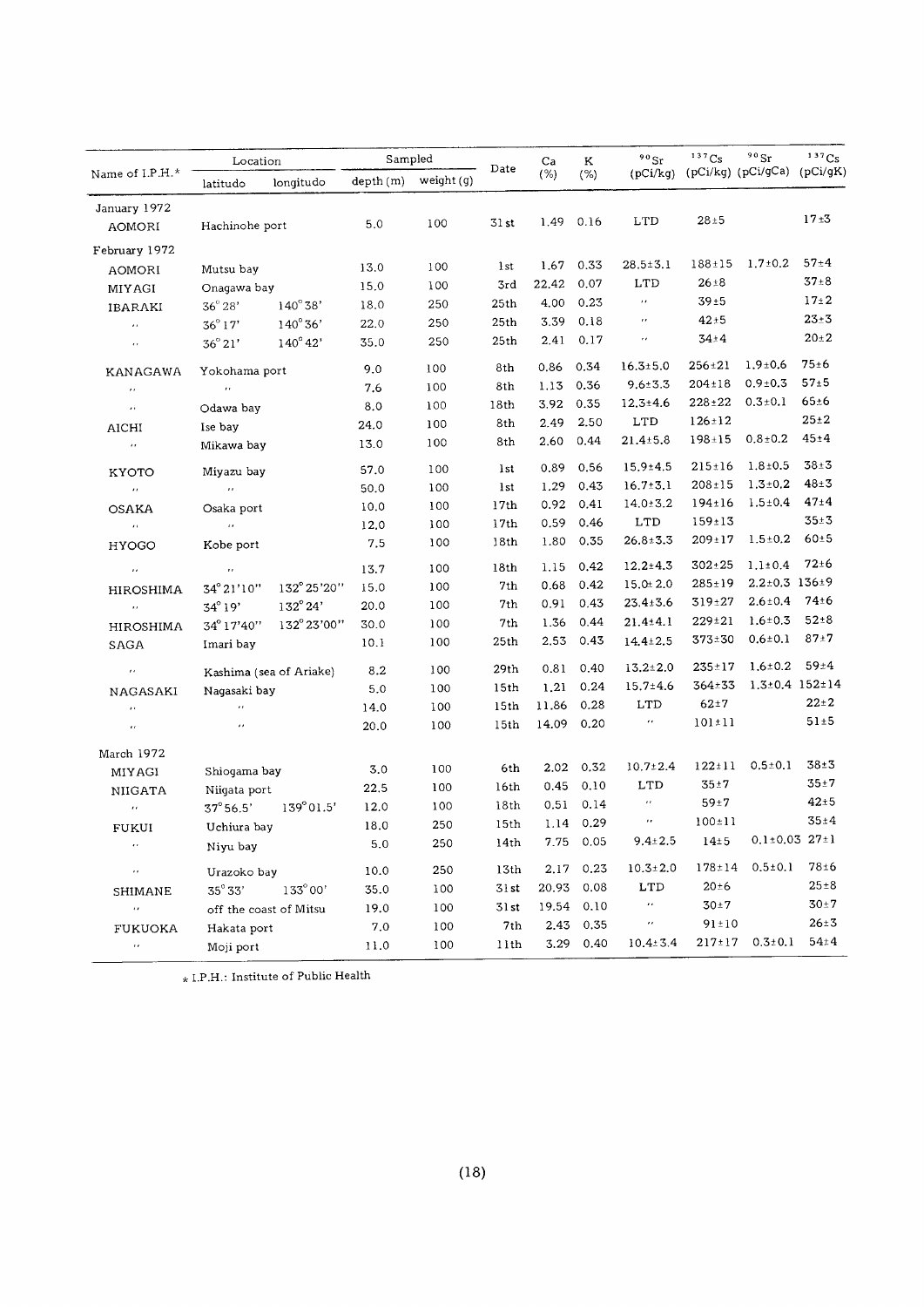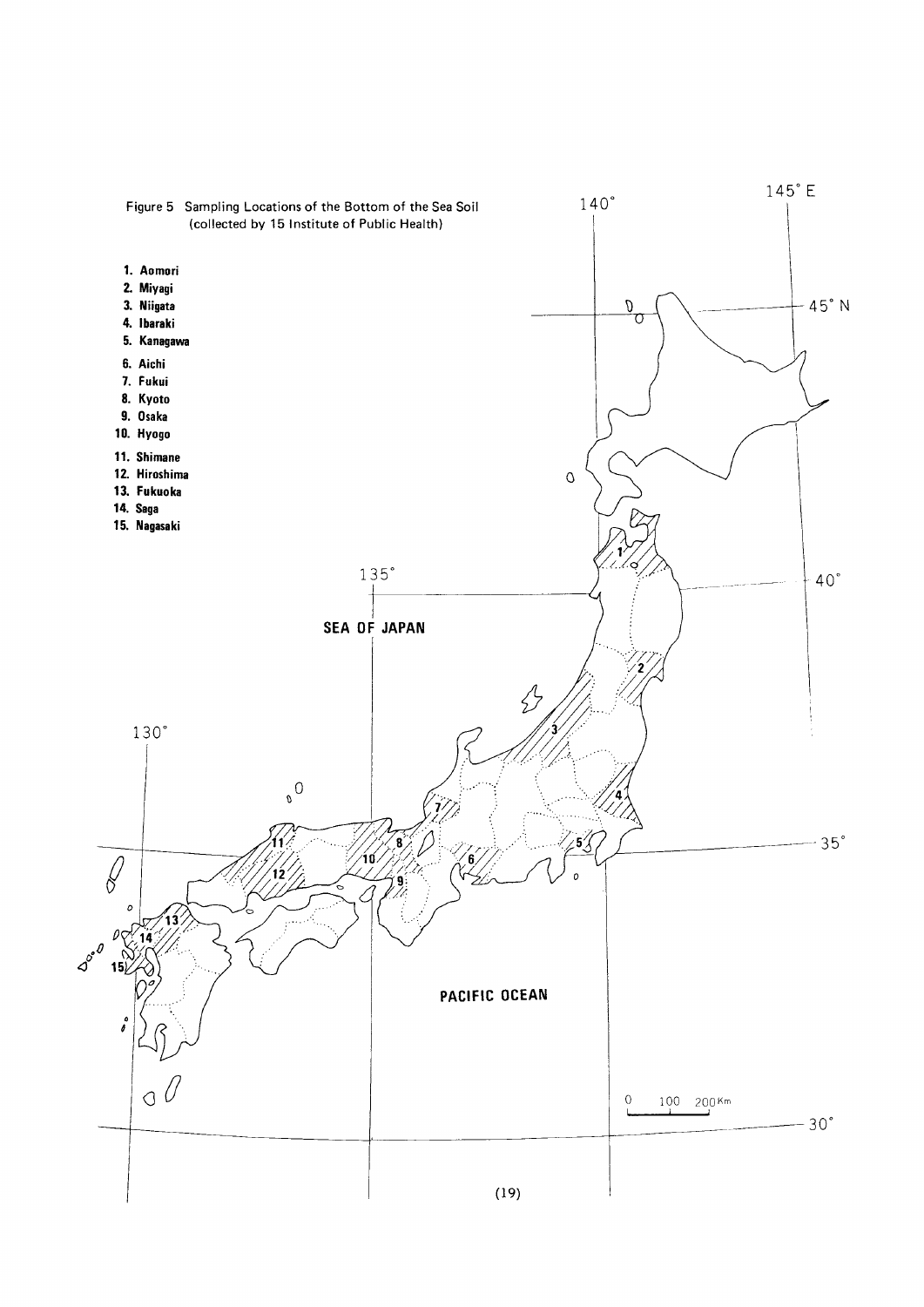### Table 6  $\frac{90}{2}$ Sr and  $\frac{137}{2}$ Cs in Marine hay 1971 to march 1972<br>by T. ASARI, M. CHIBA ar (Japan Analytical Chemistry Research Institute)

| Sample's name                   | Sampling                 |                  |             | Ash            | Ca          | K         | $90$ Sr        |                          | 137Cs         |                | $144$ (Ce+Pr)  |
|---------------------------------|--------------------------|------------------|-------------|----------------|-------------|-----------|----------------|--------------------------|---------------|----------------|----------------|
| (scientific name)               | Location                 | date             | %           | q              | (% )        | (% )      | (pCi/kg)       | (pCi/gCa)                | (pCi/kg)      | (pCi/qK)       | (pCi/kg)       |
| May 1971                        |                          |                  |             |                |             |           |                |                          |               |                |                |
| Limanda yokohamae               | Mutsu pay, AOMORI        |                  | 19th 2.99   | 29.9           | 0.69        | 0.11      | $1.1 \pm 0.5$  | $0.2 \pm 0.1$            | $4.2 \pm 0.6$ | $3.8 + 0.5$    |                |
| .,                              | Enoshima, MIYAGI         |                  | 25th 1.68   | 16.8           | 0.50        | 0.06      | <b>LTD</b>     | $\overline{\phantom{0}}$ | $2.9 \pm 0.5$ | $4.9 \pm 0.8$  |                |
| Sebastiscus marmoratus          | Oarai, IBARAKI           | 26th 4.52        |             | 45.2           | 1.53        | 0.10      | $1.7 \pm 0.3$  | $0.1 \pm 0.02$           | $6.2 \pm 0.8$ | $6.2 \pm 0.8$  | $4.3 \pm 0.4$  |
| Seriola quinqueradiata          | off the coast of Kuji,   |                  |             |                |             |           |                |                          |               |                |                |
|                                 | <b>IBARAKI</b>           |                  | $21st$ 1.75 | 17.5           | 0.54        | 0.07      | <b>LTD</b>     | $\overline{\phantom{0}}$ | $4.6 \pm 0.6$ | $6.5 \pm 0.8$  | $3.3 \pm 0.4$  |
| Sebastes schlegeli              | $\ddot{\phantom{0}}$     | 21.st            | 4.33        | 43.3           | 1.52        | 0.08      | $1.4 \pm 0.3$  | $0.9 \pm 0.02$           | $4.7 \pm 0.6$ | $5.9 \pm 0.8$  | $3.9 \pm 0.4$  |
| Sillago sihama                  | Chita, AICHI             | 6th              | 3.28        | 32.8           | 1.01        | 0.13      | $2.0 + 0.3$    | $0.2 \pm 0.03$           | $3.3 + 0.5$   | $2.5 \pm 0.4$  |                |
| Trachurus trachurus             | Tsuruga bay, FUKUI       | 24th             | 2.42        | 24.2           | 0.73        | 0.10      | $1.5 \pm 0.2$  | $0.2 \pm 0.03$           | $4.9 \pm 0.6$ | $4.9 \pm 0.6$  | $8.9 \pm 0.6$  |
| Argyrosomus argentatus          | Mogi, NAGASAKI           | 27th             | 2.41        | 24.1           | 0.77        | 0.08      | $1.2 \pm 0.2$  | $0.2 \pm 0.03$           | $4.3 \pm 0.7$ | $5.4 \pm 0.9$  |                |
| Octopus vulgaris                | Tsuruga bay, FUKUI       | 19 <sub>th</sub> | 1.48        | 10.0           | 0.04        | 0.13      | LTD            | $\overline{\phantom{0}}$ | $1.9 \pm 0.6$ | $1.4 \pm 0.4$  | $8.1 \pm 0.5$  |
| June 1971                       |                          |                  |             |                |             |           |                |                          |               |                |                |
| Limanda yokohamae               | Tateishi, FUKUI          | 21st             | 2.23        | 20.0           | 0.69        | 0.07      | $1.4 \pm 0.4$  | $0.2 \pm 0.1$            | $2.1 \pm 0.5$ | $2.9 + 0.7$    | $4.5 \pm 0.4$  |
| Halichoeres poecilopterus       | Kashima, SHIMANE         |                  | 26th 4.41   | 22.0           | 1.47        | 0.12      | $1.6 \pm 0.4$  | $0.1 \pm 0.03$           | $6.8 \pm 1.3$ | $5.7 \pm 1.1$  |                |
| August 1971                     |                          |                  |             |                |             |           |                |                          |               |                |                |
| Sebastiscus marmoratus          | Hamada, SHIMANE          |                  | 10th 4.54   | 22.7           | 1.57        | 0.06      | $3.5 \pm 0.6$  | $0.2 \pm 0.04$           | $3.0 \pm 0.9$ | $4.9 \pm 1.5$  |                |
|                                 |                          |                  |             |                |             |           |                |                          |               |                |                |
| October 19711                   | Chita, AICHI             |                  | 8th 3.15    | 31.5           | 1.00        | 0.10      | LTD            |                          | $2.8 \pm 0.5$ | $2.8 \pm 0.5$  |                |
| Sillago sihama<br>November 1971 |                          |                  |             |                |             |           |                |                          |               |                |                |
|                                 |                          |                  |             |                |             |           |                |                          |               |                |                |
| Limanda yokohamae               | Mutsu bay, AOMORI        |                  | 10th 2.28   | 22.8           | 0.71        | 0.10      | $\pmb{\cdots}$ |                          | $3.1 \pm 0.6$ | $3.1 \pm 0.6$  |                |
| $\ddot{\phantom{a}}$            | Enoshima, MIYAGI         |                  | 24th 2.80   | 28.0           | 0.82        | 0.13      | $2.1 \pm 0.4$  | $0.3 \pm 0.04$           | $2.1 \pm 0.5$ | $1.7 \pm 0.4$  |                |
| Argyrosomus argentatus          | Mogi, NAGASAKI           |                  | 12th 2.51   | 25.1           | 0.79        | 0.10      | $1.4 \pm 0.4$  | $0.2 + 0.1$              | $3.4 \pm 0.5$ | $3.4 \pm 0.5$  |                |
| December 1971                   |                          |                  |             |                |             |           |                |                          |               |                |                |
| Octpus vulgaris                 | Tsuruga bay, FUKUI       |                  | 10th 1.60   | 20.0           | 0.02        | 0.02      | <b>LTD</b>     |                          | $3.2 \pm 0.5$ | $16.2 \pm 2.3$ | $2.1 \pm 0.3$  |
| January 1972                    |                          |                  |             |                |             |           |                |                          |               |                |                |
| Trachurus trachurus             | Tsuruga, FUKUI           | 7th              | - 5.03      | 25.2           | 1.49        | 0.27      | $1.6 \pm 0.4$  | $0.1 \pm 0.03$           | $8.6 \pm 1.2$ | $3.2 \pm 0.4$  | $10.2 \pm 1.4$ |
| February 1972                   |                          |                  |             |                |             |           |                |                          |               |                |                |
| Sebastiscus marmoratus          | Mitsu port, SHIMANE      |                  |             | 17th 4.74 23.7 |             | 2.24 0.07 | $2.7 \pm 0.6$  | $0.1 \pm 0.03$           | LTD           |                |                |
|                                 |                          |                  |             |                |             |           |                |                          |               |                |                |
| March 1972<br>Limanda yokohamae | Tsuruqa port, FUKUI      |                  | 9th 3.33    | 33.3           | $1.07$ 0.26 |           | $1.4 \pm 0.3$  | $1.3 \pm 0.2$            | $5.2 \pm 0.7$ | $2.0 + 0.3$    | $3.9 \pm 0.4$  |
| Sebastiscus marmoratus          | off the coast of Mannen- |                  |             |                |             |           |                |                          |               |                |                |
|                                 | gahama, SHIMANE          |                  | 23rd 5.19   | 26.0           | 2.46        | 0.08      | $2.0 \pm 0.5$  | $0.1 \pm 0.02$           | $3.3 \pm 0.9$ | $4.2 \pm 1.1$  |                |
|                                 |                          |                  |             |                |             |           |                |                          |               |                |                |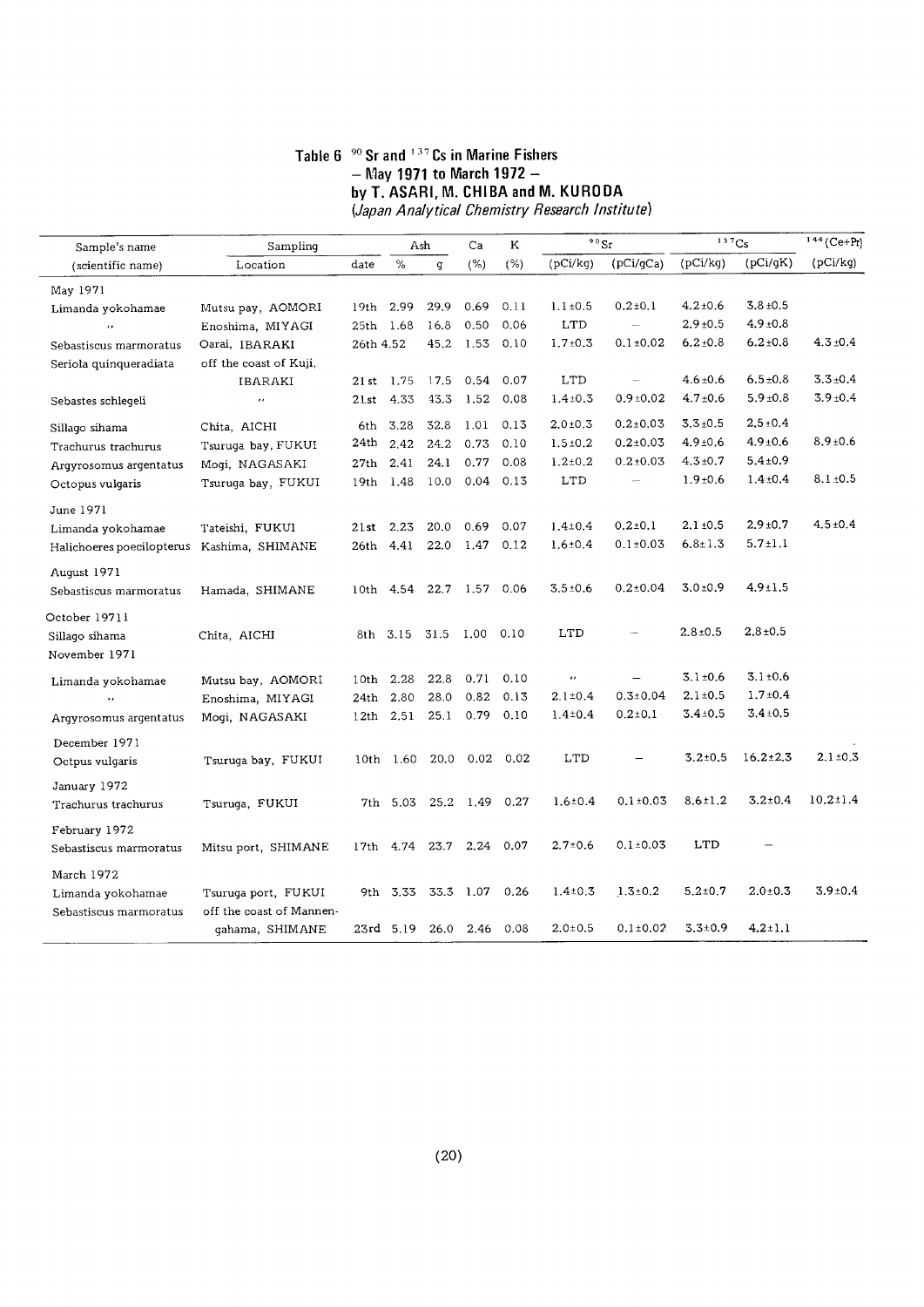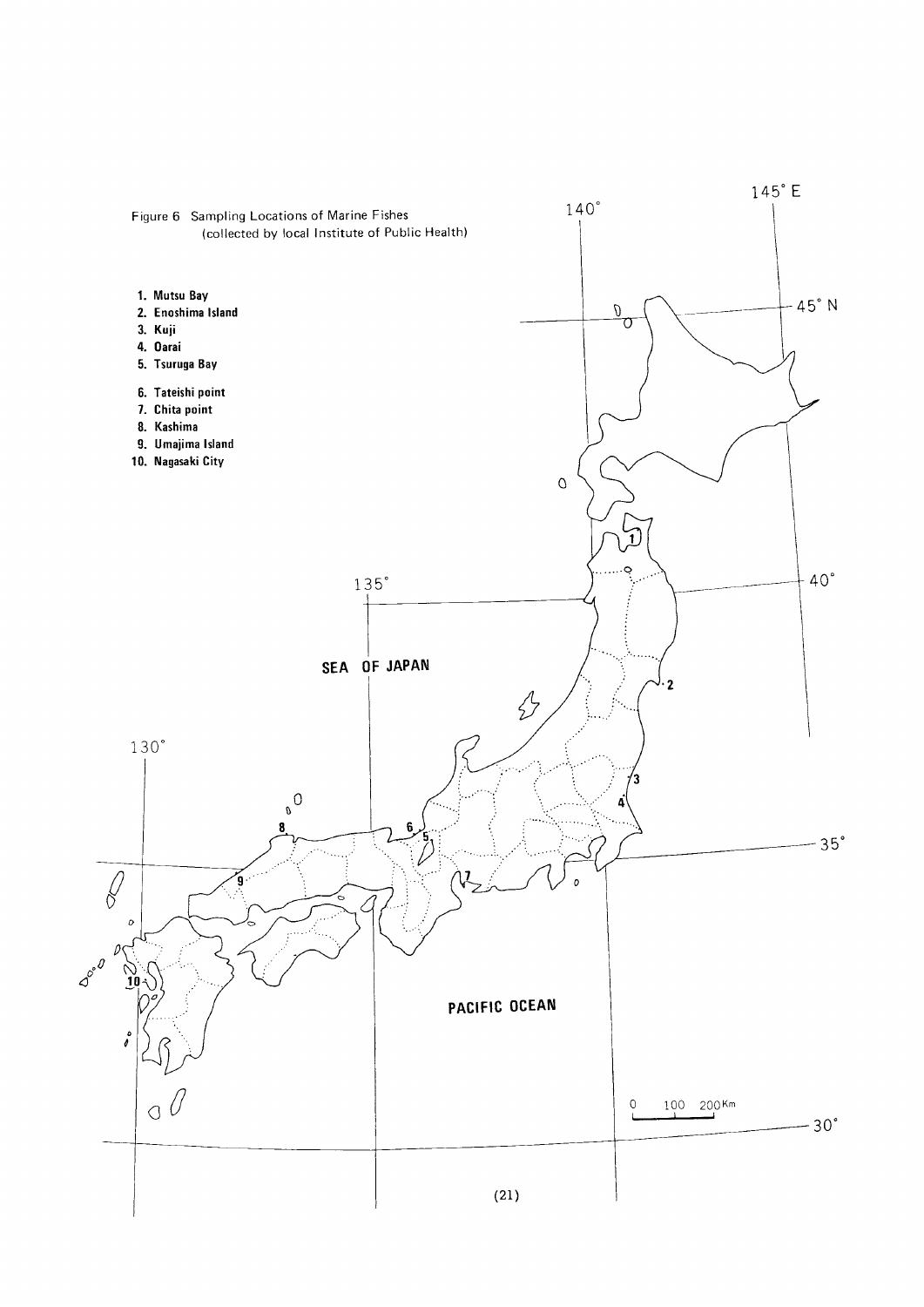### Table 7 90 Sr and 137 Cs in Shell  $\frac{m}{2}$  -  $\frac{m}{2}$  -  $\frac{m}{2}$ by T. ASARI, M. CHIBA an (Japan Analytical Chemistry Research Institute)

| Sample's name             | Sampling             |      |            | Ash  | Ca   | K           |                      | $90$ Sr                  |                            | 137Cs                    | $144 (Ce+Pr)$ |
|---------------------------|----------------------|------|------------|------|------|-------------|----------------------|--------------------------|----------------------------|--------------------------|---------------|
| (scientific name)         | Location             | date | %          | g    | (%)  | (%)         | (pCi/kg)             | (pCi/gCa)                | (pCi/kg)                   | (pCi/gK)                 | (pCi/kg)      |
| May 1971                  |                      |      |            |      |      |             |                      |                          |                            |                          |               |
| Patinopecten yessoensis   | Mutsu bay, AOMORI    |      | 19th 0.72  | 10.0 | 0.02 | 0.09        | <b>LTD</b>           | $\equiv$                 | $2.0 \pm 0.4$              | $2.2 \pm 0.4$            |               |
| Tapes Philippinarum       | Minamichita, AICHI   |      | 6th 1.50   | 10.0 | 0.28 | 0.07        | $\pmb{\cdot}$        | $\overline{\phantom{0}}$ | LTD                        | $\overline{a}$           |               |
| $\ddot{\phantom{a}}$      | Kamagori, AICHI      |      | 10th 2.42  | 10.0 | 0.56 | 0.10        | $9.8 \pm 0.8$        | $1.8 \pm 0.1$            | $\mathbf{r}$               |                          |               |
| Batillus cornutus         | Tsuruqa bay, FUKUI   |      | 26th 1.45  | 2.0  | 0.29 | 0.04        | <b>LTD</b>           |                          | $\pmb{\cdot}$              |                          | $264 \pm 10$  |
| Patinopecten yessoensis   | Takaki, NAGASAKI     | 27th | 2.21       | 10.0 | 0.51 | 0.06        | $\alpha$             | $\sim$                   | $\pmb{\cdot}$              | $\overline{\phantom{0}}$ |               |
| Anadara broughtonii       | Takaki, NAGASAKI     |      | 27th 1,55  | 12.0 | 0.31 | 0.77        | <b>LTD</b>           | $\sim$                   | $2.0 \pm 0.5$              | $2.9 \pm 0.6$            |               |
| June 1971                 |                      |      |            |      |      |             |                      |                          | $\mathbf{r}$               |                          |               |
| Tapes Philippinarum       | Minamichita, AICHI   | 3rd  | 1.49       | 7.0  | 0.33 | 0.06        | $\pmb{\cdot}$        | $\overline{\phantom{0}}$ | $3.5 \pm 0.9$              | $5.9 \pm 1.4$            |               |
| $\ddot{\phantom{1}}$      | Kamaqori, AICHI      | 7th  | 2.81       | 10.0 | 0.75 | 0.08        | $\bar{\mathbf{r}}$   | $\overline{\phantom{0}}$ | <b>LTD</b>                 |                          |               |
| Haliotis gigantea         | Kashima, SHIMANE     | 26th | 0.96       | 12.0 | 0.17 | 0.05        | $\pmb{\cdot}$        |                          | $1.2 + 0.3$                | $2.4 \pm 0.6$            |               |
| Batillus cornutus         | Umajima, Hamada City |      |            |      |      |             |                      |                          |                            |                          |               |
|                           | <b>SHIMANE</b>       |      | 28th 1.50  | 8.0  | 0.33 | 0.04        | $2.0 \pm 0.5$        | $0.6 \pm 0.1$            | LTD                        |                          |               |
| July 1971                 |                      |      |            |      |      |             |                      |                          |                            |                          |               |
| Haliotis gigantea         | Isozaki, IBARAKI     |      | 29th 1,24  | 7.0  | 0.19 | 0.06        | $\cdot$              |                          | $1.2 \pm 0.3$              | $2.0 + 0.5$              | $68 + 2$      |
| August 1971               |                      |      |            |      |      |             |                      |                          |                            |                          |               |
| Batillus cornutus         | Niyu, mihama FUKUI   |      | 12th 1.00  | 3.0  | 0.16 | 0.02        | <b>LTD</b>           |                          | LTD                        |                          | $156 \pm 8$   |
| October 1971              |                      |      |            |      |      |             |                      |                          |                            |                          |               |
| Batillus cornutus         | Umajima, Hamada City |      |            |      |      |             |                      |                          |                            |                          |               |
|                           | <b>SHIMANE</b>       |      | 4th 1.15   | 7.0  | 0.24 | 0.02        | <b>LTD</b>           |                          | $5.6 \pm 0.8$              | $28.1 \pm 3.9$           |               |
| November 1971             |                      |      |            |      |      |             |                      |                          |                            |                          |               |
| Patinopecten yessoensis   | Mutsu bay, AOMORI    |      | 10th 0.56  | 1.5  | 0.17 | 0.03        | LTD                  |                          | LTD                        | -                        |               |
| Mytilus edulis            | Isozaki, IBARAKI     |      | 29th 47.14 | 23.6 | 8.96 | 0.04        | $\bar{\epsilon}$     |                          | $\mathcal{L}(\mathcal{L})$ |                          | $07+10$       |
| Mytilus crassitesta       | Urazoko bay, FUKUI   |      | 10th 1.51  | 4.0  | 0.24 | 0.03        | <b>LTD</b>           | —                        | LTD                        | $\overline{\phantom{0}}$ | $397 \pm 23$  |
| December 1971             |                      |      |            |      |      |             |                      |                          |                            |                          |               |
| Meretrix meretrix lusoria | Oarai, IBARAKI       |      | 15th 1.80  | 6.0  | 0.73 | 0.08        | LTD                  | $\overline{\phantom{0}}$ | LTD                        | $\overline{\phantom{0}}$ | 39±3          |
| Hariotis gigantea         | Kashima, SHIMANE     |      | 23rd 0.77  | 7.7  | 0.14 | 0.03        | $\ddot{\phantom{a}}$ | $\overline{\phantom{0}}$ | $1.8 + 0.5$                | $6.0 \pm 1.7$            |               |
| Tapes philippinarum       | Takaki, NAGASAKI     |      | 23rd 1.47  | 7.0  | 0.34 | 0.06        | $\ddot{\phantom{0}}$ | ÷,                       | LTD                        | $\overline{\phantom{0}}$ |               |
| Ostrea gigas              | $\cdot$              |      | 23rd 0.78  | 4.5  | 0.11 | 0.03        | $3.5 \pm 0.7$        | $3.2 \pm 0.7$            | $2.7 \pm 0.9$              | $9.0 \pm 2.9$            |               |
| February 1972             |                      |      |            |      |      |             |                      |                          |                            |                          |               |
| Meretrix meretrix lusoria | Oarai, IBARAKI       | 21st | 4.72       | 12.0 | 1.90 | 0.06        | LTD                  |                          | LTD                        |                          | $27 + 3$      |
| March 1972                |                      |      |            |      |      |             |                      |                          |                            |                          |               |
| Patinopecten yessoensis   | Urazoko bay, FUKUI   |      | 31st 1.81  | 3.0  |      | $0.22$ 0.03 | LTD                  | --                       | LTD                        |                          | $207 \pm 13$  |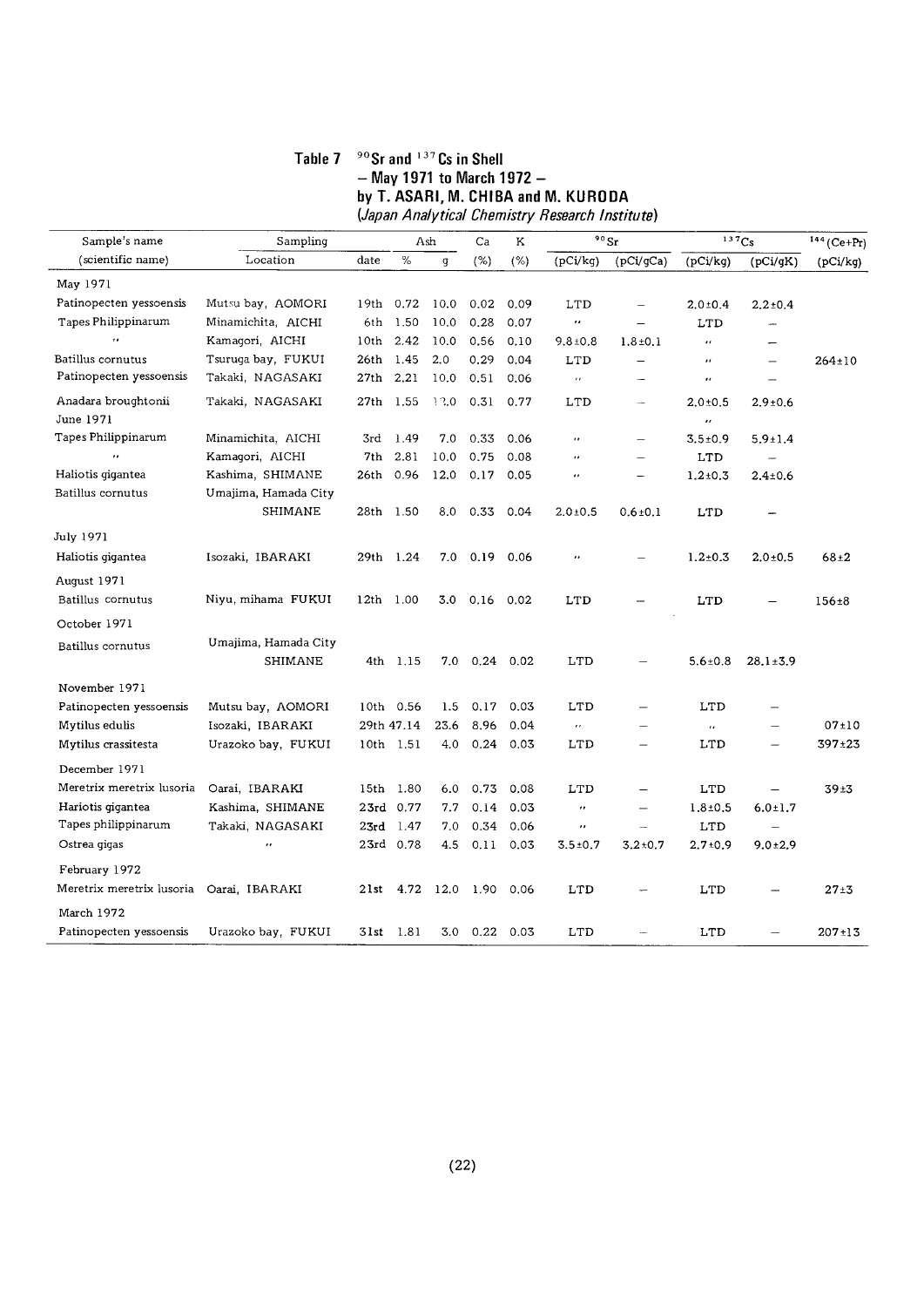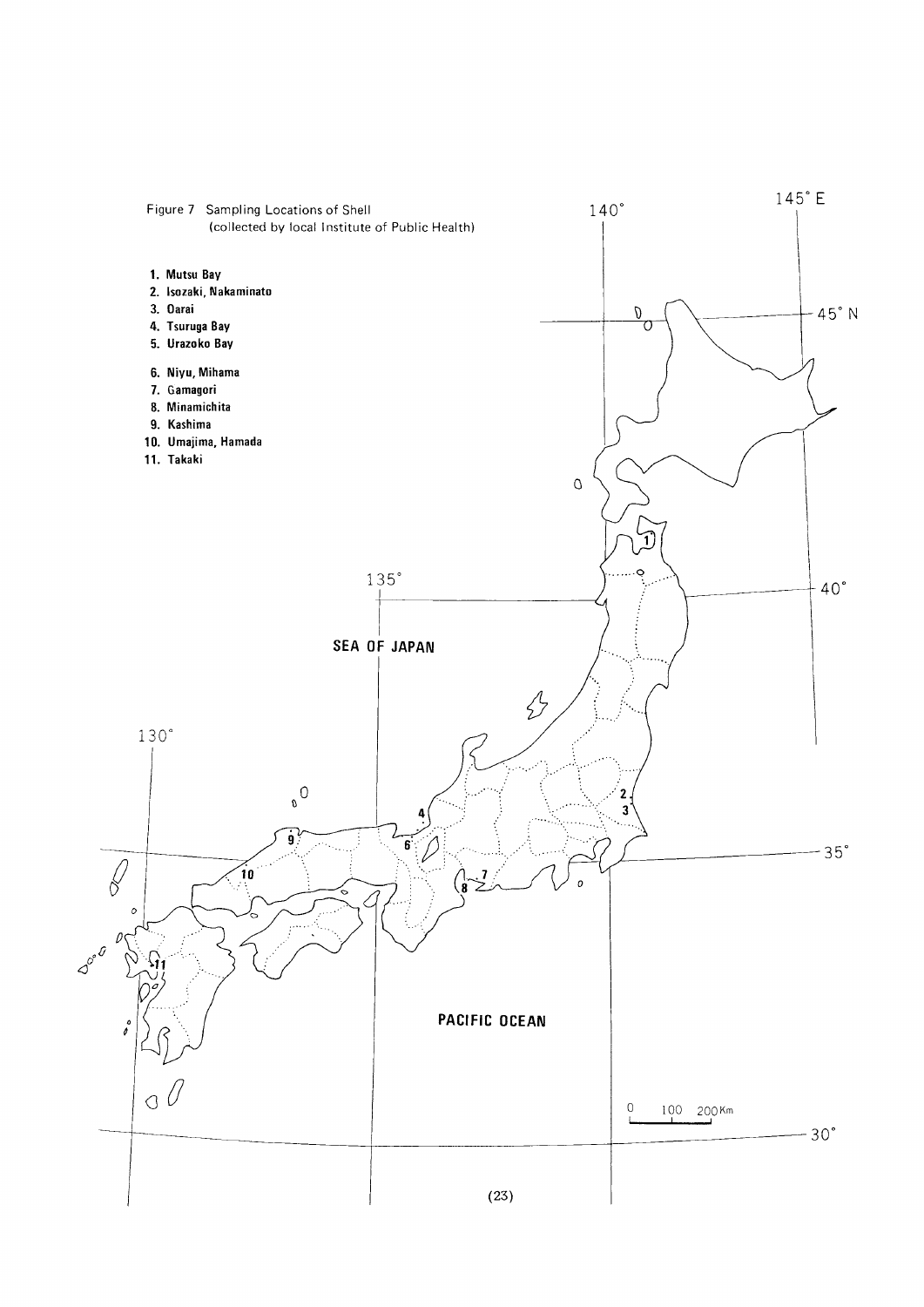### Table 8  $\frac{90}{8}$ Sr and  $\frac{13}{8}$ Cs in Sea -Apri11971toFebrury1972- byT.ASARI.M.CHIBAandM.KURODA (Japan Analytical Chemistry Research Institute)

| Sample's name       | Sampling            |        |           | Ash  | Ca                       | K    | $90$ Sr       |               | 137Cs          |               | $144$ (Ce+Pr) |
|---------------------|---------------------|--------|-----------|------|--------------------------|------|---------------|---------------|----------------|---------------|---------------|
| (scientific name)   | Location            | date   | ℅         | g    | (%)                      | (%)  | (pCi/kg)      | (pCi/gCa)     | (pCi/kg)       | (pCi/qK)      | (pCi/kg)      |
| April 1971          |                     |        |           |      |                          |      |               |               |                |               |               |
| Vncaria pinnatifida | Shindenhigashi,     |        |           |      |                          |      |               |               |                |               |               |
|                     | Shimabara NAGASAKI  | 21st   | 3.44      | 34.4 | 0.11                     | 0.91 | $1.7 \pm 0.2$ | $1.5 \pm 0.2$ | $4.0 \pm 0.5$  | $0.4 \pm 0.1$ |               |
| Ulva                | .,                  | 2 l st | 1.41 14.1 |      | 0.04                     | 0.16 | $2.3 \pm 0.3$ | $5.7 \pm 0.8$ | $3.7 \pm 0.5$  | $2.3 \pm 0.3$ |               |
| May 1971            |                     |        |           |      |                          |      |               |               |                |               |               |
| Vndaria pinnatifida | Onagawa bay, MIYAGI |        | 25th 2.53 | 25.3 | 0.11                     | 0.66 | $2.3 \pm 0.3$ | $2.1 \pm 0.2$ | $2.2 \pm 0.5$  | $0.3 \pm 0.1$ |               |
| Sargassum fulvellum | Mihama, Niyu bay,   |        |           |      |                          |      |               |               |                |               |               |
|                     | FUKUI               | 12th   | 4.54      | 30.0 | $0.251$ $0.33$           |      | $2.8 \pm 0.7$ | $1.1 \pm 0.3$ | $5.8 \pm 0.9$  | $1.8 \pm 0.3$ | 845±36        |
| ,,                  | Urazoko bay,FUKUI   |        | 11th 5.52 | 30.0 | 0.35                     | 0.41 | $5.7 \pm 0.6$ | $1.6 \pm 0.2$ | $6.5 + 1.0$    | $1.6 \pm 0.2$ | 889±22        |
| June 1971           |                     |        |           |      |                          |      |               |               |                |               |               |
| Vndaria pinnatifida | Tsuruqa, FUKUI      |        | 23rd 4.99 | 30.0 | 0.15                     | 0.39 | $4.2 \pm 0.6$ | $2.8 \pm 0.4$ | $5.1 \pm 0.8$  | $1.3 \pm 0.2$ | $93 + 6$      |
| ,,                  | Niyu, Mihama, FUKUI |        | 23rd 4.49 | 30.0 | 0.16                     | 0.40 | $5.4 \pm 0.6$ | $3.4 \pm 0.4$ | $6.3 + 0.9$    | $1.6 \pm 0.2$ | $80 + 6$      |
| Eisenia bicyclis    | Umajima, Hamada,    |        |           |      |                          |      |               |               |                |               |               |
|                     | SHIMANE             |        | 28th 3.71 | 37.1 | 0.19                     | 0.82 | $2.9 \pm 0.4$ | $1.5 \pm 0.2$ | $6.2 \pm 0.7$  | $0.8 \pm 0.1$ |               |
| $\pmb{\cdot}$       | Kashima, SHIMANE    | 25th   | 3.50      | 20.0 | 0.17                     | 0.80 | $2.5 \pm 0.4$ | $1.5 \pm 0.3$ | $7.3 + 1.1$    | $0.9 + 0.1$   |               |
| July 1971           |                     |        |           |      |                          |      |               |               |                |               |               |
| Gelidium amansii    | Minamichita, AICHI  |        | 5th 12.35 | 30.0 | 2.28                     | 0.34 | $5.2 \pm 2.0$ | $0.2 \pm 0.1$ | $8.9 \pm 1.6$  | $2.6 \pm 0.5$ |               |
| August 1971         |                     |        |           |      |                          |      |               |               |                |               |               |
| Gelidium amansii    | Minamichita, AICHI  |        | 9th 11.79 | 30.0 | 1.81                     | 0.22 | $5.8 \pm 1.1$ | $0.3 \pm 0.1$ | $19.1 \pm 2.3$ | $8.7 \pm 1.1$ |               |
| Eisenia bicyclis    | Isozaki, IBARAKI    |        | 2nd 2.94  | 25.0 | 0.21                     | 0.20 | $2.9 \pm 0.6$ | $1.4 \pm 0.3$ | $7.6 \pm 0.8$  | $3.8 \pm 0.4$ |               |
| October 1971        |                     |        |           |      |                          |      |               |               |                |               |               |
| Eisenia bicyclis    | Umajima, Hamada,    |        |           |      |                          |      |               |               |                |               |               |
|                     | SHIMANE             |        | 2nd 2.87  | 25.0 | 0.26                     | 0.08 | $4.4 \pm 0.9$ | $1.7 \pm 0.3$ | LTD            |               |               |
| $\pmb{\cdot}$       | Kashima, SHIMANE    |        | 22nd 3.43 | 25.0 | 0.29                     | 0.23 | $4.6 \pm 0.9$ | $1.6 \pm 0.3$ | $7.5 \pm 0.8$  | $3.2 \pm 0.4$ | $159 + 12$    |
| December 1971       |                     |        |           |      |                          |      |               |               |                |               |               |
| Vndaria pinnatifida | Onagawa bay, MIYAGI |        | 15th 1.14 |      | 20.0 0.07                | 0.10 | $2.1 \pm 0.3$ | $3.0 \pm 0.5$ | $1.2 \pm 0.3$  | $1.2 \pm 0.3$ |               |
| Hizikia fusiforme   | Isozaki, Nakaminato |        |           |      |                          |      |               |               |                |               |               |
|                     | IBARAKI             | 2nd    | 4.67      | 25.0 | $0.14$ 0.73              |      | $1.7 \pm 0.5$ | $1.2 \pm 0.4$ | $5.4 \pm 0.9$  | $0.7 \pm 0.1$ | 12±1          |
| January 1972        |                     |        |           |      |                          |      |               |               |                |               |               |
| Vndaria pinnatifida | Minamichita, AICHI  | 18th   | 3.14      | 25.0 | 0.06                     | 0.29 | LTD           |               | $2.6 \pm 0.5$  | $0.9 + 0.2$   |               |
|                     | Shindenhiqashi,     |        |           |      |                          |      |               |               |                |               |               |
| $\bullet$           | Shimabara, NAGASAKI |        | 12th 3.50 | 25.0 | 0.08                     | 0.36 | $1.5 \pm 0.3$ | $1.8 \pm 0.4$ | $1.8 + 0.5$    | $0.5 \pm 0.2$ |               |
| Porphyra fusiforme  | $\pmb{\cdot}$       |        |           |      | 12th 2.60 25.0 0.02 0.22 |      | LTD           |               | LTD            |               |               |
| February 1972       |                     |        |           |      |                          |      |               |               |                |               |               |
| Hizikia fusiforme   | Isoazki, Nakaminato |        |           |      |                          |      |               |               |                |               |               |
|                     | IBARAKI             |        |           |      | 22nd 3.73 37.3 0.13 1.06 |      | $1.4 \pm 0.3$ | $1.1 \pm 0.2$ | $2.1 \pm 0.6$  | $0.2 \pm 0.1$ | 10±1          |
| Eisenia bicyclis    | $\pmb{\cdot}$       |        | 22nd 3.93 | 39.3 | 0.23                     | 0.90 | $2.2 \pm 0.4$ | $1.0 \pm 0.2$ | $6.5 \pm 0.6$  | $0.7 \pm 0.1$ | $99 + 7$      |
| Vndaria pinnatifida | Minamichita, AICHI  |        |           |      | 3rd 1.95 19.5 0.09       | 0.45 | $1.7 \pm 0.3$ | $1.9 \pm 0.3$ | $2.9 \pm 0.5$  | $0.6 \pm 0.1$ |               |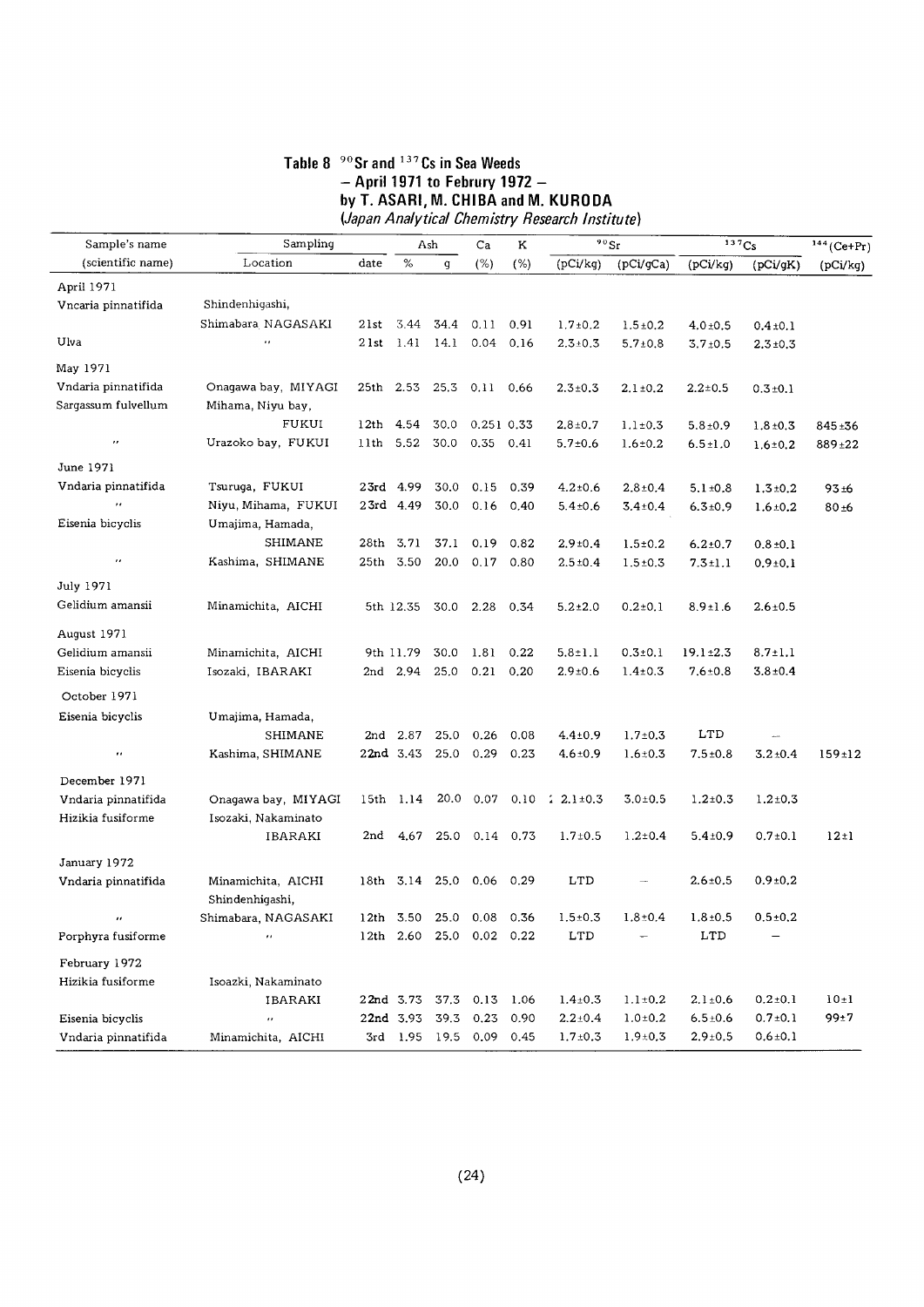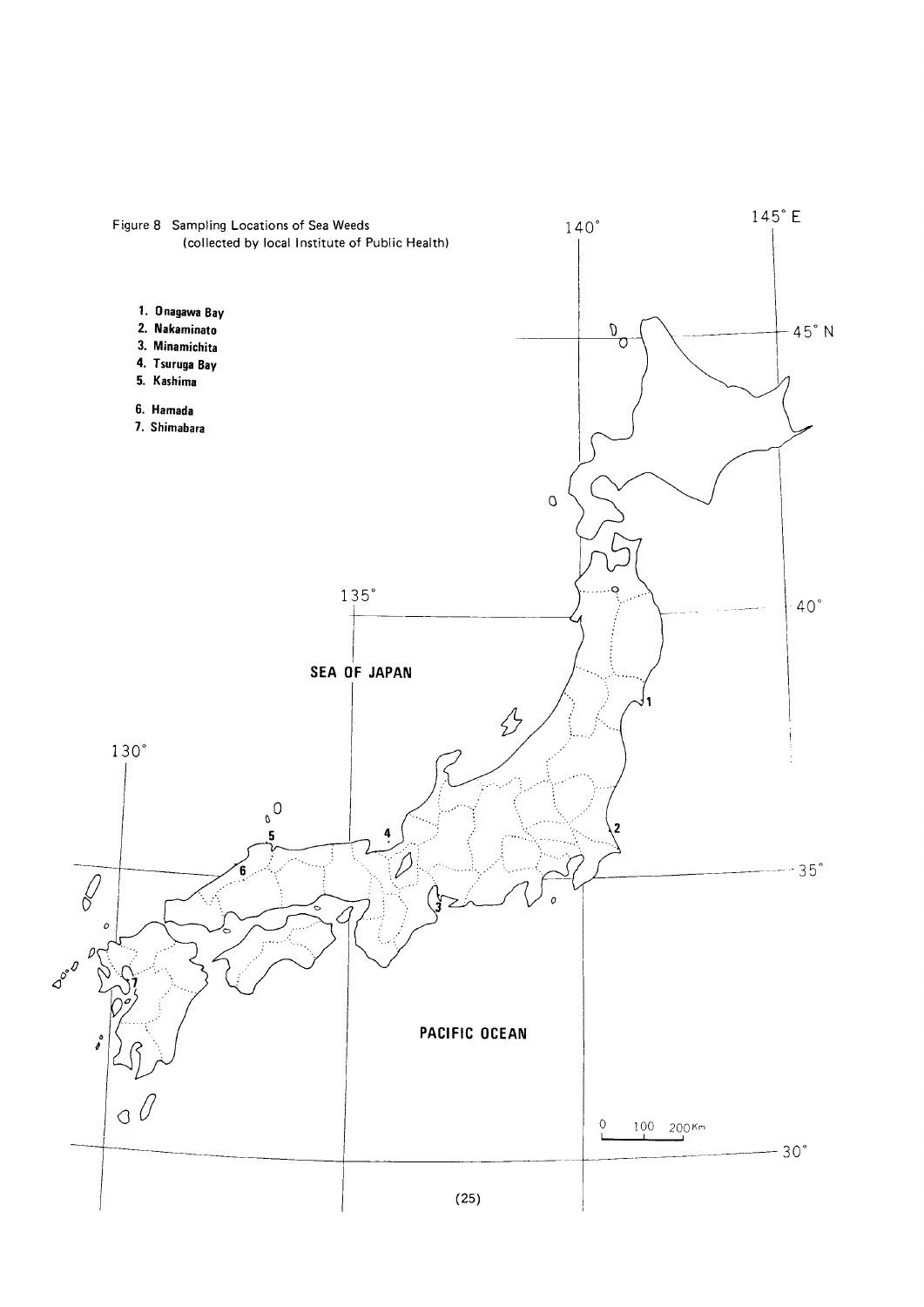### The Concentrations of Strontium-90 and Cesium-137 in Marine Organisms

#### (National Institute of Radiological Sciences)

Since November 1963, radiochemical analysis of Strontium-90 and Cesium-137 in marine organisms have carried out at National Institute of Radiological Sciences.

Samples used were collected from adjacent sea of Japan through several prefectural public health laboratories once or twice a year, and ashed at 450°C in a. electric muffle furnace.

Strontium-90 was analyzed by fuming nitric acid method and was counted in form of Y-oxalate. Cesium-137 was separated by use of AMP and was measured in form of chloroplatinate.

The results in 1971 were shown in Table 9, 10 and 11.

Sampling locations of these were shown in Figure  $9<sub>1</sub>$ 

Table 9

Strontium-90 and Cesium-137 in weeds  $-$  May, 1971 to Jan., 1972  $$ by T. Ueda, Y. Suzuki, R. Nakamura and E. Kawachi (National Institute of Radiological Sciences)

| Sampling  |           |                     |          | $90$ Sr   |               | 137Cs    |  |
|-----------|-----------|---------------------|----------|-----------|---------------|----------|--|
| Location  | Day       | Sample's Name       | (pCi/kg) | (mqCa/kg) | (gCa)         | (pCi/kq) |  |
| Niigata   | 1971 May  | Undaria pinnatifida | 3.4      | 1182      | 2.9           | 5.4      |  |
|           | Aug.      | Gelidium amansii    | 4.6      | 1359      | 3.4           | 4.8      |  |
| Ishikawa  | May       | Undaria pinnatifida | 2.8      | 1265      | $2.2^{\circ}$ | 2.6      |  |
|           | Nov.      | Sargassum fulvellum | 4.2      | 1314      | 3.2           | 4.4      |  |
| Fukui     | Sept.     | Undaria pinnatifida | 3.8      | 1159      | 2.7           | 5.0      |  |
|           |           | Ecklonia cava       | 3.8      | 1231      | 3.1           | 6.1      |  |
| Fukushima | May       | Undaria pinnatifida | 3.1      | 1159      | 2.7           | 5.0      |  |
|           |           | Ecklonia cava       | 6.6      | 1637      | 4.0           | 8.4      |  |
|           | Aug.      | Undaria pinnatifida | 2.7      | 1236      | $2.2\,$       | 4.3      |  |
|           | Nov.      | Ecklonia cava       | 6.4      | 1574      | 4.1           | 10.2     |  |
| Hiroshima | 1972 Jan. | Porphyra tenera     | 2.1      | 367       | 5.7           | 3.6      |  |
|           |           | Undaria pinnatifida | 4.2      | 1442      | 2.9           | 5.7      |  |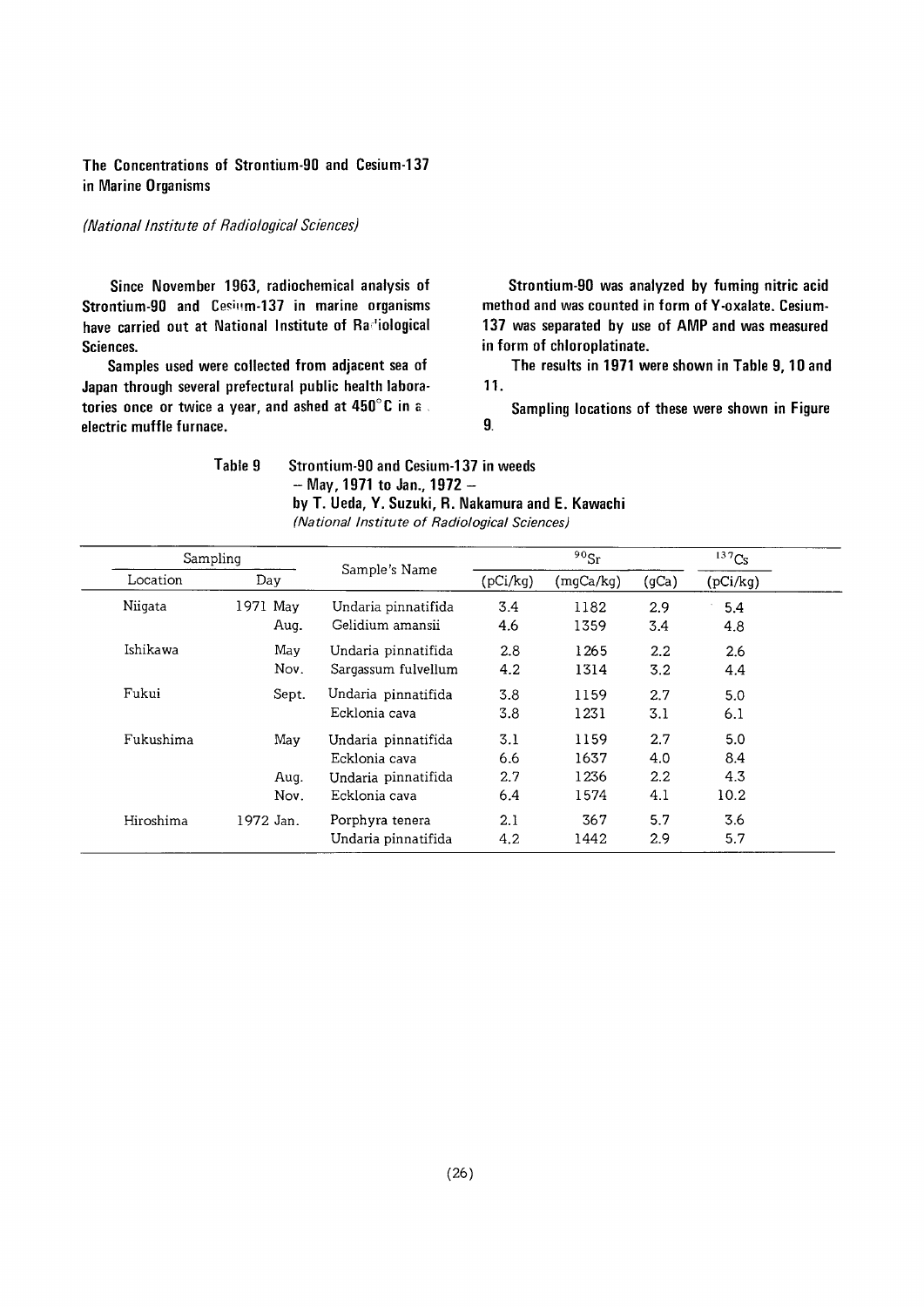### Table 10 Strontium-90 and Cesium-137 in shell  $-$  May, September and November, 1971  $$ by T. Ueda, Y. Suzuki, R. Nakamura and E. Kawachi (National Institute of Radiological Sciences)

| Sampling<br>Location<br>Day |      |               |                                  | $90$ <sub>Sr</sub> | Ca    | $90$ Sr |
|-----------------------------|------|---------------|----------------------------------|--------------------|-------|---------|
|                             |      | Sample's name | (pCi/kg)                         | g/kg)              | (gCa) |         |
| Niigata                     | 1971 | May           | Nordotis discus                  | 12.8               | 371   | 0.03    |
|                             |      | Nov.          | Tegillarca granosa               | 12.1               | 306   | 0.04    |
| Fukushima                   |      | May           | Meretrix meretrix lamarckii 10.3 |                    | 302   | 0.03    |
|                             |      | Sept.         | $^{\prime}$                      | 9.4                | 293   | 0.03    |
|                             |      | $\cdots$      | Nordotis discus                  | 8.7                | 331   | 0.03    |
| Hiroshima                   |      | May           | Tapes philippinarum              | 6.9                | 391   | 0.02    |
|                             |      | Nov.          | $^{\prime}$                      | 7.1                | 388   | 0.02    |

### Table 11 Strontium-90 and Cesium-137 in marine fishes  $-$  May and November, 1971  $$ by T. Ueda, Y. Suzuki, R. Nakamura and E. Kawachi

(National Institute of Radiological Sciences)

| Location  | Sample's name          |                 | $\star$<br>90 Sr pCi/gCa |      | $137Cs$ pCi/kg<br>$\star\star$ |
|-----------|------------------------|-----------------|--------------------------|------|--------------------------------|
|           |                        | May             | Nov.                     | May  | Nov.                           |
| Fukushima | Mugil caphalus         | 0.3             | 0.2                      | 8.6  | 7.3                            |
|           | Lateolabrax japonicus  | 0.3             | 0.2                      | 5.3  | 2.5                            |
|           | Sebastodes güntherii   | 0.1             | 0.1                      | 3.5  | 2.1                            |
| Niigata   | Mugil cephalus         | 0.3             | -                        | 1.2  |                                |
|           | Trachurus japonicus    | 0.1             | 0.1                      | 8.5  | 7.6                            |
|           | Sillago sihama         | 0.1             | 0.1                      | 10.5 | 8.2                            |
|           | Entosphenus japonicus  |                 | 0.1                      |      | 3.0                            |
| Ishikawa  | Limanda irrdorum       | 0.2             | 0.1                      | 6.5  | 4.3                            |
|           | Sebastodes güntherii   | 0.1             | 0.1                      | 5.5  | 6.1                            |
|           | Seriola quinqueradiata | 0.1             | 0.1                      | 3.9  | 4.3                            |
| Hiroshima | Mugil cephalus         | 0.1             | 0.1                      | 6.9  | 8.5                            |
|           | $*_{\text{bone}}$      | $***$<br>muscle |                          |      |                                |